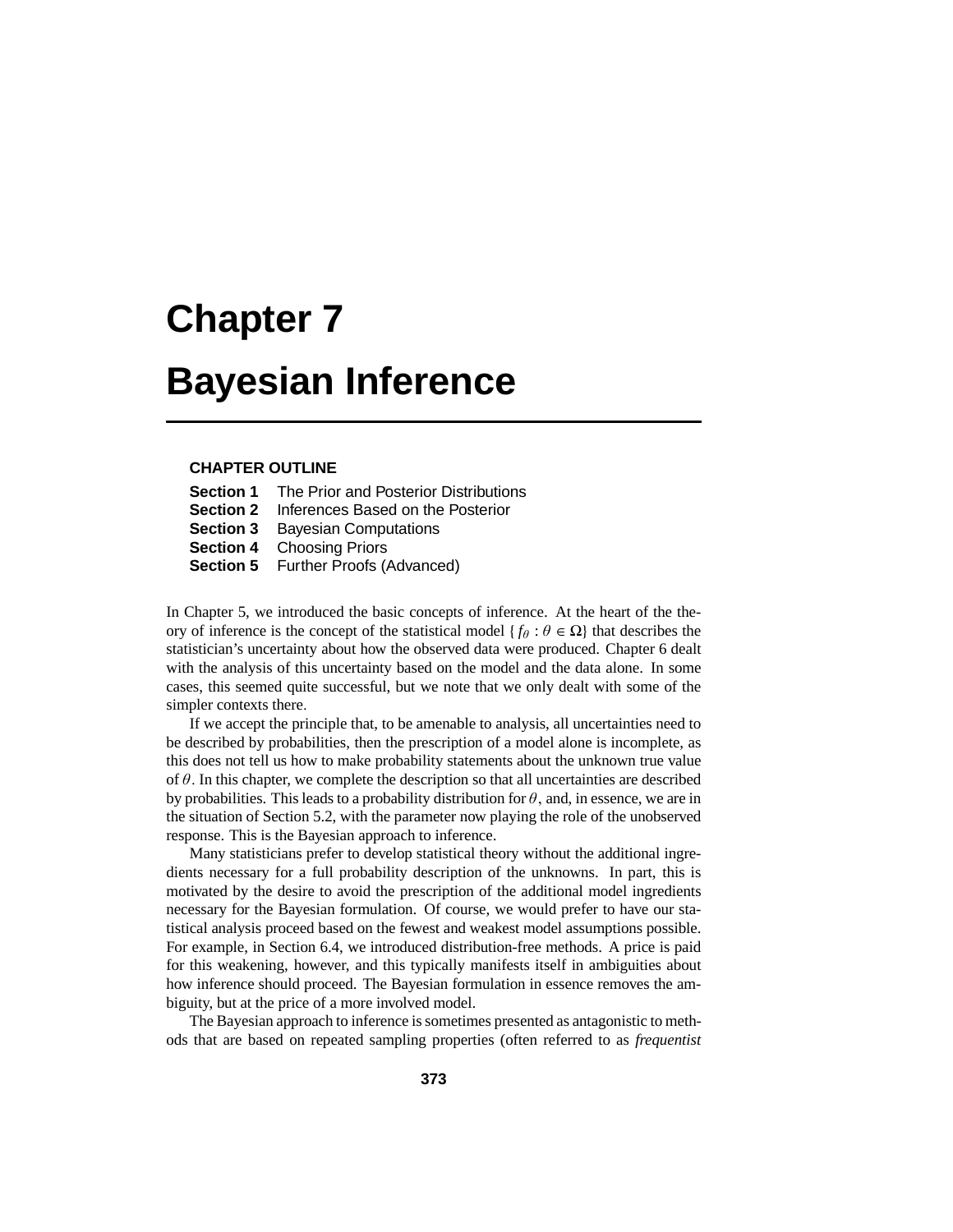*methods*), as discussed, for example, in Chapter 6. The approach taken in this text, however, is that the Bayesian model arises naturally from the statistician assuming more ingredients for the model. It is up to the statistician to decide what ingredients can be justified and then use appropriate methods. We must be wary of *all* model assumptions, because using inappropriate ones may invalidate our inferences. Model checking will be taken up in Chapter 9.

## **7.1 The Prior and Posterior Distributions**

The *Bayesian model* for inference contains the statistical model { $f_{\theta}$ :  $\theta \in \Omega$ } for the data  $s \in S$  and adds to this the *prior probability measure*  $\Pi$  for  $\theta$ . The prior describes the statistician's beliefs about the true value of the parameter  $\theta$  *a priori*, i.e., before observing the data. For example, if  $\Omega = [0, 1]$  and  $\theta$  equals the probability of getting a head on the toss of a coin, then the prior density  $\pi$  plotted in Figure 7.1.1 indicates that the statistician has some belief that the true value of  $\theta$  is around 0.5. But this information is not very precise.



Figure 7.1.1: A fairly diffuse prior on [0,1].

On the other hand, the prior density  $\pi$  plotted in Figure 7.1.2 indicates that the statistician has very precise information about the true value of  $\theta$ . In fact, if the statistician knows nothing about the true value of  $\theta$ , then using the uniform distribution on [0, 1] might then be appropriate.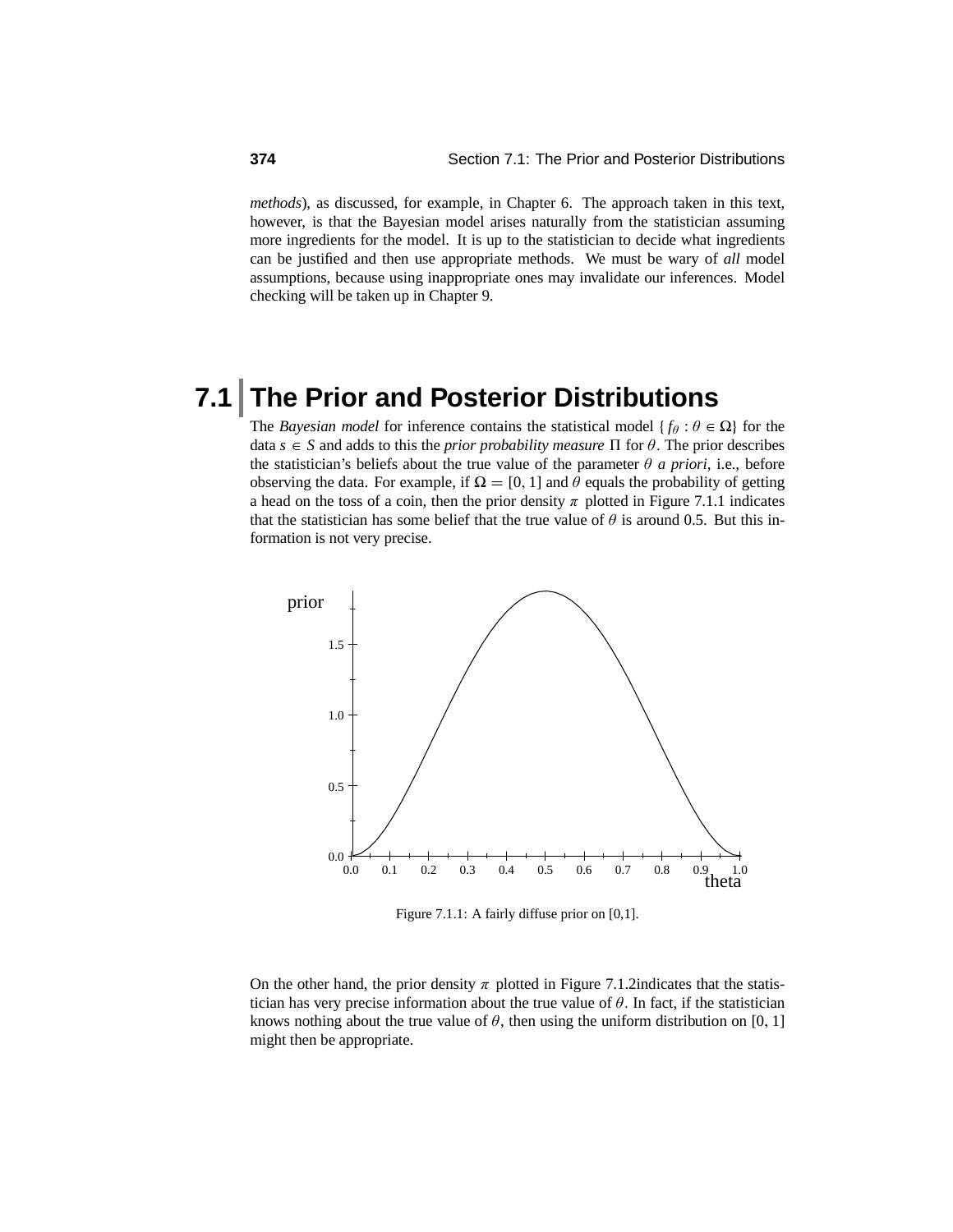

Figure 7.1.2: A fairly precise prior on [0,1].

It is important to remember that the probabilities prescribed by the prior represent beliefs. They do not in general correspond to long-run frequencies, although they could in certain circumstances. A natural question to ask is: Where do these beliefs come from in an application? An easy answer is to say that they come from previous experience with the random system under investigation or perhaps with related systems. To be honest, however, this is rarely the case, and one has to admit that the prior, as well as the statistical model, is often a somewhat arbitrary construction used to drive the statistician's investigations. This raises the issue as to whether or not the inferences derived have any relevance to the practical context, if the model ingredients suffer from this arbitrariness. This is where the concept of model checking comes into play, a topic we will discuss in Chapter 9. At this point, we will assume that all the ingredients make sense, but remember that in an application, these must be checked if the inferences taken are to be practically meaningful.

We note that the ingredients of the Bayesian formulation for inference prescribe a marginal distribution for  $\theta$ , namely, the prior  $\Pi$ , and a set of conditional distributions for the data *s* given  $\theta$ , namely, { $f_{\theta}$  :  $\theta \in \Omega$ }. By the law of total probability (Theorems 2.3.1 and 2.8.1), these ingredients specify a joint distribution for  $(s, \theta)$ , namely,

$$
\pi(\theta)f_{\theta}(s),
$$

where  $\pi$  denotes the probability or density function associated with  $\Pi$ . When the prior distribution is absolutely continuous, the marginal distribution for *s* is given by

$$
m(s) = \int_{\Omega} \pi(\theta) f_{\theta}(s) d\theta
$$

and is referred to as the *prior predictive distribution* of the data. When the prior distribution of  $\theta$  is discrete, we replace (as usual) the integral by a sum.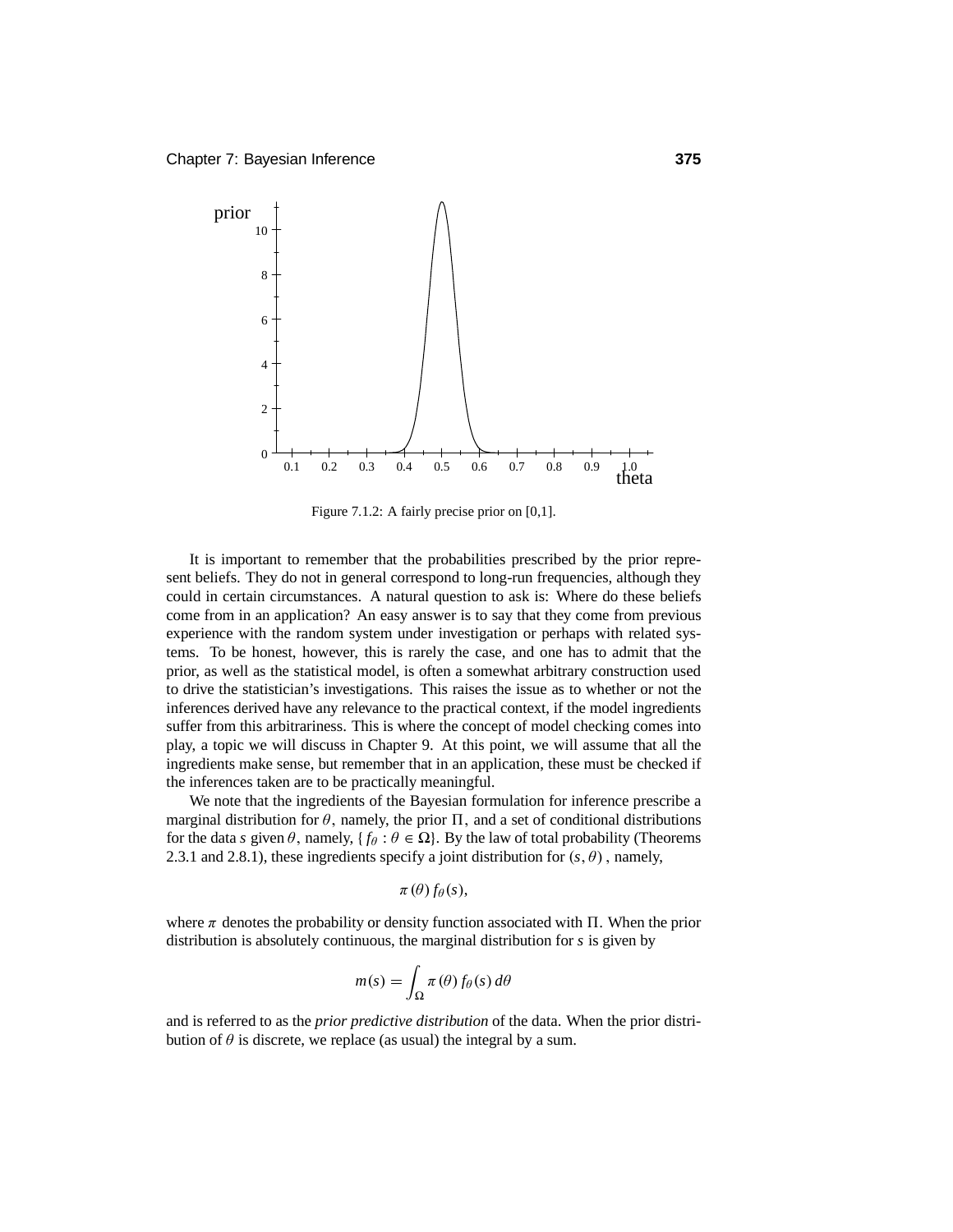If we did not observe any data, then the prior predictive distribution is the relevant distribution for making probability statements about the unknown value of *s*. Similarly, the prior  $\pi$  is the relevant distribution to use in making probability statements about  $\theta$ , before we observe *s*. Inference about these unobserved quantities then proceeds as described in Section 5.2.

Recall now the principle of conditional probability; namely, *P*(*A*) is replaced by  $P(A | C)$  after we are told that *C* is true. Therefore, after observing the data, the relevant distribution to use in making probability statements about  $\theta$  is the conditional distribution of  $\theta$  given *s*. We denote this conditional probability measure by  $\Pi(\cdot | s)$ and refer to it as the posterior distribution of  $\theta$ . Note that the density (or probability function) of the posterior is obtained immediately by taking the joint density  $\pi(\theta) f_{\theta}(s)$ of  $(s, \theta)$  and dividing it by the marginal  $m(s)$  of *s*.

**Definition 7.1.1** The *posterior distribution* of  $\theta$  is the conditional distribution of θ, given *s*. The *posterior density*, or *posterior probability function* (whichever is relevant), is given by

$$
\pi(\theta \mid s) = \frac{\pi(\theta)f_{\theta}(s)}{m(s)}.
$$
\n(7.1.1)

Sometimes this use of conditional probability is referred to as an application of Bayes' theorem (Theorem 1.5.2). This is because we can think of a value of  $\theta$  being selected first according to  $\pi$ , and then *s* is generated from  $f_{\theta}$ . We then want to make probability statements about the first stage, having observed the outcome of the second stage. It is important to remember, however, that choosing to use the posterior distribution for probability statements about  $\theta$  is an axiom, or principle, not a theorem.

We note that in (7.1.1) the prior predictive of the data *s* plays the role of the *inverse normalizing constant* for the posterior density. By this we mean that the posterior density of  $\theta$  is proportional to  $\pi(\theta) f_{\theta}(s)$ , as a function of  $\theta$ ; to convert this into a proper density function, we need only divide by *m*(*s*). In many examples, we do not need to compute the inverse normalizing constant. This is because we recognize the functional form, as a function of  $\theta$ , of the posterior from the expression  $\pi(\theta) f_{\theta}(s)$ and so immediately deduce the posterior probability distribution of  $\theta$ . Also, there are Monte Carlo methods, such as those discussed in Chapter 4, that allow us to sample from  $\pi(\theta | s)$  without knowing  $m(s)$  (also see Section 7.3).

We consider some applications of Bayesian inference.

#### **EXAMPLE 7.1.1** *Bernoulli Model*

Suppose that we observe a sample  $(x_1, \ldots, x_n)$  from the Bernoulli $(\theta)$  distribution with  $\theta \in [0, 1]$  unknown. For the prior, we take  $\pi$  to be equal to a Beta $(\alpha, \beta)$  density (see Problem 2.4.16). Then the posterior of  $\theta$  is proportional to the likelihood

$$
\prod_{i=1}^{n} \theta^{x_i} (1 - \theta)^{1 - x_i} = \theta^{n\bar{x}} (1 - \theta)^{n(1 - \bar{x})}
$$

times the prior

$$
B^{-1}(\alpha, \beta) \theta^{\alpha-1} (1-\theta)^{\beta-1}
$$
.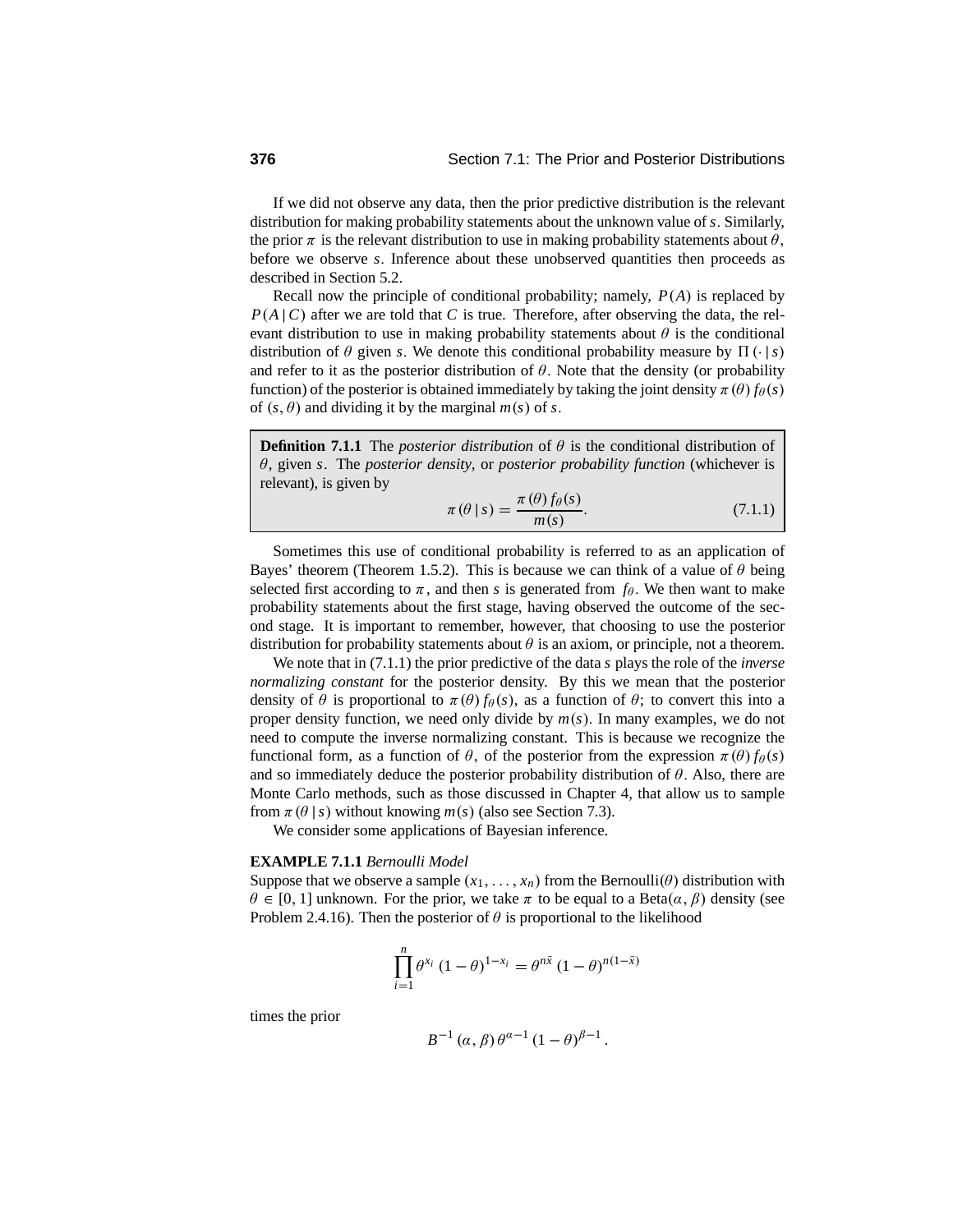Chapter 7: Bayesian Inference **377**

This product is proportional to

$$
\theta^{n\bar{x}+a-1} (1-\theta)^{n(1-\bar{x})+\beta-1}.
$$

We recognize this as the unnormalized density of a Beta $(n\bar{x} + \alpha, n(1 - \bar{x}) + \beta)$  distribution. So in this example, we did not need to compute  $m(x_1, \ldots, x_n)$  to obtain the posterior.

As a specific case, suppose that we observe  $n\bar{x} = 10$  in a sample of  $n = 40$  and  $\alpha = \beta = 1$ , i.e., we have a uniform prior on  $\theta$ . Then the posterior of  $\theta$  is given by the Beta(11, 31) distribution. We plot the posterior density in Figure 7.1.3 as well as the prior.



Figure 7.1.3: Prior (dashed line) and posterior densities (solid line) in Example 7.1.1.

The spread of the posterior distribution gives us some idea of the precision of any probability statements we make about  $\theta$ . Note how much information the data have added, as reflected in the graphs of the prior and posterior densities.

### **EXAMPLE 7.1.2** *Location Normal Model*

Suppose that  $(x_1, \ldots, x_n)$  is a sample from an  $N(\mu, \sigma_0^2)$  distribution, where  $\mu \in R^1$  is unknown and  $\sigma_0^2$  is known. The likelihood function is then given by

$$
L(\mu | x_1,\ldots,x_n)=\exp\left(-\frac{n}{2\sigma_0^2}(\bar{x}-\mu)^2\right).
$$

Suppose we take the prior distribution of  $\mu$  to be an  $N(\mu_0, \tau_0^2)$  for some specified choice of  $\mu_0$  and  $\tau_0^2$ . The posterior density of  $\mu$  is then proportional to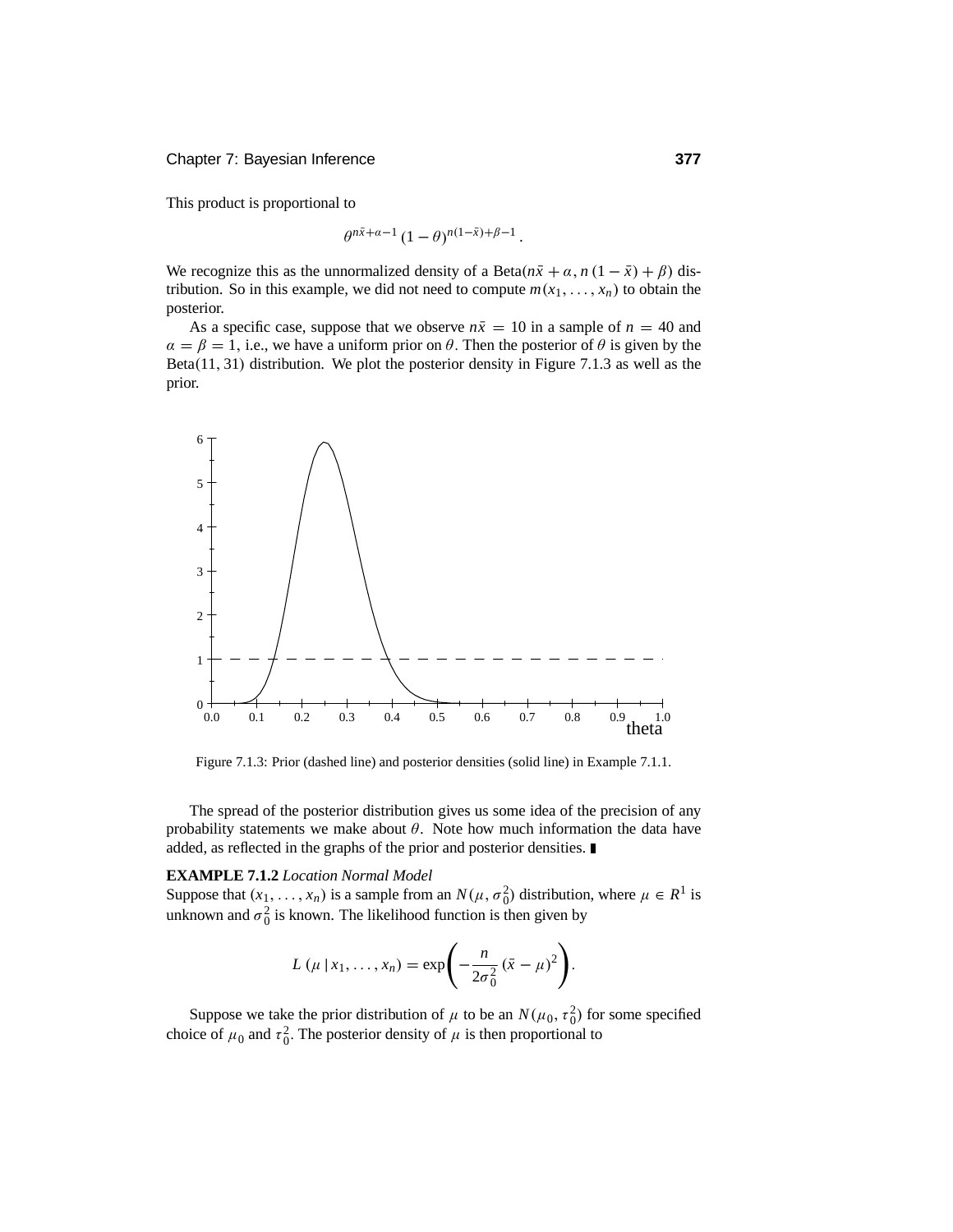$$
\exp\left\{-\frac{1}{2\tau_0^2}(\mu-\mu_0)^2\right\} \exp\left\{-\frac{n}{2\sigma_0^2}(\bar{x}-\mu)^2\right\}
$$
\n
$$
= \exp\left\{-\frac{1}{2\tau_0^2}(\mu^2 - 2\mu\mu_0 + \mu_0^2) - \frac{n}{2\sigma_0^2}(\bar{x}^2 - 2\mu\bar{x} + \mu^2)\right\}
$$
\n
$$
= \exp\left\{-\frac{1}{2}\left(\frac{1}{\tau_0^2} + \frac{n}{\sigma_0^2}\right)\left[\mu^2 - 2\left(\frac{1}{\tau_0^2} + \frac{n}{\sigma_0^2}\right)^{-1}\left(\frac{\mu_0}{\tau_0^2} + \frac{n}{\sigma_0^2}\bar{x}\right)\mu\right]\right\}
$$
\n
$$
\times \exp\left\{-\frac{\mu_0^2}{2\tau_0^2} - \frac{n\bar{x}^2}{2\sigma_0^2}\right\}
$$
\n
$$
= \exp\left\{-\frac{1}{2}\left(\frac{1}{\tau_0^2} + \frac{n}{\sigma_0^2}\right)\left(\mu - \left(\frac{1}{\tau_0^2} + \frac{n}{\sigma_0^2}\right)^{-1}\left(\frac{\mu_0}{\tau_0^2} + \frac{n}{\sigma_0^2}\bar{x}\right)\right)^2\right\}
$$
\n
$$
\times \exp\left\{\frac{1}{2}\left(\frac{1}{\tau_0^2} + \frac{n}{\sigma_0^2}\right)^{-1}\left(\frac{\mu_0}{\tau_0^2} + \frac{n}{\sigma_0^2}\bar{x}\right)^2\right\}
$$
\n
$$
\times \exp\left\{-\frac{1}{2}\left(\frac{\mu_0^2}{\tau_0^2} + \frac{n\bar{x}^2}{\sigma_0^2}\right)\right\}.
$$
\n(7.1.2)

We immediately recognize this, as a function of  $\mu$ , as being proportional to the density of an

$$
N\left(\left(\frac{1}{\tau_0^2} + \frac{n}{\sigma_0^2}\right)^{-1} \left(\frac{\mu_0}{\tau_0^2} + \frac{n}{\sigma_0^2}\bar{x}\right), \left(\frac{1}{\tau_0^2} + \frac{n}{\sigma_0^2}\right)^{-1}\right)
$$

distribution.

Notice that the posterior mean is a weighted average of the prior mean  $\mu_0$  and the sample mean  $\bar{x}$ , with weights

$$
\left(\frac{1}{\tau_0^2} + \frac{n}{\sigma_0^2}\right)^{-1} \frac{1}{\tau_0^2} \text{ and } \left(\frac{1}{\tau_0^2} + \frac{n}{\sigma_0^2}\right)^{-1} \frac{n}{\sigma_0^2},
$$

respectively. This implies that the posterior mean lies between the prior mean and the sample mean.

Furthermore, the posterior variance is smaller than the variance of the sample mean. So if the information expressed by the prior is accurate, inferences about  $\mu$  based on the posterior will be more accurate than those based on the sample mean alone. Note that the more diffuse the prior is — namely, the larger  $\tau_0^2$  is — the less influence the prior has. For example, when  $n = 20$  and  $\sigma_0^2 = 1, \tau_0^2 = 1$ , then the ratio of the posterior variance to the sample mean variance is  $20/21 \approx 0.95$ . So there has been a 5% improvement due to the use of prior information.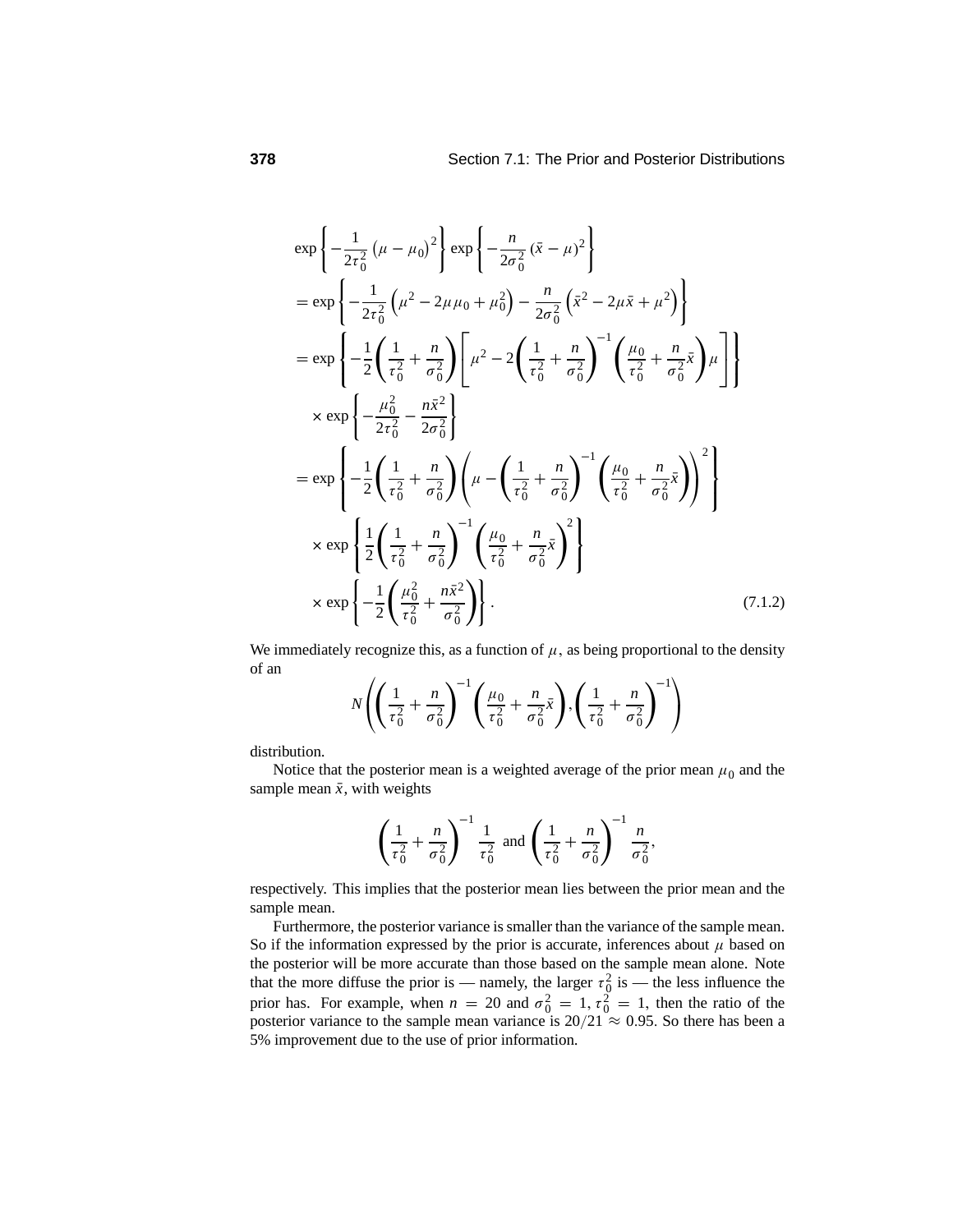For example, suppose that  $\sigma_0^2 = 1$ ,  $\mu_0 = 0$ ,  $\tau_0^2 = 2$ , and that for  $n = 10$ , we observe  $\bar{x} = 1.2$ . Then the prior is an *N*(0, 2) distribution, while the posterior is an

$$
N\left(\left(\frac{1}{2} + \frac{10}{1}\right)^{-1} \left(\frac{0}{2} + \frac{10}{1}1.2\right), \left(\frac{1}{2} + \frac{10}{1}\right)^{-1}\right) = N(1.1429, 9.5238 \times 10^{-2})
$$

distribution. These densities are plotted in Figure 7.1.4. Notice that the posterior is quite concentrated compared to the prior, so we have learned a lot from the data.



Figure 7.1.4: Plot of the  $N(0, 2)$  prior (dashed line) and the  $N(1.1429, 9.5238 \times 10^{-2})$ posterior (solid line) in Example 7.1.2.

#### **EXAMPLE 7.1.3** *Multinomial Model*

Suppose we have a categorical response *s* that takes *k* possible values, say,  $s \in S$  $\{1, \ldots, k\}$ . For example, suppose we have a bowl containing chips labelled one of  $1, \ldots, k$ . A proportion  $\theta_i$  of the chips are labelled *i*, and we randomly draw a chip, observing its label.

When the  $\theta_i$  are unknown, the statistical model is given by

$$
\left\{p_{(\theta_1,\ldots,\theta_k)}:(\theta_1,\ldots,\theta_k)\in\Omega\right\},\,
$$

where  $p_{(\theta_1, \ldots, \theta_k)}(i) = P(s = i) = \theta_i$  and

$$
\Omega = \{(\theta_1,\ldots,\theta_k): 0 \le \theta_i \le 1, i = 1,\ldots,k \text{ and } \theta_1 + \cdots + \theta_k = 1\}.
$$

Note that the parameter space is really only  $(k - 1)$ -dimensional because, for example,  $\theta_k = 1 - \theta_1 - \cdots - \theta_{k-1}$ , namely, once we have determined  $k-1$  of the  $\theta_i$ , the remaining value is specified.

Now suppose we observe a sample  $(s_1, \ldots, s_n)$  from this model. Let the frequency (count) of the *i*th category in the sample be denoted by  $x_i$ . Then, from Example 2.8.5, we see that the likelihood is given by

$$
L(\theta_1,\ldots,\theta_k \mid (s_1,\ldots,s_n)) = \theta_1^{x_1} \theta_2^{x_2} \cdots \theta_k^{x_k}.
$$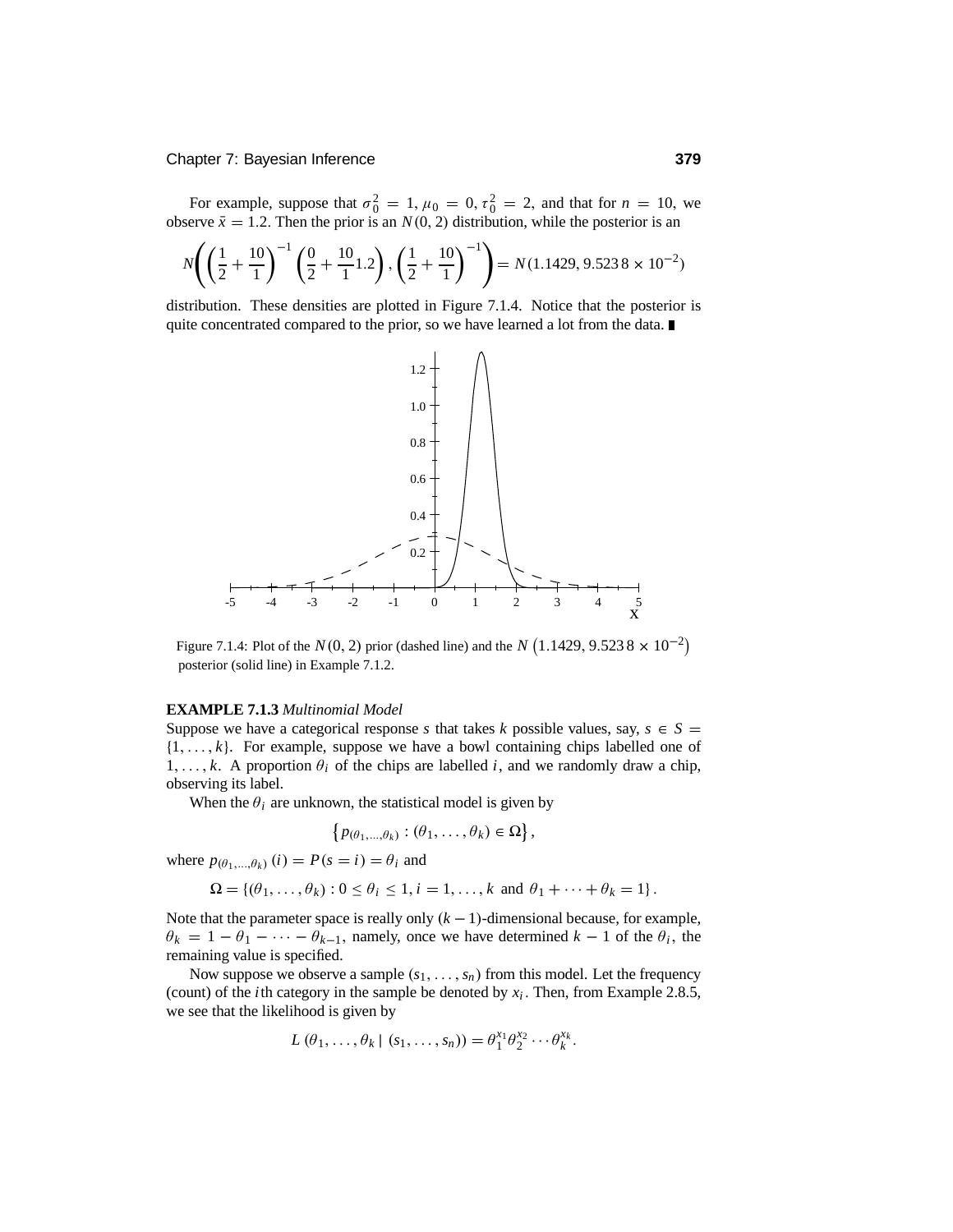For the prior we assume that  $(\theta_1, \ldots, \theta_{k-1}) \sim \text{Dirichlet}(\alpha_1, \alpha_2, \ldots, \alpha_k)$  with density (see Problem 2.7.13) given by

$$
\frac{\Gamma(\alpha_1 + \dots + \alpha_k)}{\Gamma(\alpha_1) \cdots \Gamma(\alpha_k)} \theta_1^{\alpha_1 - 1} \theta_2^{\alpha_2 - 1} \cdots \theta_k^{\alpha_k - 1}
$$
\n(7.1.3)

for  $(\theta_1, \ldots, \theta_k) \in \Omega$  (recall that  $\theta_k = 1 - \theta_1 - \cdots - \theta_k$ ). The  $\alpha_i$  are nonnegative constants chosen by the statistician to reflect her beliefs about the unknown value of  $(\theta_1, \ldots, \theta_k)$ . The choice  $\alpha_1 = \alpha_2 = \cdots = \alpha_k = 1$  corresponds to a uniform distribution, as then (7.1.3) is constant on  $\Omega$ .

The posterior density of  $(\theta_1, \ldots, \theta_{k-1})$  is then proportional to

$$
\theta_1^{x_1+\alpha_1-1}\theta_2^{x_2+\alpha_2-1}\cdots\theta_k^{x_k+\alpha_k-1}
$$

for  $(\theta_1, \ldots, \theta_k) \in \Omega$ . From (7.1.3), we immediately deduce that the posterior distribution of  $(\theta_1, \ldots, \theta_{k-1})$  is Dirichlet $(x_1 + \alpha_1, x_2 + \alpha_2, \ldots, x_k + \alpha_k)$ .

### **EXAMPLE 7.1.4** *Location***-***Scale Normal Model*

Suppose that  $(x_1, \ldots, x_n)$  is a sample from an  $N(\mu, \sigma^2)$  distribution, where  $\mu \in R^1$ and  $\sigma > 0$  are unknown. The likelihood function is then given by

$$
L\left(\mu, \sigma^2 \mid x_1, \ldots, x_n\right) = \left(2\pi \sigma^2\right)^{-n/2} \exp\left(-\frac{n}{2\sigma^2} \left(\bar{x} - \mu\right)^2\right) \exp\left(-\frac{n-1}{2\sigma^2} s^2\right).
$$

Suppose we put the following prior on  $(\mu, \sigma^2)$ . First, we specify that

$$
\mu \mid \sigma^2 \sim N(\mu_0, \tau_0^2 \sigma^2),
$$

i.e., the conditional prior distribution of  $\mu$  given  $\sigma^2$  is normal with mean  $\mu_0$  and variance  $\tau_0^2 \sigma^2$ . Then we specify the marginal prior distribution of  $\sigma^2$  as

$$
\frac{1}{\sigma^2} \sim \text{Gamma}(\alpha_0, \beta_0). \tag{7.1.4}
$$

Sometimes (7.1.4) is referred to by saying that  $\sigma^2$  is distributed *inverse Gamma*. The values  $\mu_0$ ,  $\tau_0^2$ ,  $\alpha_0$ , and  $\beta_0$  are selected by the statistician to reflect his prior beliefs.

From this, we can deduce (see Section 7.5 for the full derivation) that the posterior distribution of  $(\mu, \sigma^2)$  is given by

$$
\mu | \sigma^2, x_1, ..., x_n \sim N\left(\mu_x, \left(n + \frac{1}{\tau_0^2}\right)^{-1} \sigma^2\right)
$$
 (7.1.5)

and

$$
\frac{1}{\sigma^2} | x_1, \dots, x_n \sim \text{Gamma}(\alpha_0 + n/2, \beta_x)
$$
\n(7.1.6)

where

$$
\mu_x = \left(n + \frac{1}{\tau_0^2}\right)^{-1} \left(\frac{\mu_0}{\tau_0^2} + n\bar{x}\right) \tag{7.1.7}
$$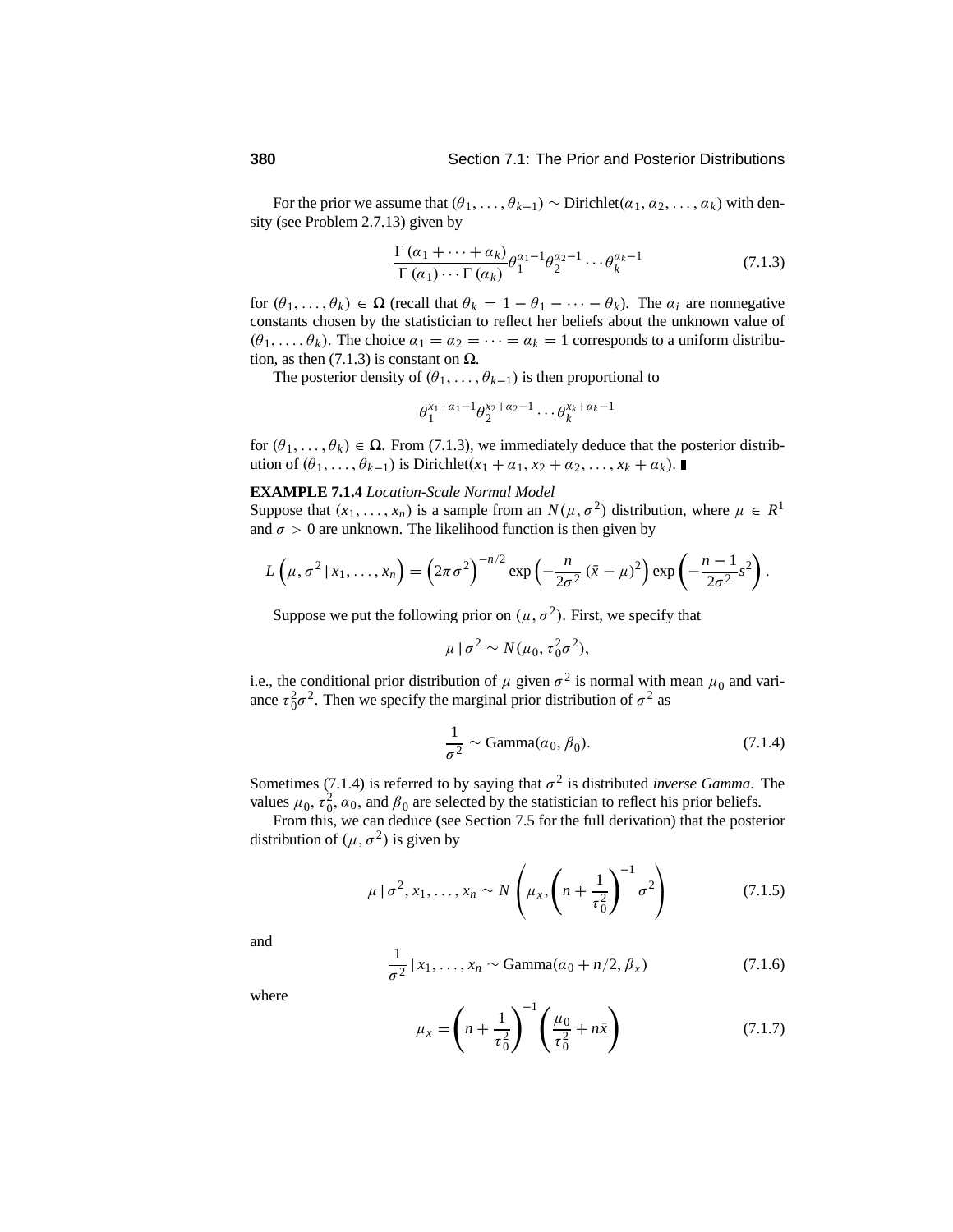Chapter 7: Bayesian Inference **381**

and

$$
\beta_x = \beta_0 + \frac{n-1}{2}s^2 + \frac{1}{2}\frac{n(\bar{x} - \mu_0)^2}{1 + n\tau_0^2}.
$$
\n(7.1.8)

To generate a value ( $\mu$ ,  $\sigma^2$ ) from the posterior, we can make use of the method of composition (see Problem 2.10.13) by first generating  $\sigma^2$  using (7.1.6) and then using (7.1.5) to generate  $\mu$ . We will discuss this further in Section 7.3.

Notice that as  $\tau_0 \to \infty$ , i.e., as the prior on  $\mu$  becomes increasingly diffuse, the conditional posterior distribution of  $\mu$  given  $\sigma^2$  converges in distribution to an  $N(\bar{x}, \sigma^2/n)$  distribution because

$$
\mu_x \to \bar{x} \tag{7.1.9}
$$

and

$$
\left(n+\frac{1}{\tau_0^2}\right)^{-1} \to \frac{1}{n}.\tag{7.1.10}
$$

Furthermore, as  $\tau_0 \to \infty$  and  $\beta_0 \to 0$ , the marginal posterior of  $1/\sigma^2$  converges in distribution to a Gamma $(a_0 + n/2, (n - 1) s^2/2)$  distribution, because

$$
\beta_x \to (n-1) s^2 / 2. \tag{7.1.11}
$$

Actually, it does not really seem to make sense to let  $\tau_0 \to \infty$  and  $\beta_0 \to 0$  in the prior distribution of  $(\mu, \sigma^2)$ , as the prior does not converge to a proper probability distribution. The idea here, however, is that we think of taking  $\tau_0$  large and  $\beta_0$  small, so that the posterior inferences are approximately those obtained from the limiting posterior. There is still a need to choose  $\alpha_0$ , however, even in the diffuse case, as the limiting inferences are dependent on this quantity.

### **Summary of Section 7.1**

- Bayesian inference adds the prior probability distribution to the sampling model for the data as an additional ingredient to be used in determining inferences about the unknown value of the parameter.
- Having observed the data, the principle of conditional probability leads to the posterior distribution of the parameter as the basis for inference.
- Inference about marginal parameters is handled by marginalizing the full posterior.

### **EXERCISES**

**7.1.1** Suppose that  $S = \{1, 2\}$ ,  $\Omega = \{1, 2, 3\}$ , and the class of probability distributions for the response *s* is given by the following table.

|          |     | $s = 2$ |
|----------|-----|---------|
| $f_1(s)$ | 1/2 | 1/2     |
| $f_2(s)$ | 1/3 | 2/3     |
| $f_3(s)$ | 3/4 | 1/4     |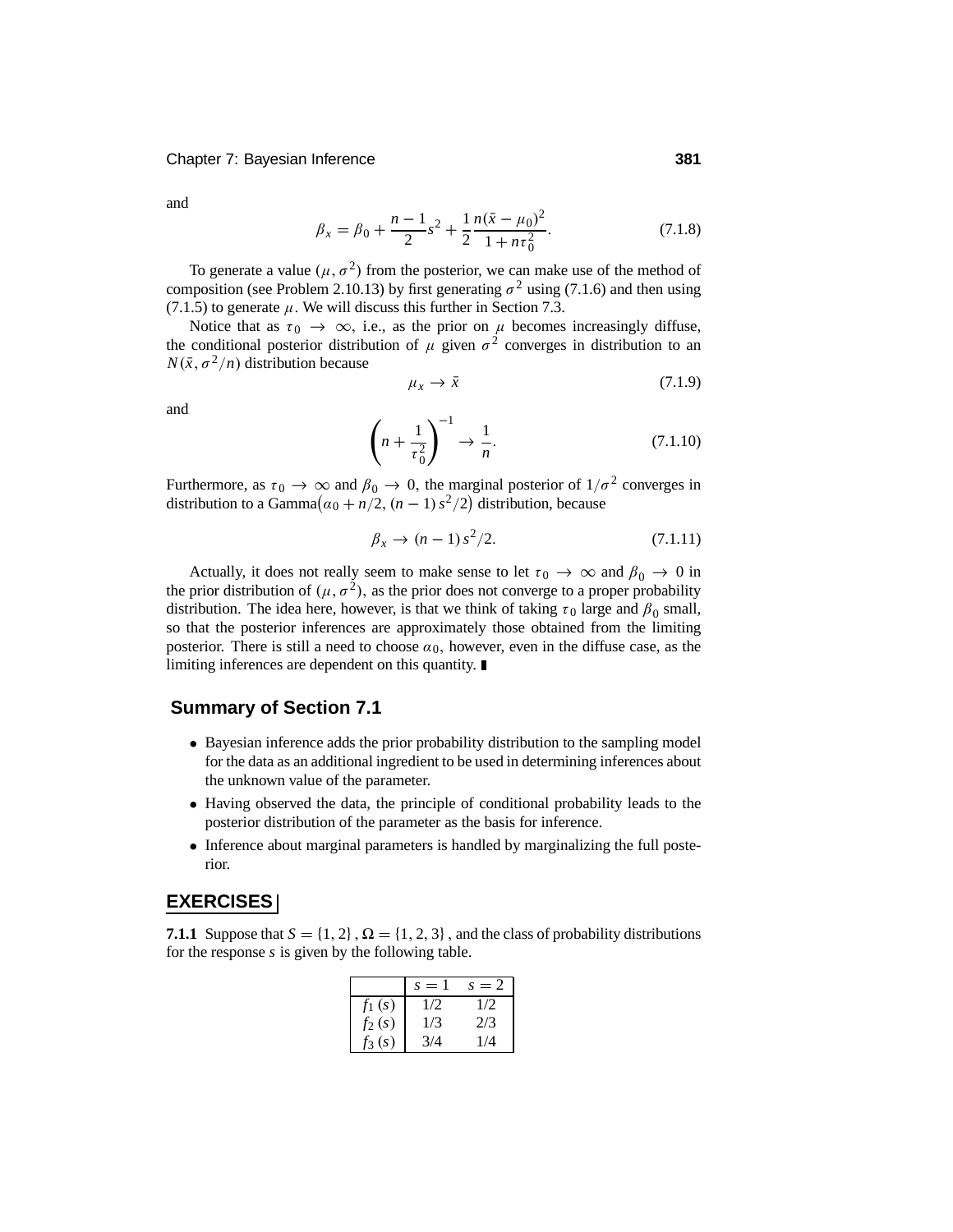If we use the prior  $\pi(\theta)$  given by the table

then determine the posterior distribution of  $\theta$  for each possible sample of size 2.

**7.1.2** In Example 7.1.1, determine the posterior mean and variance of θ.

**7.1.3** In Example 7.1.2, what is the posterior probability that  $\mu$  is positive, given that  $n = 10$ ,  $\bar{x} = 1$  when  $\sigma_0^2 = 1$ ,  $\mu_0 = 0$ , and  $\tau_0^2 = 10$ ? Compare this with the prior probability of this event.

**7.1.4** Suppose that  $(x_1, \ldots, x_n)$  is a sample from a Poisson( $\lambda$ ) distribution with  $\lambda \geq 0$ unknown. If we use the prior distribution for  $\lambda$  given by the Gamma $(\alpha, \beta)$  distribution, then determine the posterior distribution of  $\lambda$ .

**7.1.5** Suppose that  $(x_1, \ldots, x_n)$  is a sample from a Uniform[0,  $\theta$ ] distribution with  $\theta > 0$  unknown. If the prior distribution of  $\theta$  is Gamma $(\alpha, \beta)$ , then obtain the form of the posterior density of  $\theta$ .

**7.1.6** Find the posterior mean and variance of  $\theta_i$  in Example 7.1.3 when  $k = 3$ . (Hint: See Problems 3.2.16 and 3.3.20.)

**7.1.7** Suppose we have a sample

| 6.56 6.39 3.30 3.03 5.31 5.62 5.10 2.45 8.24 3.71 |  |  |  |                                                   |  |  |
|---------------------------------------------------|--|--|--|---------------------------------------------------|--|--|
|                                                   |  |  |  | 4.14 2.80 7.43 6.82 4.75 4.09 7.95 5.84 8.44 9.36 |  |  |

from an *N*( $\mu$ ,  $\sigma^2$ ) distribution and we determine that a prior specified by  $\mu | \sigma^2 \sim$  $N(3, 4\sigma^2)$ ,  $\sigma^{-2} \sim$  Gamma $(1, 1)$  is appropriate. Determine the posterior distribution of  $(\mu, 1/\sigma^2)$ .

**7.1.8** Suppose that the prior probability of  $\theta$  being in a set  $A \subset \Omega$  is 0.25 and the posterior probability of  $\theta$  being in *A* is 0.80.

(a) Explain what effect the data have had on your beliefs concerning the true value of  $\theta$  being in A.

(b) Explain why a posterior probability is more relevant to report than is a prior probability.

**7.1.9** Suppose you toss a coin and put a Uniform [0.4, 0.6] prior on  $\theta$ , the probability of getting a head on a single toss.

(a) If you toss the coin *n* times and obtain *n* heads, then determine the posterior density of  $\theta$ .

(b) Suppose the true value of  $\theta$  is, in fact, 0.99. Will the posterior distribution of  $\theta$  ever put any probability mass around  $\theta = 0.99$  for any sample of *n*?

(c) What do you conclude from part (b) about how you should choose a prior ?

**7.1.10** Suppose that for statistical model { $f_{\theta}$  :  $\theta \in R^1$ }, we assign the prior density  $\pi$ . Now suppose that we reparameterize the model via the function  $\psi = \Psi(\theta)$ , where  $\Psi: R^1 \to R^1$  is differentiable and strictly increasing.

(a) Determine the prior density of  $\psi$ .

(b) Show that  $m(x)$  is the same whether we parameterize the model by  $\theta$  or by  $\psi$ .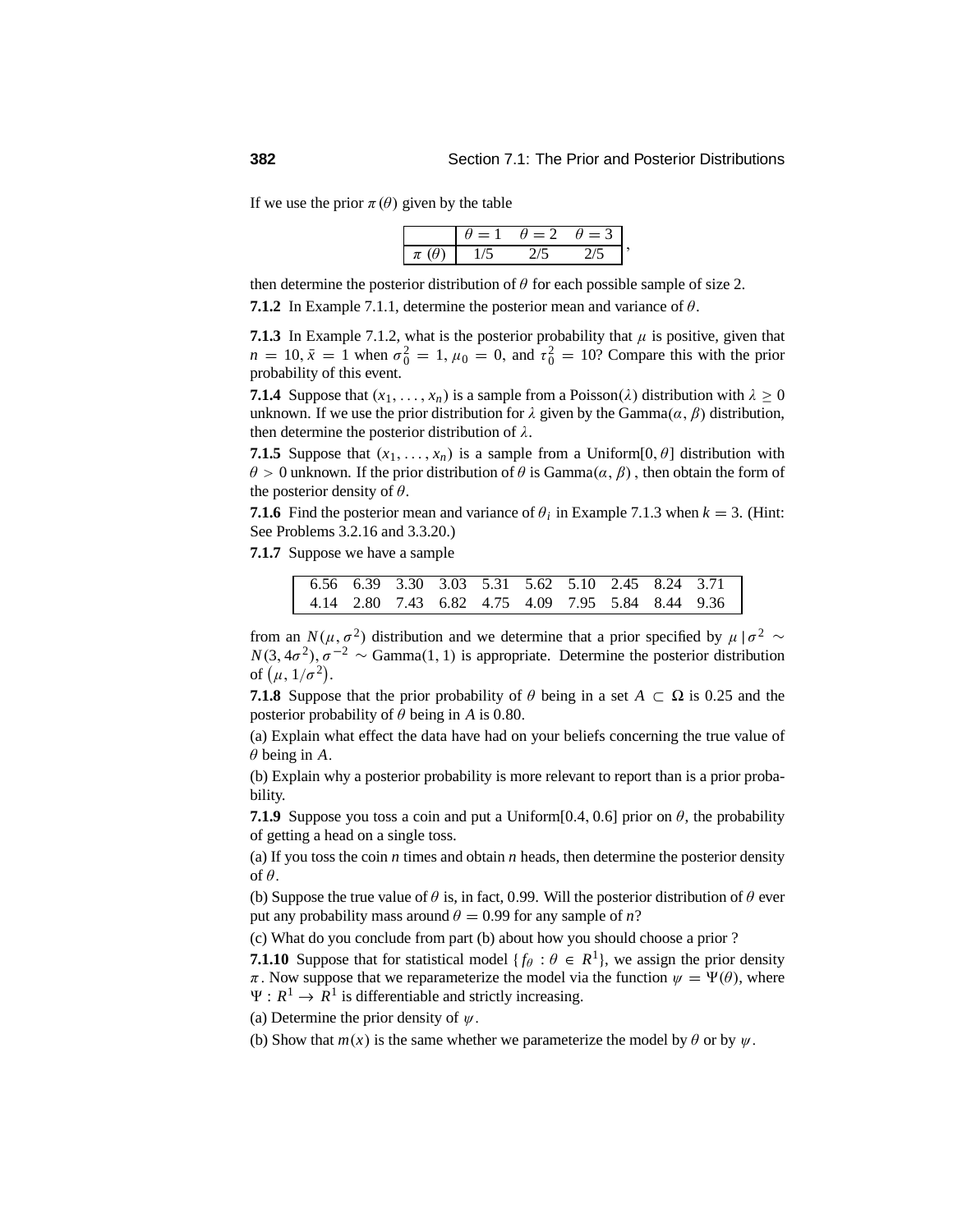**7.1.11** Suppose that for statistical model { $f_{\theta}$  :  $\theta \in \Omega$ }, where  $\Omega = \{-2, -1, 0, 1, 2, 3\}$ , we assign the prior probability function  $\pi$ , which is uniform on  $\Omega$ . Now suppose we are interested primarily in making inferences about  $|\theta|$ .

(a) Determine the prior probability distribution of  $|\theta|$ . Is this distribution uniform?

(b) A uniform prior distribution is sometimes used to express complete ignorance about the value of a parameter. Does complete ignorance about the value of a parameter imply complete ignorance about a function of a parameter? Explain.

**7.1.12** Suppose that for statistical model { $f_{\theta}$  :  $\theta \in [0, 1]$ }, we assign the prior density  $\pi$ , which is uniform on  $\Omega = [0, 1]$ . Now suppose we are interested primarily in making inferences about  $\theta^2$ .

(a) Determine the prior density of  $\theta^2$ . Is this distribution uniform?

(b) A uniform prior distribution is sometimes used to express complete ignorance about the value of a parameter. Does complete ignorance about the value of a parameter imply complete ignorance about a function of a parameter? Explain.

### **COMPUTER EXERCISES**

**7.1.13** In Example 7.1.2, when  $\mu_0 = 2$ ,  $\tau_0^2 = 1$ ,  $\sigma_0^2 = 1$ ,  $n = 20$ , and  $\bar{x} = 8.2$ , generate a sample of  $10^4$  (or as large as possible) from the posterior distribution of  $\mu$ and estimate the posterior probability that the coefficient of variation is greater than 0.125, i.e., the posterior probability that  $\sigma_0/\mu > 0.125$ . Estimate the error in your approximation.

**7.1.14** In Example 7.1.2, when  $\mu_0 = 2$ ,  $\tau_0^2 = 1$ ,  $\sigma_0^2 = 1$ ,  $n = 20$ , and  $\bar{x} = 8.2$ , generate a sample of  $10^4$  (or as large as possible) from the posterior distribution of  $\mu$ and estimate the posterior expectation of the coefficient of variation  $\sigma_0/\mu$ . Estimate the error in your approximation.

**7.1.15** In Example 7.1.1, plot the prior and posterior densities on the same graph and compare them when  $n = 30$ ,  $\bar{x} = 0.73$ ,  $\alpha = 3$ , and  $\beta = 3$ . (Hint: Calculate the logarithm of the posterior density and then exponentiate this. You will need the *loggamma function* defined by  $\ln \Gamma(\alpha)$  for  $\alpha > 0$ .)

### **PROBLEMS**

**7.1.16** Suppose the prior of a real-valued parameter  $\theta$  is given by the  $N(\theta_0, \tau^2)$  distribution. Show that this distribution does not converge to a probability distribution as  $\tau \to \infty$ . (Hint: Consider the limits of the distribution functions.)

**7.1.17** Suppose that  $(x_1, \ldots, x_n)$  is a sample from  $\{f_\theta : \theta \in \Omega\}$  and that we have a prior  $\pi$ . Show that if we observe a further sample  $(x_{n+1},...,x_{n+m})$ , then the posterior you obtain from using the posterior  $\pi$  ( $\cdot | x_1, \ldots, x_n$ ) as a prior, and then conditioning on  $(x_{n+1},...,x_{n+m})$ , is the same as the posterior obtained using the prior  $\pi$  and conditioning on  $(x_1, \ldots, x_n, x_{n+1}, \ldots, x_{n+m})$ . This is the *Bayesian updating* property.

**7.1.18** In Example 7.1.1, determine  $m(x)$ . If you were asked to generate a value from this distribution, how would you do it? (Hint: For the generation part, use the theorem of total probability.)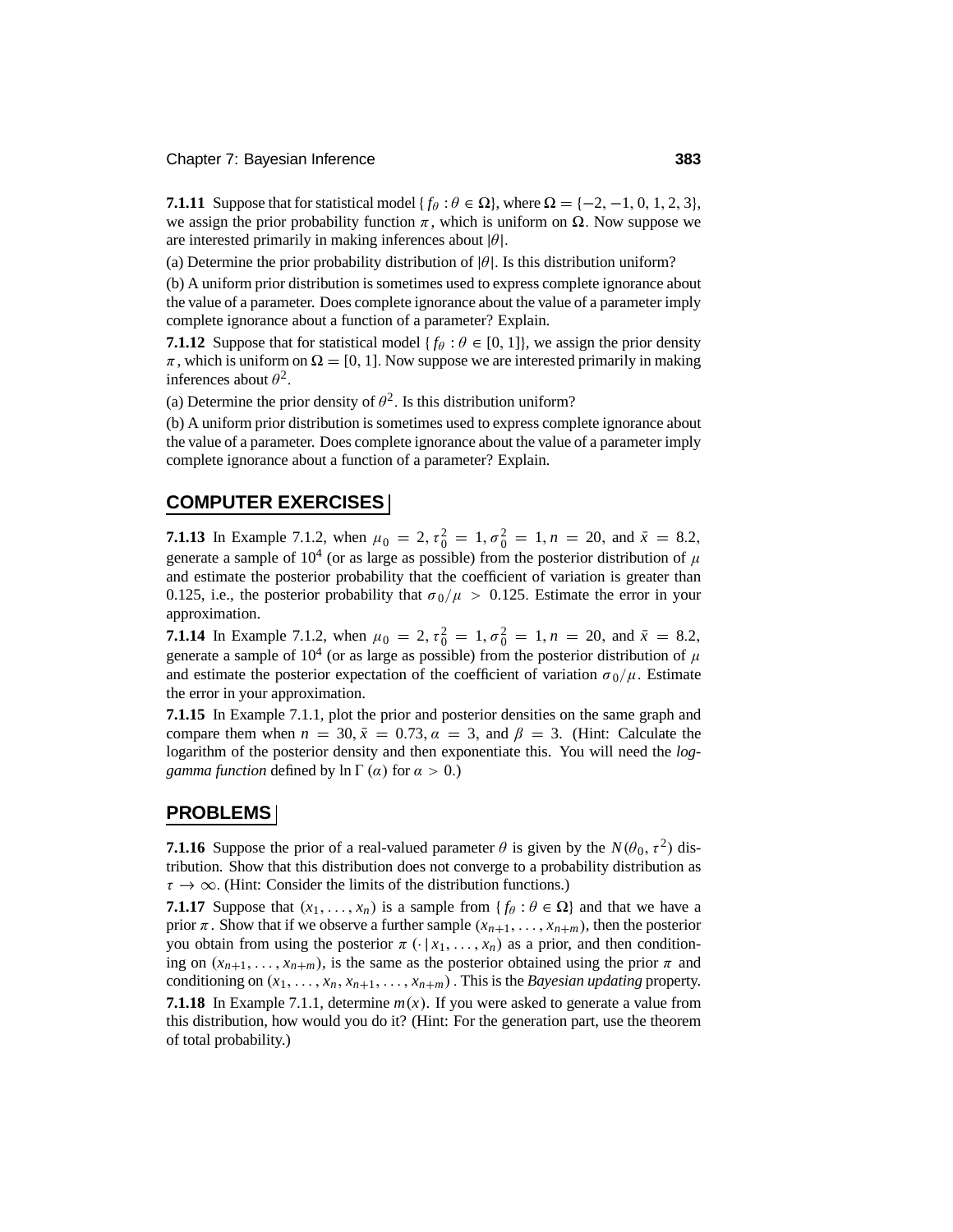**7.1.19** Prove that the posterior distribution depends on the data only through the value of a sufficient statistic.

### **COMPUTER PROBLEMS**

**7.1.20** For the data of Exercise 7.1.7, plot the prior and posterior densities of  $\sigma^2$  over (0, 10) on the same graph and compare them. (Hint: Evaluate the logarithms of the densities first and then plot the exponential of these values.)

**7.1.21** In Example 7.1.4, when  $\mu_0 = 0$ ,  $\tau_0^2 = 1$ ,  $\alpha_0 = 2$ ,  $\beta_0 = 1$ ,  $n = 20$ ,  $\bar{x} = 8.2$ , and  $s^2 = 2.1$ , generate a sample of  $10^4$  (or as large as is feasible) from the posterior distribution of  $\sigma^2$  and estimate the posterior probability that  $\sigma > 2$ . Estimate the error in your approximation.

**7.1.22** In Example 7.1.4, when  $\mu_0 = 0$ ,  $\tau_0^2 = 1$ ,  $\alpha_0 = 2$ ,  $\beta_0 = 1$ ,  $n = 20$ ,  $\bar{x} = 8.2$ , and  $s^2 = 2.1$ , generate a sample of  $10^4$  (or as large as is feasible) from the posterior distribution of  $(\mu, \sigma^2)$  and estimate the posterior expectation of  $\sigma$ . Estimate the error in your approximation.

### **DISCUSSION TOPICS**

**7.1.23** One of the objections raised concerning Bayesian inference methodology is that it is subjective in nature. Comment on this and the role of subjectivity in scientific investigations.

**7.1.24** Two statisticians are asked to analyze a data set *x* produced by a system under study. Statistician I chooses to use a sampling model { $f_{\theta}$  :  $\theta \in \Omega$ } and prior  $\pi$ <sub>*I*</sub>, while statistician II chooses to use a sampling model  $\{g_{\psi} : \psi \in \Psi\}$  and prior  $\pi_{II}$ . Comment on the fact that these ingredients can be completely different and so the subsequent analyses completely different. What is the relevance of this for the role of subjectivity in scientific analyses of data?

## **7.2 Inferences Based on the Posterior**

In Section 7.1, we determined the posterior distribution of  $\theta$  as a fundamental object of Bayesian inference. In essence, the principle of conditional probability asserts that the posterior distribution  $\pi(\theta | s)$  contains all the relevant information in the sampling model  ${f_{\theta}: \theta \in \Omega}$ , the prior  $\pi$  and the data *s*, about the unknown true value of  $\theta$ . While this is a major step forward, it does not completely tell us how to make the types of inferences we discussed in Section 5.5.3.

In particular, we must specify how to compute estimates, credible regions, and carry out hypothesis assessment — which is what we will do in this section. It turns out that there are often several plausible ways of proceeding, but they all have the common characteristic that they are based on the posterior.

In general, we are interested in specifying inferences about a real-valued characteristic of interest  $\psi(\theta)$ . One of the great advantages of the Bayesian approach is that inferences about  $\psi$  are determined in the same way as inferences about the full parameter  $\theta$ , but with the marginal posterior distribution for  $\psi$  replacing the full posterior.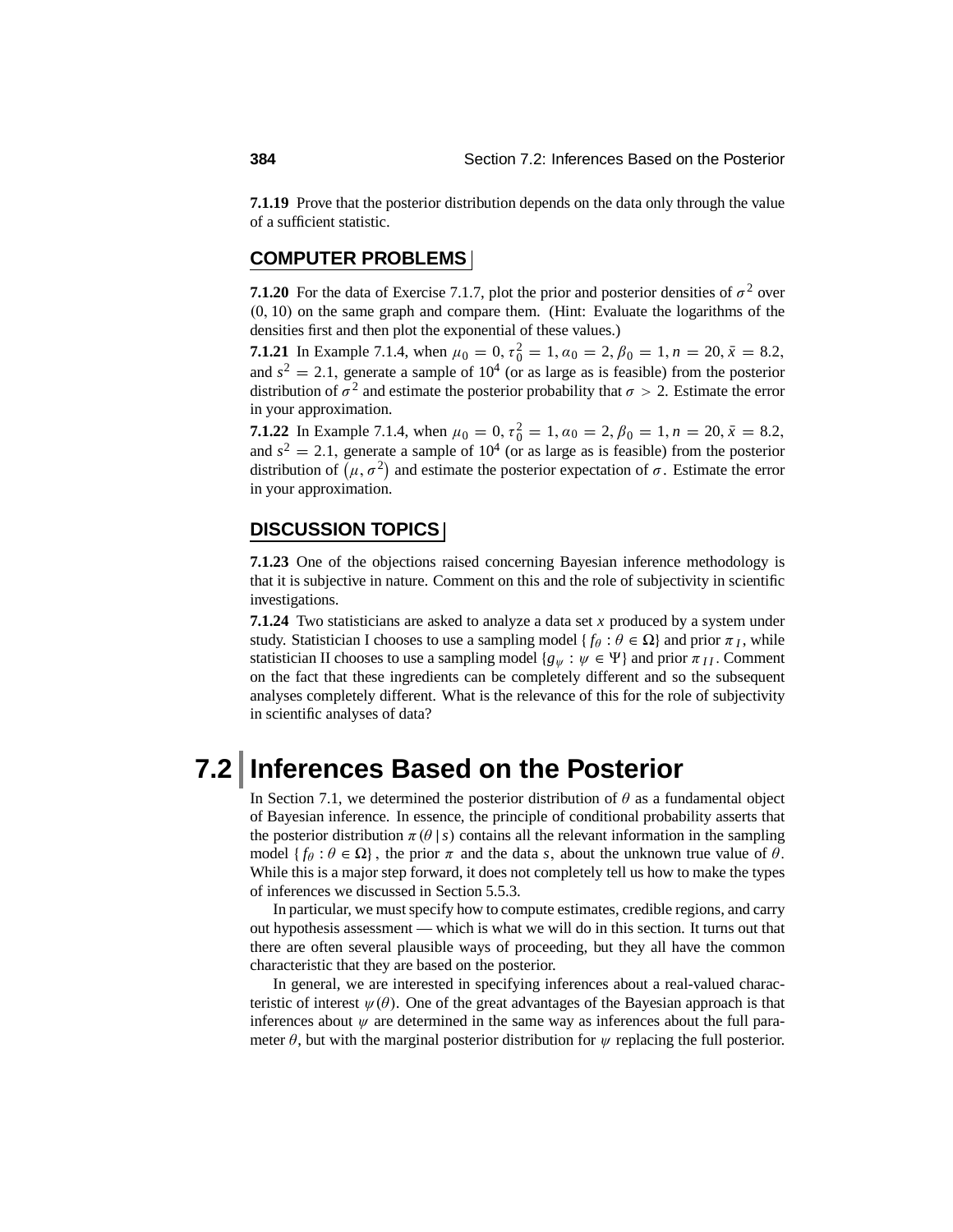This situation can be compared with the likelihood methods of Chapter 6, where it is not always entirely clear how we should proceed to determine inferences about  $\psi$ based upon the likelihood. Still, we have paid a price for this in requiring the addition of another model ingredient, namely, the prior.

So we need to determine the posterior distribution of  $\psi$ . This can be a difficult task in general, even if we have a closed-form expression for  $\pi(\theta | s)$ . When the posterior distribution of  $\theta$  is discrete, the posterior probability function of  $\psi$  is given by

$$
\omega(\psi_0 \,|\, s) = \sum_{\{\theta : \psi(\theta) = \psi_0\}} \pi(\theta \,|\, s).
$$

When the posterior distribution of  $\theta$  is absolutely continuous, we can often find a complementing function  $\lambda(\theta)$  so that  $h(\theta) = (\psi(\theta), \lambda(\theta))$  is 1–1, and such that the methods of Section 2.9.2 can be applied. Then, denoting the inverse of this transformation by  $\theta = h^{-1}(\psi, \lambda)$ , the methods of Section 2.9.2 show that the marginal posterior distribution of  $\psi$  has density given by

$$
\omega(\psi_0 \, | \, s) = \int \pi \, (h^{-1}(\psi_0, \lambda) \, | \, s) |J(h^{-1}(\psi_0, \lambda))|^{-1} \, d\lambda,\tag{7.2.1}
$$

where *J* denotes the Jacobian derivative of this transformation (see Problem 7.2.35). Evaluating (7.2.1) can be difficult, and we will generally avoid doing so here. An example illustrates how we can sometimes avoid directly implementing (7.2.1) and still obtain the marginal posterior distribution of  $\psi$ .

### **EXAMPLE 7.2.1** *Location***-***Scale Normal Model*

Suppose that  $(x_1, \ldots, x_n)$  is a sample from an  $N(\mu, \sigma^2)$  distribution, where  $\mu \in R^1$ and  $\sigma > 0$  are unknown, and we use the prior given in Example 7.1.4. The posterior distribution for  $(\mu, \sigma^2)$  is then given by (7.1.5) and (7.1.6).

Suppose we are primarily interested in  $\psi(\mu, \sigma^2) = \sigma^2$ . We see immediately that the marginal posterior of  $\sigma^2$  is prescribed by (7.1.6) and thus have no further work to do, unless we want a form for the marginal posterior density of  $\sigma^2$ . We can use the methods of Section 2.6 for this (see Exercise 7.2.4).

If we want the marginal posterior distribution of  $\psi(\mu, \sigma^2) = \mu$ , then things are not quite so simple because (7.1.5) only prescribes the conditional posterior distribution of  $\mu$  given  $\sigma^2$ . We can, however, avoid the necessity to implement (7.2.1). Note that (7.1.5) implies that

$$
Z = \frac{\mu - \mu_x}{\left(n + 1/\tau_0^2\right)^{-1/2} \sigma} \left[ \sigma^2, x_1, \dots, x_n \sim N(0, 1), \right]
$$

where  $\mu_x$  is given in (7.1.7). Because this distribution does not involve  $\sigma^2$ , the posterior distribution of *Z* is independent of the posterior distribution of  $\sigma$ . Now if *X* ∼ Gamma $(\alpha, \beta)$ , then  $Y = 2\beta X \sim \text{Gamma}(\alpha, 1/2) = \chi^2(2\alpha)$  (see Problem 4.6.13 for the definition of the general chi-squared distribution) and so, from (7.1.6),

$$
2\frac{\beta_x}{\sigma^2}\,|\,x_1,\ldots,x_n\sim\chi^2\,(2a_0+n)\,,
$$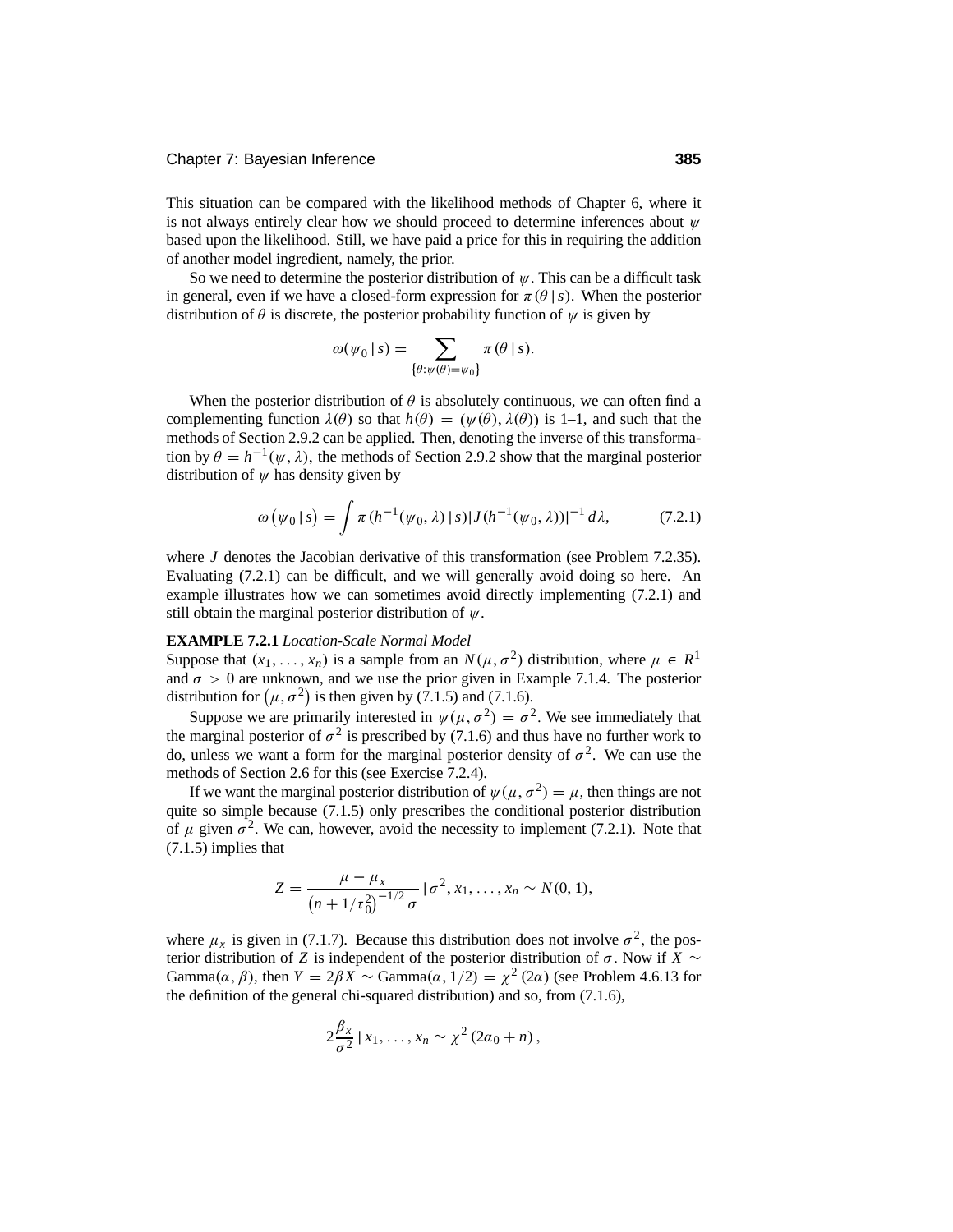where  $\beta_x$  is given in (7.1.8). Therefore (using Problem 4.6.14), as we are dividing an *N*(0, 1) variable by the square root of an independent  $\chi^2$  (2 $\alpha$ <sub>0</sub> + *n*) random variable divided by its degrees of freedom, we conclude that the posterior distribution of

$$
T = \frac{Z}{\sqrt{\left(2\frac{\beta_x}{\sigma^2}\right) / \left(2\alpha_0 + n\right)}} = \frac{\mu - \mu_x}{\sqrt{\frac{2\beta_x}{\left(2\alpha_0 + n\right)\left(n + 1/\tau_0^2\right)}}}
$$

is  $t(2\alpha_0 + n)$ . Equivalently, we can say the posterior distribution of  $\mu$  is the same as

$$
\mu_x + \sqrt{\frac{1}{2a_0 + n}} \sqrt{\frac{2\beta_x}{n + 1/\tau_0^2}} T,
$$

where  $T \sim t(2\alpha_0 + n)$ . By (7.1.9), (7.1.10), and (7.1.11), we have that the posterior distribution of  $\mu$  converges to the distribution of

$$
\bar{x} + \sqrt{\frac{n-1}{(2\alpha_0 + n)} \frac{s}{\sqrt{n}}}
$$

as  $\tau_0 \to \infty$  and  $\beta_0 \to 0$ .

In other cases, we cannot avoid the use of (7.2.1) if we want the marginal posterior density of  $\psi$ . For example, suppose we are interested in the posterior distribution of the coefficient of variation (we exclude the line given by  $\mu = 0$  from the parameter space)

$$
\psi = \psi(\mu, \sigma^{-2}) = \frac{\sigma}{\mu} = \frac{1}{\mu} \left( \frac{1}{\sigma^2} \right)^{-1/2}.
$$

Then a complementing function to  $\psi$  is given by

$$
\lambda = \lambda(\mu, \sigma^{-2}) = \frac{1}{\sigma^2},
$$

and it can be shown (see Section 7.5) that

$$
J(\theta(\psi,\lambda))=\psi^{-2}\lambda^{-1/2}
$$

If we let  $\pi(\cdot | \lambda^{-1}, x_1, \ldots, x_n)$  and  $\rho(\cdot | x_1, \ldots, x_n)$  denote the posterior densities of  $\mu$  given  $\lambda$ , and the posterior density of  $\lambda$ , respectively, then, from (7.2.1), the marginal density of  $\psi$  is given by

$$
\psi^{-2} \int_0^\infty \pi (\psi^{-1} \lambda^{-1/2} | \lambda^{-1}, x_1, \dots, x_n) \rho (\lambda | x_1, \dots, x_n) \lambda^{-1/2} d\lambda. \tag{7.2.2}
$$

Without writing this out (see Problem 7.2.22), we note that we are left with a rather messy integral to evaluate.

In some cases, integrals such as (7.2.2) can be evaluated in closed form; in other cases, they cannot. While it is convenient to have a closed form for a density, often this is not necessary, as we can use Monte Carlo methods to approximate posterior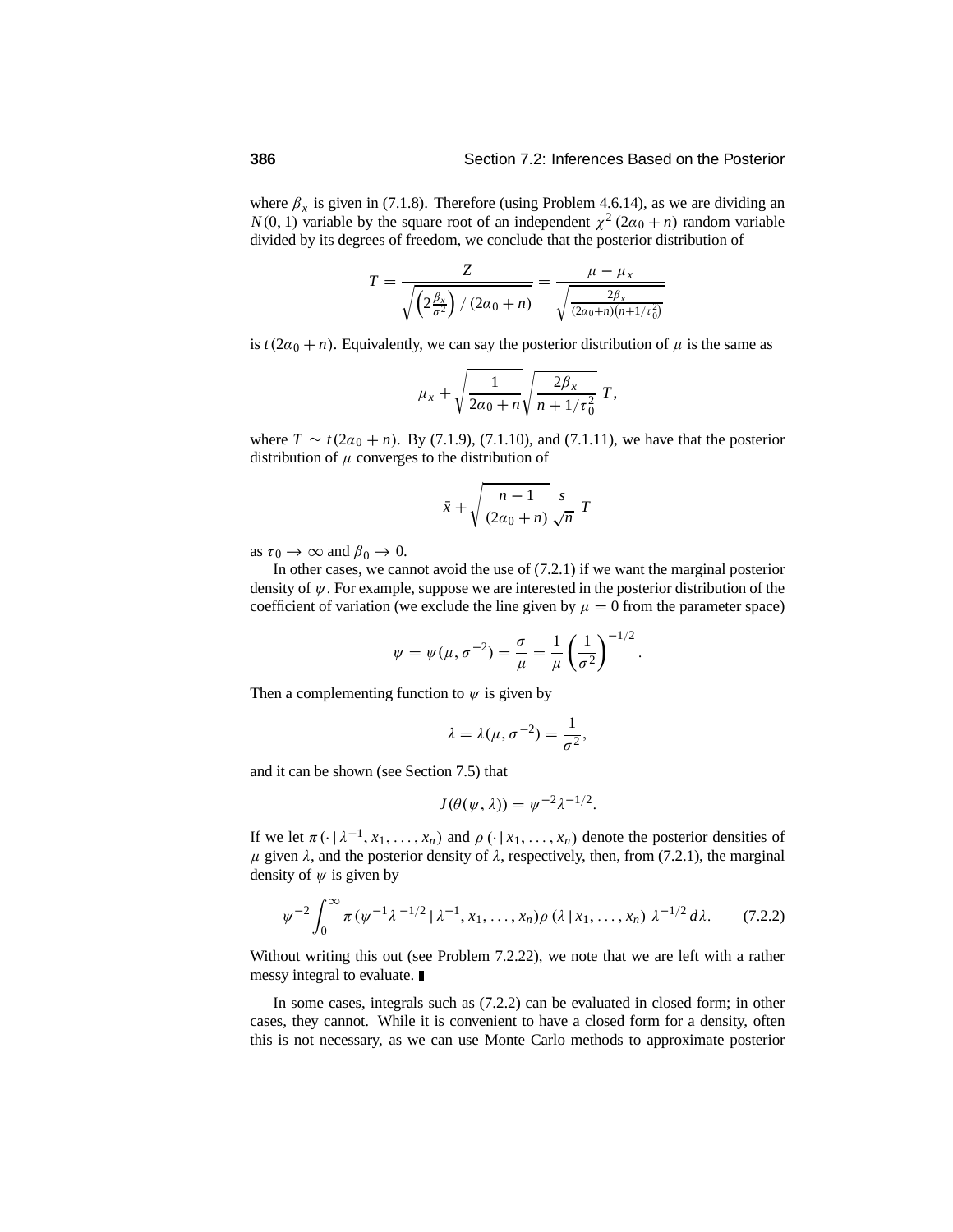probabilities and expectations of interest. We will return to this in Section 7.3. We should always remember that our goal, in implementing Bayesian inference methods, is not to find the marginal posterior densities of quantities of interest, but rather to have a computational algorithm that allows us to implement our inferences.

Under fairly weak conditions, it can be shown that the posterior distribution of  $\theta$ converges, as the sample size increases, to a distribution degenerate at the true value. This is very satisfying, as it indicates that Bayesian inference methods are consistent.

### **7.2.1 Estimation**

Suppose now that we want to calculate an estimate of a characteristic of interest  $\psi(\theta)$ . We base this on the posterior distribution of this quantity. There are several different approaches to this problem.

Perhaps the most natural estimate is to obtain the posterior density (or probability function when relevant) of  $\psi$  and use the *posterior mode*  $\psi$ , i.e., the point where the posterior probability or density function of  $\psi$  takes its maximum. In the discrete case, this is the value of  $\psi$  with the greatest posterior probability; in the continuous case, it is the value that has the greatest amount of posterior probability in short intervals containing it.

To calculate the posterior mode, we need to maximize  $\omega(\psi \mid s)$  as a function of  $\psi$ . Note that it is equivalent to maximize  $m(s)\omega(\psi \mid s)$  so that we do not need to compute the inverse normalizing constant to implement this. In fact, we can conveniently choose to maximize any function that is a 1–1 increasing function of  $\omega(\cdot | s)$  and get the same answer. In general,  $\omega(\cdot | s)$  may not have a unique mode, but typically there is only one.

An alternative estimate is commonly used and has a natural interpretation. This is given by the posterior mean

 $E(\psi(\theta) | s)$ ,

whenever this exists. When the posterior distribution of  $\psi$  is symmetrical about its mode, and the expectation exists, then the posterior expectation is the same as the posterior mode; otherwise, these estimates will be different. If we want the estimate to reflect where the central mass of probability lies, then in cases where  $\omega(\cdot | s)$  is highly skewed, perhaps the mode is a better choice than the mean. We will see in Chapter 8, however, that there are other ways of justifying the posterior mean as an estimate.

We now consider some examples.

### **EXAMPLE 7.2.2** *Bernoulli Model*

Suppose we observe a sample  $(x_1, \ldots, x_n)$  from the Bernoulli $(\theta)$  distribution with  $\theta \in$ [0, 1] unknown and we place a Beta $(\alpha, \beta)$  prior on  $\theta$ . In Example 7.1.1, we determined the posterior distribution of  $\theta$  to be Beta( $n\bar{x} + \alpha$ ,  $n(1 - \bar{x}) + \beta$ ). Let us suppose that the characteristic of interest is  $\psi(\theta) = \theta$ .

The posterior expectation of  $\theta$  is given by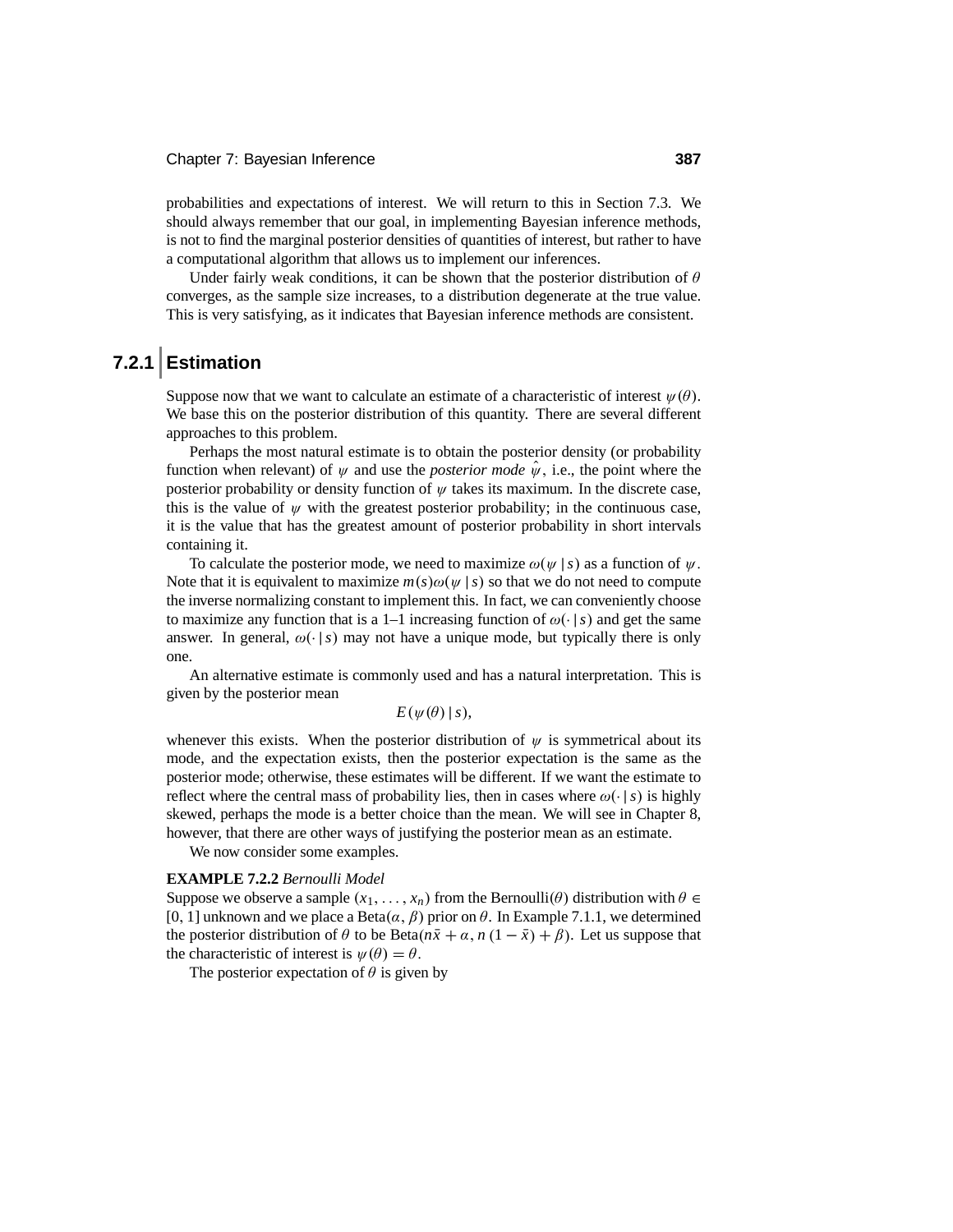$$
E(\theta | x_1, ..., x_n)
$$
  
=  $\int_0^1 \theta \frac{\Gamma(n + \alpha + \beta)}{\Gamma(n\bar{x} + \alpha) \Gamma(n(1 - \bar{x}) + \beta)} \theta^{n\bar{x} + \alpha - 1} (1 - \theta)^{n(1 - \bar{x}) + \beta - 1} d\theta$   
=  $\frac{\Gamma(n + \alpha + \beta)}{\Gamma(n\bar{x} + \alpha) \Gamma(n(1 - \bar{x}) + \beta)} \int_0^1 \theta^{n\bar{x} + \alpha} (1 - \theta)^{n(1 - \bar{x}) + \beta - 1} d\theta$   
=  $\frac{\Gamma(n + \alpha + \beta)}{\Gamma(n\bar{x} + \alpha) \Gamma(n(1 - \bar{x}) + \beta)} \frac{\Gamma(n\bar{x} + \alpha + 1) \Gamma(n(1 - \bar{x}) + \beta)}{\Gamma(n + \alpha + \beta + 1)}$   
=  $\frac{n\bar{x} + \alpha}{n + \alpha + \beta}$ .

When we have a uniform prior, i.e.,  $\alpha = \beta = 1$ , the posterior expectation is given by

$$
E(\theta \mid x) = \frac{n\bar{x} + 1}{n+2}.
$$

To determine the posterior mode, we need to maximize

$$
\ln \theta^{n\bar{x}+\alpha-1} (1-\theta)^{n(1-\bar{x})+\beta-1} = (n\bar{x}+\alpha-1) \ln \theta + (n(1-\bar{x})+\beta-1) \ln (1-\theta).
$$

This function has first derivative

$$
\frac{n\bar{x} + \alpha - 1}{\theta} - \frac{n(1 - \bar{x}) + \beta - 1}{1 - \theta}
$$

and second derivative

$$
-\frac{n\bar{x}+\alpha-1}{\theta^2}-\frac{n(1-\bar{x})+\beta-1}{(1-\theta)^2}.
$$

Setting the first derivative equal to 0 and solving gives the solution

$$
\hat{\theta} = \frac{n\bar{x} + \alpha - 1}{n + \alpha + \beta - 2}.
$$

Now, if  $\alpha \geq 1$ ,  $\beta \geq 1$ , we see that the second derivative is always negative, and so  $\hat{\theta}$ is the unique posterior mode. The restriction on the choice of  $\alpha \geq 1$ ,  $\beta \geq 1$  implies that the prior has a mode in (0, 1) rather than at 0 or 1. Note that when  $\alpha = 1, \beta = 1$ , namely, when we put a uniform prior on  $\theta$ , the posterior mode is  $\hat{\theta} = \bar{x}$ . This is the same as the maximum likelihood estimate (MLE).

The posterior is highly skewed whenever  $n\bar{x} + \alpha$  and  $n(1 - \bar{x}) + \beta$  are far apart (plot Beta densities to see this). Thus, in such a case, we might consider the posterior mode as a more sensible estimate of  $\theta$ . Note that when *n* is large, the mode and the mean will be very close together and in fact very close to the MLE  $\bar{x}$ .

### **EXAMPLE 7.2.3** *Location Normal Model*

Suppose that  $(x_1, \ldots, x_n)$  is a sample from an  $N(\mu, \sigma_0^2)$  distribution, where  $\mu \in R^1$  is unknown and  $\sigma_0^2$  is known, and we take the prior distribution on  $\mu$  to be  $N(\mu, \tau_0^2)$ . Let us suppose, that the characteristic of interest is  $\psi(\mu) = \mu$ .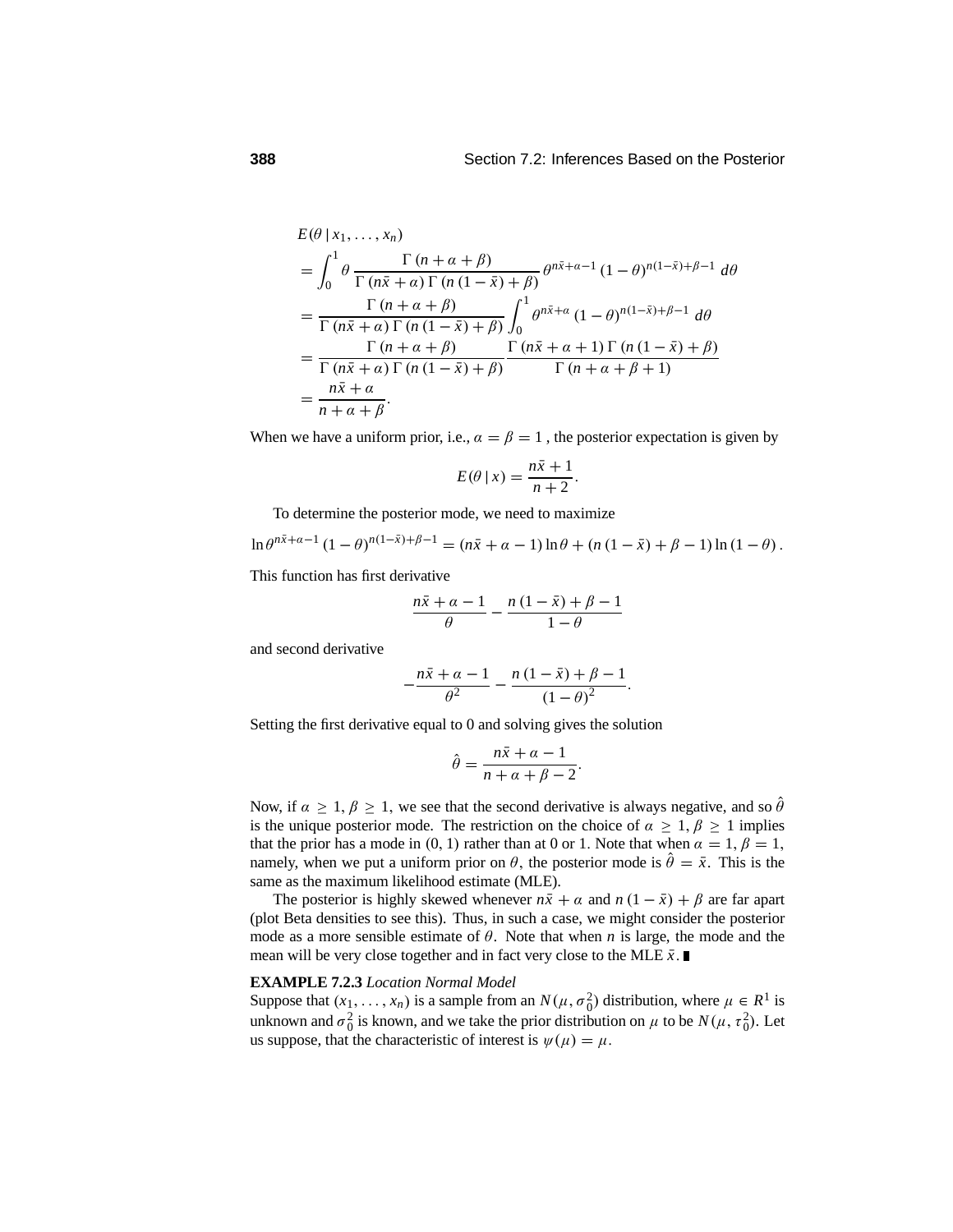### Chapter 7: Bayesian Inference **389**

In Example 7.1.2 we showed that the posterior distribution of  $\mu$  is given by the

$$
N\left(\left(\frac{1}{\tau_0^2} + \frac{n}{\sigma_0^2}\right)^{-1} \left(\frac{\mu_0}{\tau_0^2} + \frac{n}{\sigma_0^2}\bar{x}\right), \left(\frac{1}{\tau_0^2} + \frac{n}{\sigma_0^2}\right)^{-1}\right)
$$

distribution. Because this distribution is symmetric about its mode, and the mean exists, the posterior mode and mean agree and equal

$$
\left(\frac{1}{\tau_0^2} + \frac{n}{\sigma_0^2}\right)^{-1} \left(\frac{\mu_0}{\tau_0^2} + \frac{n}{\sigma_0^2}\bar{x}\right).
$$

This is a weighted average of the prior mean and the sample mean and lies between these two values.

When  $n$  is large, we see that this estimator is approximately equal to the sample mean  $\bar{x}$ , which we also know to be the MLE for this situation. Furthermore, when we take the prior to be very diffuse, namely, when  $\tau_0^2$  is very large, then again this estimator is close to the sample mean.

Also observe that the ratio of the sampling variance of  $\bar{x}$  to the posterior variance of  $\mu$  is

$$
\frac{\sigma_0^2}{n} \left( \frac{1}{\tau_0^2} + \frac{n}{\sigma_0^2} \right) = 1 + \frac{\sigma_0^2}{n \tau_0^2},
$$

is always greater than 1. The closer  $\tau_0^2$  is to 0, the larger this ratio is. Furthermore, as  $\tau_0^2 \to 0$ , the Bayesian estimate converges to  $\mu_0$ .

If we are pretty confident that the population mean  $\mu$  is close to the prior mean  $\mu_0$ , we will take  $\tau_0^2$  small so that the bias in the Bayesian estimate will be small and its variance will be much smaller than the sampling variance of  $\bar{x}$ . In such a situation, the Bayesian estimator improves on accuracy over the sample mean. Of course, if we are not very confident that  $\mu$  is close to the prior mean  $\mu_0$ , then we choose a large value for  $\tau_0^2$ , and the Bayesian estimator is basically the MLE.

#### **EXAMPLE 7.2.4** *Multinomial Model*

Suppose we have a sample  $(s_1, \ldots, s_n)$  from the model discussed in Example 7.1.3 and we place a Dirichlet( $\alpha_1, \alpha_2, \ldots, \alpha_k$ ) distribution on ( $\theta_1, \ldots, \theta_{k-1}$ ). The posterior distribution of  $(\theta_1, \ldots, \theta_{k-1})$  is then

Dirichlet
$$
(x_1 + a_1, x_2 + a_2, \ldots, x_k + a_k)
$$
,

where  $x_i$  is the number of responses in the *i*th category.

Now suppose we are interested in estimating  $\psi(\theta) = \theta_1$ , the probability that a response is in the first category. It can be shown (see Problem 7.2.25) that, if  $(\theta_1,\ldots,\theta_{k-1})$  is distributed Dirichlet $(\alpha_1,\alpha_2,\ldots,\alpha_k)$ , then  $\theta_i$  is distributed

Dirichlet
$$
(\alpha_i, \alpha_{-i})
$$
 = Beta $(\alpha_i, \alpha_{-i})$ 

where  $\alpha_{-i} = \alpha_1 + \alpha_2 + \cdots + \alpha_k - \alpha_i$ . This result implies that the marginal posterior distribution of  $\theta_1$  is

$$
Beta(x_1 + a_1, x_2 + \cdots + x_k + a_2 + \cdots + a_k).
$$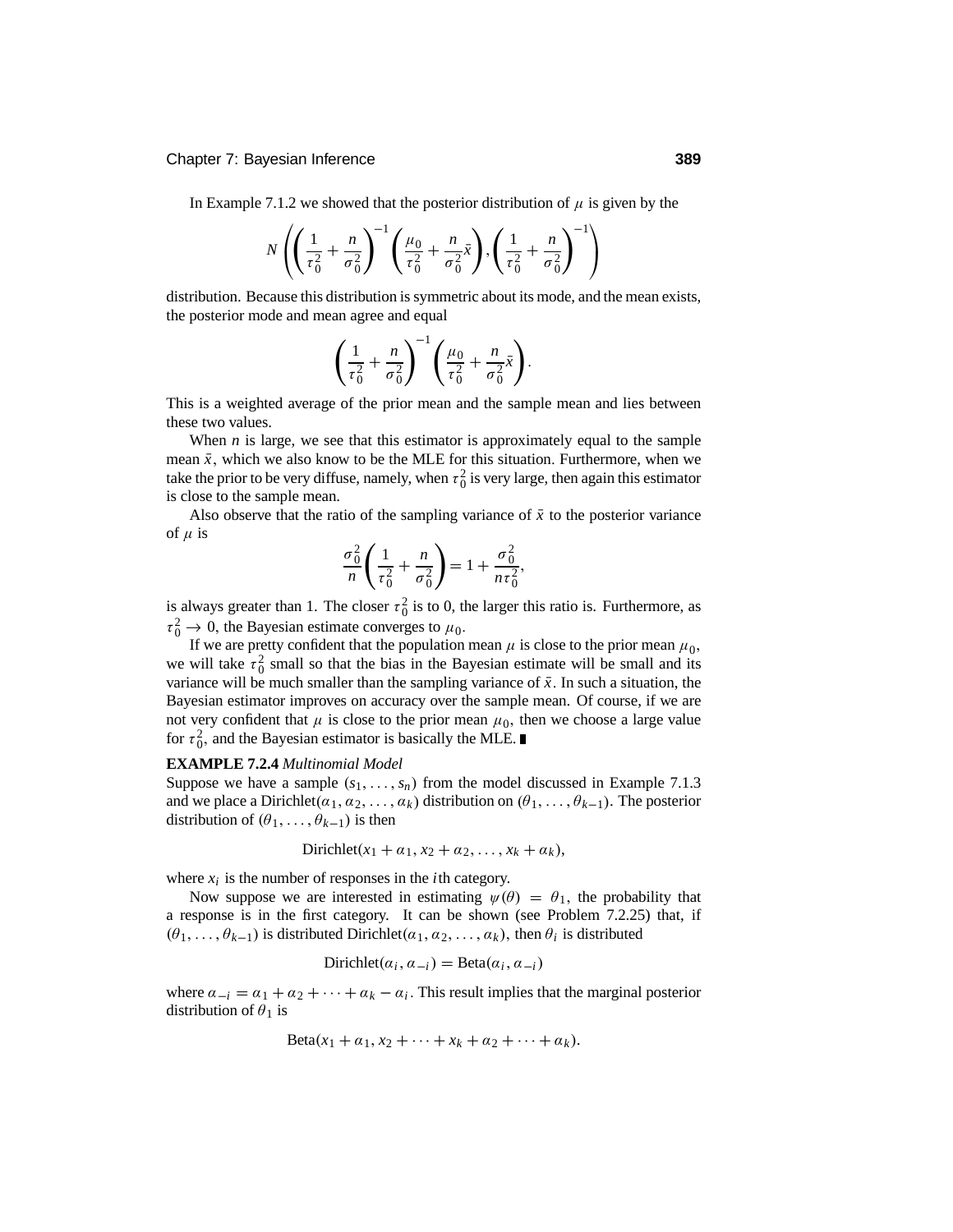Then, assuming that each  $a_i \geq 1$ , and using the argument in Example 7.2.2 and  $x_1 + \cdots + x_k = n$ , the marginal posterior mode of  $\theta_1$  is

$$
\hat{\theta}_1 = \frac{x_1 + \alpha_1 - 1}{n - 2 + \alpha_1 + \dots + \alpha_k}.
$$

When the prior is the uniform, namely,  $\alpha_1 = \cdots = \alpha_k = 1$ , then

$$
\hat{\theta}_1 = \frac{x_1}{n+k-2}.
$$

As in Example 7.2.2, we compute the posterior expectation to be

$$
E(\theta_1 \mid x) = \frac{x_1 + a_1}{n + a_1 + \dots + a_k}.
$$

The posterior distribution is highly skewed whenever  $x_1 + a_1$  and  $x_2 + \cdots + x_k + a_2 +$  $\cdots + \alpha_k$  are far apart.

From Problem 7.2.26, we have that the plug-in MLE of  $\theta_1$  is  $x_1/n$ . When *n* is large, the Bayesian estimates are close to this value, so there is no conflict between the estimates. Notice, however, that when the prior is uniform, then  $a_1 + \cdots + a_k = k$ , hence the plug-in MLE and the Bayesian estimates will be quite different when *k* is large relative to *n*. In fact, the posterior mode will always be smaller than the plug-in MLE when  $k > 2$  and  $x_1 > 0$ . This is a situation in which the Bayesian and frequentist approaches to inference differ.

At this point, the decision about which estimate to use is left with the practitioner, as theory does not seem to provide a clear answer. We can be comforted by the fact that the estimates will not differ by much in many contexts of practical importance.

#### **EXAMPLE 7.2.5** *Location-Scale Normal Model*

Suppose that  $(x_1, \ldots, x_n)$  is a sample from an  $N(\mu, \sigma^2)$  distribution, where  $\mu \in R^1$ and  $\sigma > 0$  are unknown, and we use the prior given in Example 7.1.4. Let us suppose that the characteristic of interest is  $\psi(\mu, \sigma^2) = \mu$ .

In Example 7.2.1, we derived the marginal posterior distribution of  $\mu$  to be the same as the distribution of

$$
\mu_x + \sqrt{\frac{1}{2a_0 + n}} \sqrt{\frac{2\beta_x}{n + 1/\tau_0^2}} T,
$$

where  $T \sim t(n + 2\alpha_0)$ . This is a *t*  $(n + 2\alpha_0)$  distribution relocated to have its mode at  $\mu_x$  and rescaled by the factor

$$
\sqrt{\frac{1}{2\alpha_0 + n}} \sqrt{\frac{2\beta_x}{n + 1/\tau_0^2}}.
$$

So the marginal posterior mode of  $\mu$  is

$$
\mu_x = \left(n + \frac{1}{\tau_0^2}\right)^{-1} \left(\frac{\mu_0}{\tau_0^2} + n\bar{x}\right).
$$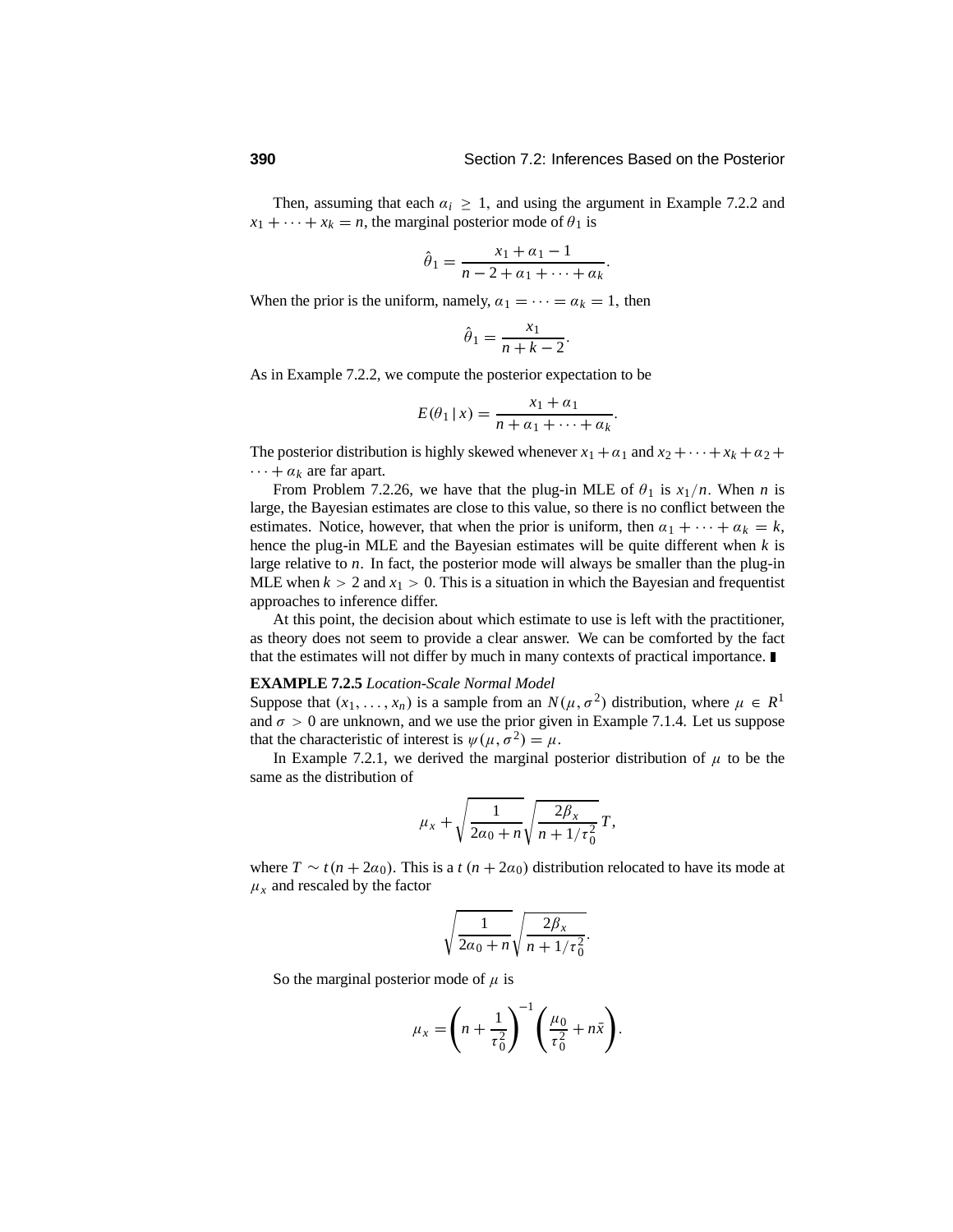Because a *t* distribution is symmetric about its mode, this is also the posterior mean of  $\mu$ , provided that  $n + 2\alpha_0 > 1$ , as a  $t(\lambda)$  distribution has a mean only when  $\lambda > 1$  (see Problem 4.6.16). This will always be the case as the sample size  $n \ge 1$ . Again,  $\mu<sub>x</sub>$  is a weighted average of the prior mean  $\mu_0$  and the sample average  $\bar{x}$ .

The marginal posterior mode and expectation can also be obtained for  $\psi(\mu, \sigma^2)$  =  $\sigma^2$ . These computations are left to the reader (see Exercise 7.2.4).

One issue that we have not yet addressed is how we will assess the accuracy of Bayesian estimates. Naturally, this is based on the posterior distribution and how concentrated it is about the estimate being used. In the case of the posterior mean, this means that we compute the posterior variance as a measure of spread for the posterior distribution of  $\psi$  about its mean. For the posterior mode, we will discuss this issue further in Section 7.2.3.

### **EXAMPLE 7.2.6** *Posterior Variances*

In Example 7.2.2, the posterior variance of  $\theta$  is given by (see Exercise 7.2.6)

$$
\frac{(n\bar{x} + a) (n (1 - \bar{x}) + \beta)}{(n + \alpha + \beta)^2 (n + \alpha + \beta + 1)}
$$

.

Notice that the posterior variance converges to 0 as  $n \to \infty$ .

In Example 7.2.3, the posterior variance is given by  $(1/\tau_0^2 + n/\sigma_0^2)^{-1}$ . Notice that the posterior variance converges to 0 as  $\tau_0^2 \to 0$  and converges to  $\sigma_0^2/n$ , the sampling variance of  $\bar{x}$ , as  $\tau_0^2 \to \infty$ .

In Example 7.2.4, the posterior variance of  $\theta_1$  is given by (see Exercise 7.2.7)

$$
\frac{(x_1+a_1)(x_2+\cdots+x_k+a_2+\cdots+a_k)}{(n+a_1+\cdots+a_k)^2(n+a_1+\cdots+a_k+1)}.
$$

Notice that the posterior variance converges to 0 as  $n \to \infty$ .

In Example 7.2.5, the posterior variance of  $\mu$  is given by (see Problem 7.2.28)

$$
\left(\frac{1}{n+2a_0}\right)\left(\frac{2\beta_x}{n+1/\tau_0^2}\right)\left(\frac{n+2a_0}{n+2a_0-2}\right)=\left(\frac{2\beta_x}{n+1/\tau_0^2}\right)\left(\frac{1}{n+2a_0-2}\right),
$$

provided  $n + 2\alpha_0 > 2$ , because the variance of a  $t(\lambda)$  distribution is  $\lambda/(\lambda - 2)$  when  $\lambda > 2$  (see Problem 4.6.16). Notice that the posterior variance goes to 0 as  $n \to \infty$ .

### **7.2.2 Credible Intervals**

A *credible interval*, for a real-valued parameter  $\psi(\theta)$ , is an interval  $C(s) = [l(s), u(s)]$ that we believe will contain the true value of  $\psi$ . As with the sampling theory approach, we specify a probability  $\gamma$  and then find an interval  $C(s)$  satisfying

$$
\Pi(\psi(\theta) \in C(s) \mid s) = \Pi\left(\{\theta : l(s) \le \psi(\theta) \le u(s)\} \mid s\right) \ge \gamma. \tag{7.2.3}
$$

We then refer to  $C(s)$  as a  $\gamma$ -credible interval for  $\psi$ .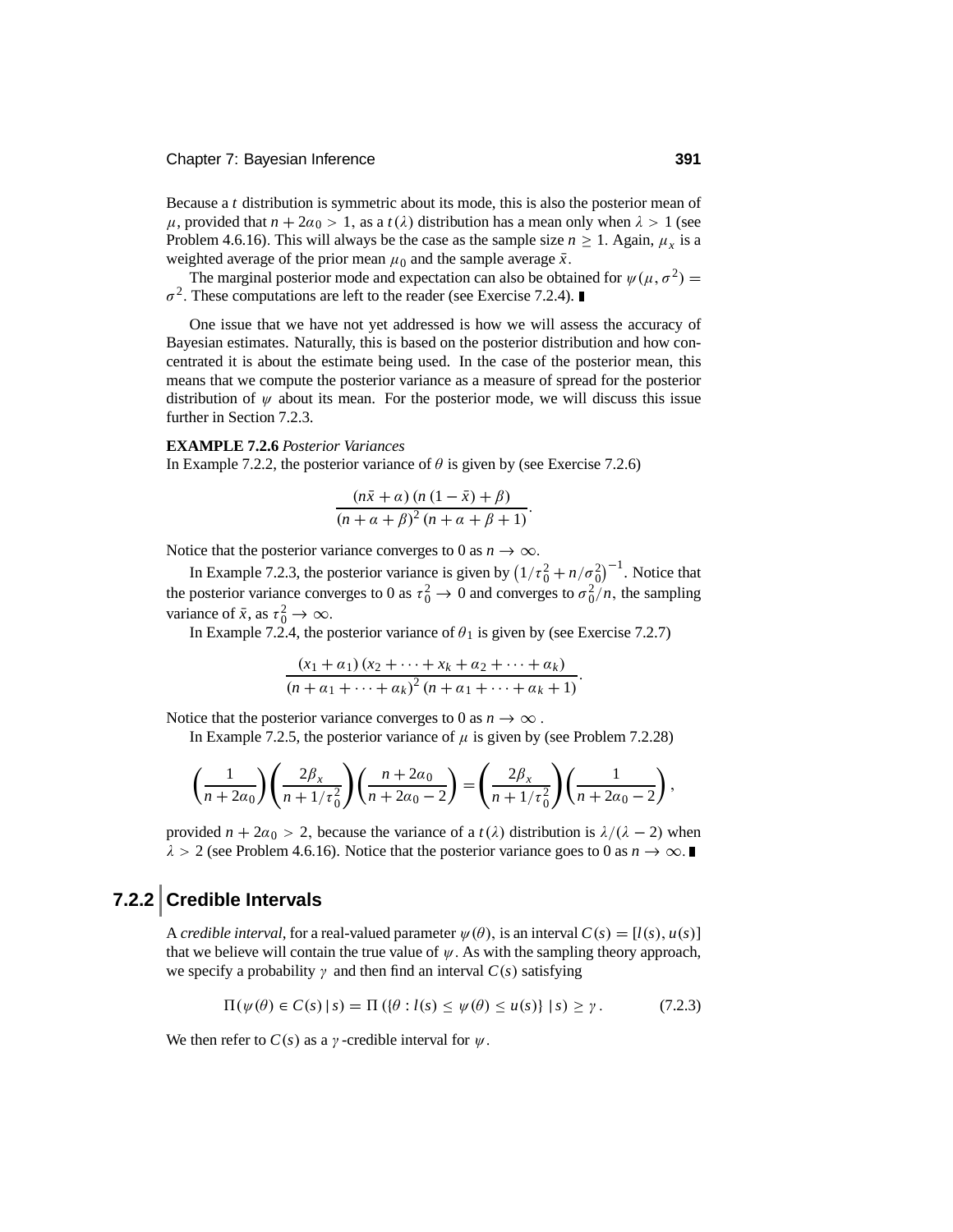Naturally, we try to find a *γ*-credible interval  $C(s)$  so that  $\Pi(\psi(\theta) \in C(s) | s)$  is as close to  $\gamma$  as possible, and such that  $C(s)$  is as short as possible. This leads to the consideration of *highest posterior density (HPD) intervals*, which are of the form

$$
C(s) = \{ \psi : \omega (\psi \mid s) \geq c \},\
$$

where  $\omega(\cdot | s)$  is the marginal posterior density of  $\psi$  and where *c* is chosen as large as possible so that (7.2.3) is satisfied. In Figure 7.2.1, we have plotted an example of an HPD interval for a given value of *c*.



Figure 7.2.1: An HPD interval  $C(s) = [l(s), u(s)] = \{ \psi : \omega (\psi | s) \ge c \}.$ 

Clearly,  $C(s)$  contains the mode whenever  $c \leq \max_{w} \omega (w | s)$ . We can take the length of an HPD interval as a measure of the accuracy of the mode of  $\omega(\cdot | s)$  as an estimator of  $\psi(\theta)$ . The length of a 0.95-credible interval for  $\psi$  will serve the same purpose as the margin of error does with confidence intervals.

Consider now some applications of the concept of credible interval.

### **EXAMPLE 7.2.7** *Location Normal Model*

Suppose that  $(x_1, \ldots, x_n)$  is a sample from an  $N(\mu, \sigma_0^2)$  distribution, where  $\mu \in R^1$  is unknown and  $\sigma_0^2$  is known, and we take the prior distribution on  $\mu$  to be  $N(\mu_0, \tau_0^2)$ . In Example 7.1.2, we showed that the posterior distribution of  $\mu$  is given by the

$$
N\left(\left(\frac{1}{\tau_0^2} + \frac{n}{\sigma_0^2}\right)^{-1} \left(\frac{\mu_0}{\tau_0^2} + \frac{n}{\sigma_0^2}\bar{x}\right), \left(\frac{1}{\tau_0^2} + \frac{n}{\sigma_0^2}\right)^{-1}\right)
$$

distribution. Since this distribution is symmetric about its mode (also mean)  $\hat{\mu}$ , a shortest  $\gamma$ -HPD interval is of the form

$$
\hat{\mu} \pm \left(\frac{1}{\tau_0^2} + \frac{n}{\sigma_0^2}\right)^{-1/2} c,
$$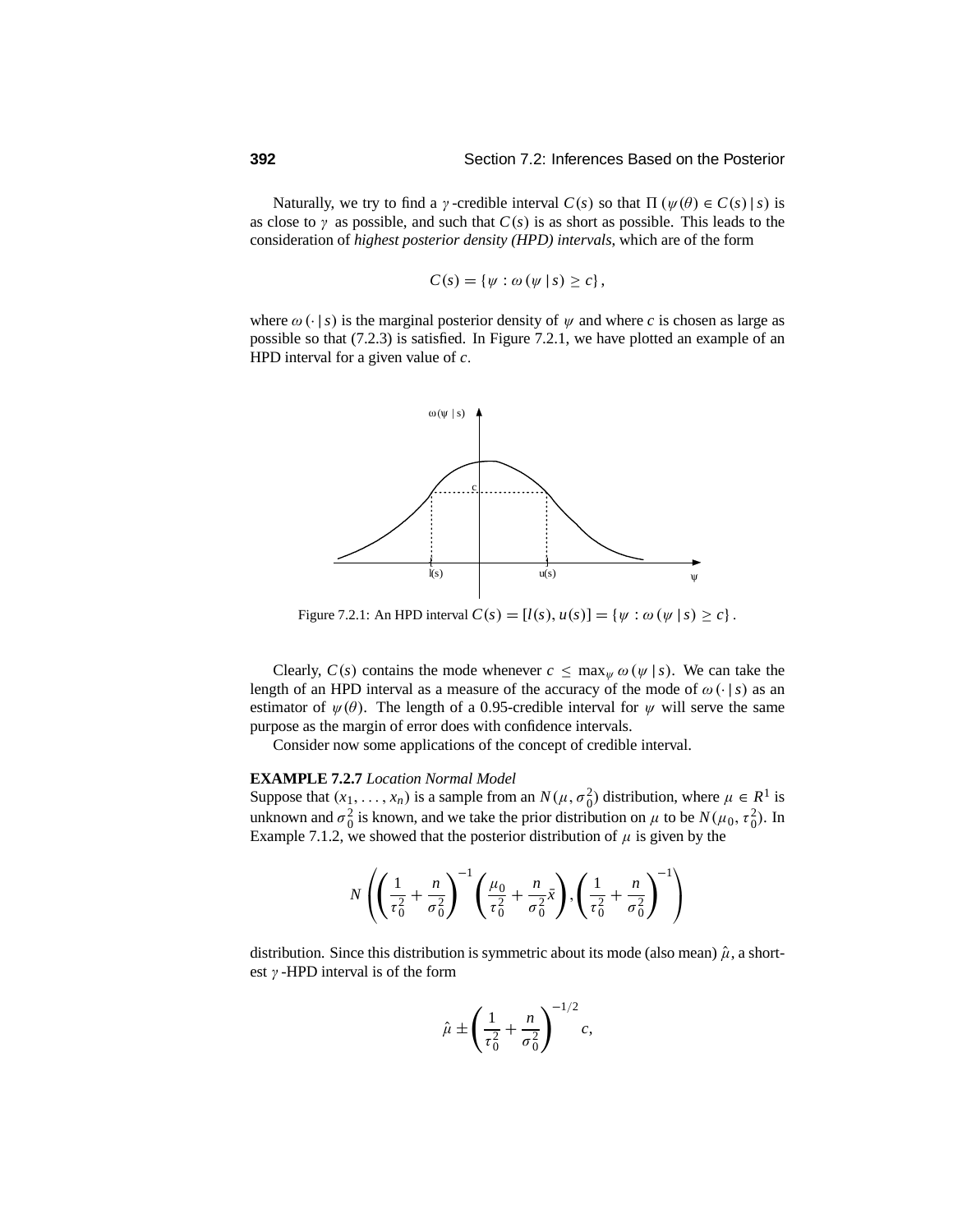where *c* is such that

$$
\gamma = \Pi \left( \mu \in \left[ \hat{\mu} \pm \left( \frac{1}{\tau_0^2} + \frac{n}{\sigma_0^2} \right)^{-1/2} c \right] \middle| x_1, \dots, x_n \right)
$$
  
= 
$$
\Pi \left( -c \le \left( \frac{1}{\tau_0^2} + \frac{n}{\sigma_0^2} \right)^{1/2} (\mu - \hat{\mu}) \le c \middle| x_1, \dots, x_n \right).
$$

Since

$$
\left(\frac{1}{\tau_0^2} + \frac{n}{\sigma_0^2}\right)^{1/2} (\mu - \hat{\mu}) | x_1, \ldots, x_n \sim N(0, 1),
$$

we have  $\gamma = \Phi(c) - \Phi(-c)$ , where  $\Phi$  is the standard normal cumulative distribution function (cdf). This immediately implies that  $c = z(1+y)/2$  and the  $\gamma$ -HPD interval is given by

$$
\left(\frac{1}{\tau_0^2} + \frac{n}{\sigma_0^2}\right)^{-1} \left(\frac{\mu_0}{\tau_0^2} + \frac{n}{\sigma_0^2}\bar{x}\right) \pm \left(\frac{1}{\tau_0^2} + \frac{n}{\sigma_0^2}\right)^{-1/2} z_{(1+\gamma)/2}.
$$

Note that as  $\tau_0^2 \to \infty$ , namely, as the prior becomes increasingly diffuse, this interval converges to the interval

$$
\bar{x} \pm \frac{\sigma_0}{\sqrt{n}} z_{(1+\gamma)/2},
$$

which is also the  $\gamma$ -confidence interval derived in Chapter 6 for this problem. So under a diffuse normal prior, the Bayesian and frequentist approaches agree.

### **EXAMPLE 7.2.8** *Location-Scale Normal Model*

Suppose that  $(x_1, \ldots, x_n)$  is a sample from an  $N(\mu, \sigma^2)$  distribution, where  $\mu \in R^1$ and  $\sigma \geq 0$  are unknown, and we use the prior given in Example 7.1.4. In Example 7.2.1, we derived the marginal posterior distribution of  $\mu$  to be the same as

$$
\mu_x + \sqrt{\frac{1}{2a_0 + n} \sqrt{\frac{2\beta_x}{n + 1/\tau_0^2}}} T,
$$

where  $T \sim t(2\alpha_0 + n)$ . Because this distribution is symmetric about its mode  $\mu_x$ , a  $\gamma$ -HPD interval is of the form

$$
\mu_x \pm \sqrt{\frac{1}{2a_0 + n}} \sqrt{\frac{2\beta_x}{n + 1/\tau_0^2}} c,
$$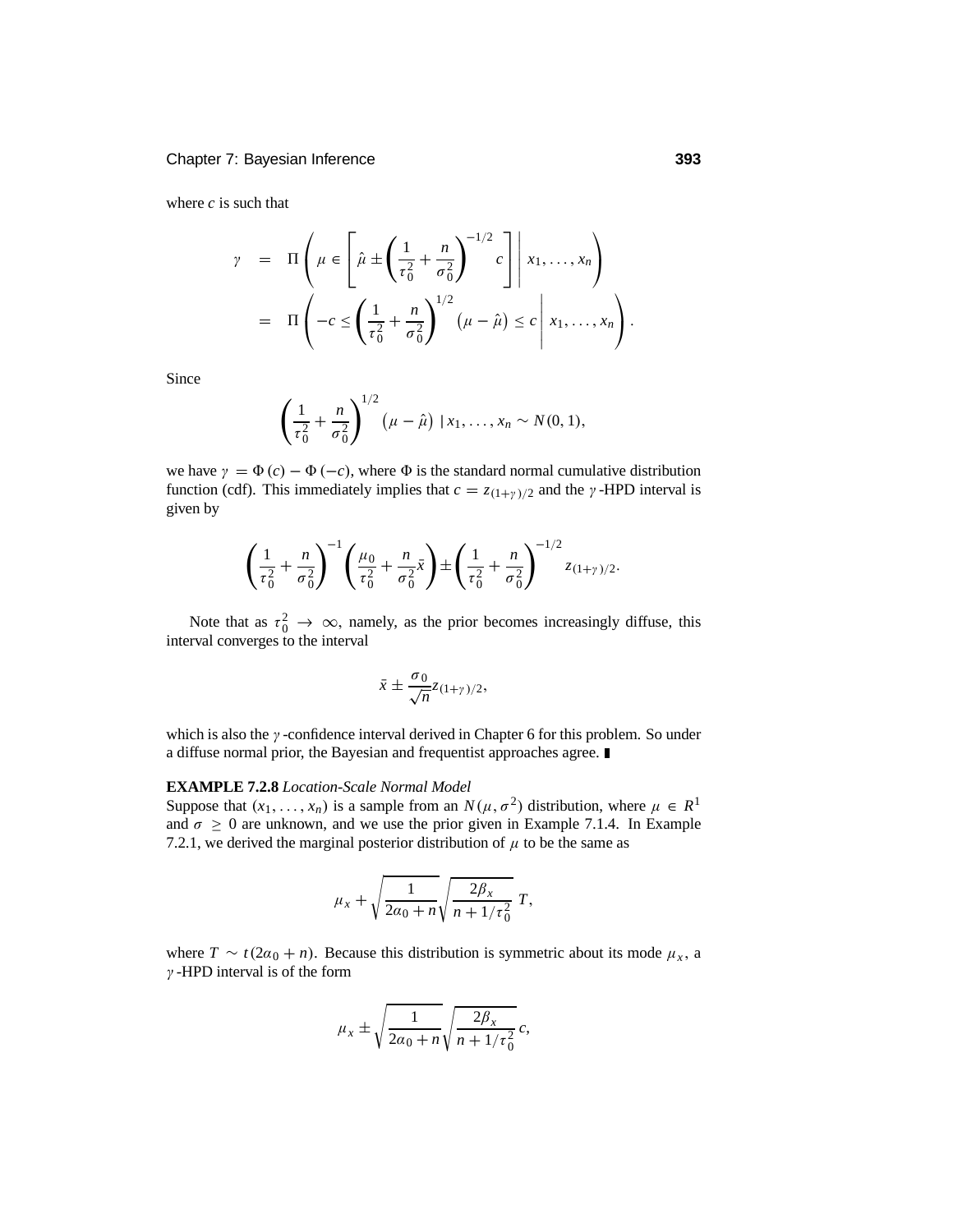where *c* satisfies

$$
\gamma = \Pi \left( \mu \in \left[ \mu_x \pm \sqrt{\frac{1}{2a_0 + n} \sqrt{\frac{2\beta_x}{n + 1/\tau_0^2}}} c \right] \middle| x_1, \dots, x_n \right)
$$
  
=  $\Pi \left( -c \le \left( \frac{2\beta_x}{(2a_0 + n) (n + 1/\tau_0^2)} \right)^{-1/2} (\mu - \hat{\mu}) \le c \middle| x_1, \dots, x_n \right)$   
=  $G_{2a_0 + n} (c) - G_{2a_0 + n} (-c).$ 

Here,  $G_{2\alpha_0+n}$  is the  $t(2\alpha_0+n)$  cdf, and therefore  $c = t_{(1+\gamma)/2}(2\alpha_0+n)$ .

Using  $(7.1.9)$ ,  $(7.1.10)$ , and  $(7.1.11)$  we have that this interval converges to the interval

$$
\bar{x} \pm \sqrt{\frac{n-1}{(2\alpha_0+n)}} \frac{s}{\sqrt{n}} t (n+2\alpha_0)
$$

as  $\tau_0 \to \infty$  and  $\beta_0 \to 0$ . Note that this is a little different from the *γ*-confidence interval we obtained for  $\mu$  in Example 6.3.8, but when  $\alpha_0/n$  is small, they are virtually identical.

In the examples we have considered so far, we could obtain closed-form expressions for the HPD intervals. In general, this is not the case. In such situations, we have to resort to numerical methods to obtain the HPD intervals, but we do not pursue this topic further here.

There are other methods of deriving credible intervals. For example, a common method of obtaining a *γ*-credible interval for *ψ* is to take the interval  $[\psi_l, \psi_r]$  where  $\psi_l$  is a (1 −  $\gamma$ ) /2 quantile for the posterior distribution of  $\psi$  and  $\psi_r$  is a 1 − (1 −  $\gamma$ ) /2 quantile for this distribution. Alternatively, we could form one-sided intervals. These credible intervals avoid the more extensive computations that may be needed for HPD intervals.

### **7.2.3 Hypothesis Testing and Bayes Factors**

Suppose now that we want to assess the evidence in the observed data concerning the hypothesis  $H_0$ :  $\psi(\theta) = \psi_0$ . It seems clear how we should assess this, namely, compute the posterior probability

$$
\Pi(\psi(\theta) = \psi_0 \, | \, s). \tag{7.2.4}
$$

If this is small, then conclude that we have evidence against  $H_0$ . We will see further justification for this approach in Chapter 8.

#### **EXAMPLE 7.2.9**

Suppose we want to assess the evidence concerning whether or not  $\theta \in A$ . If we let  $\psi = I_A$ , then we are assessing the hypothesis  $H_0$ :  $\psi(\theta) = 1$  and

$$
\Pi(\psi(\theta) = 1 \mid s) = \Pi(A \mid s).
$$

So in this case, we simply compute the posterior probability that  $\theta \in A$ .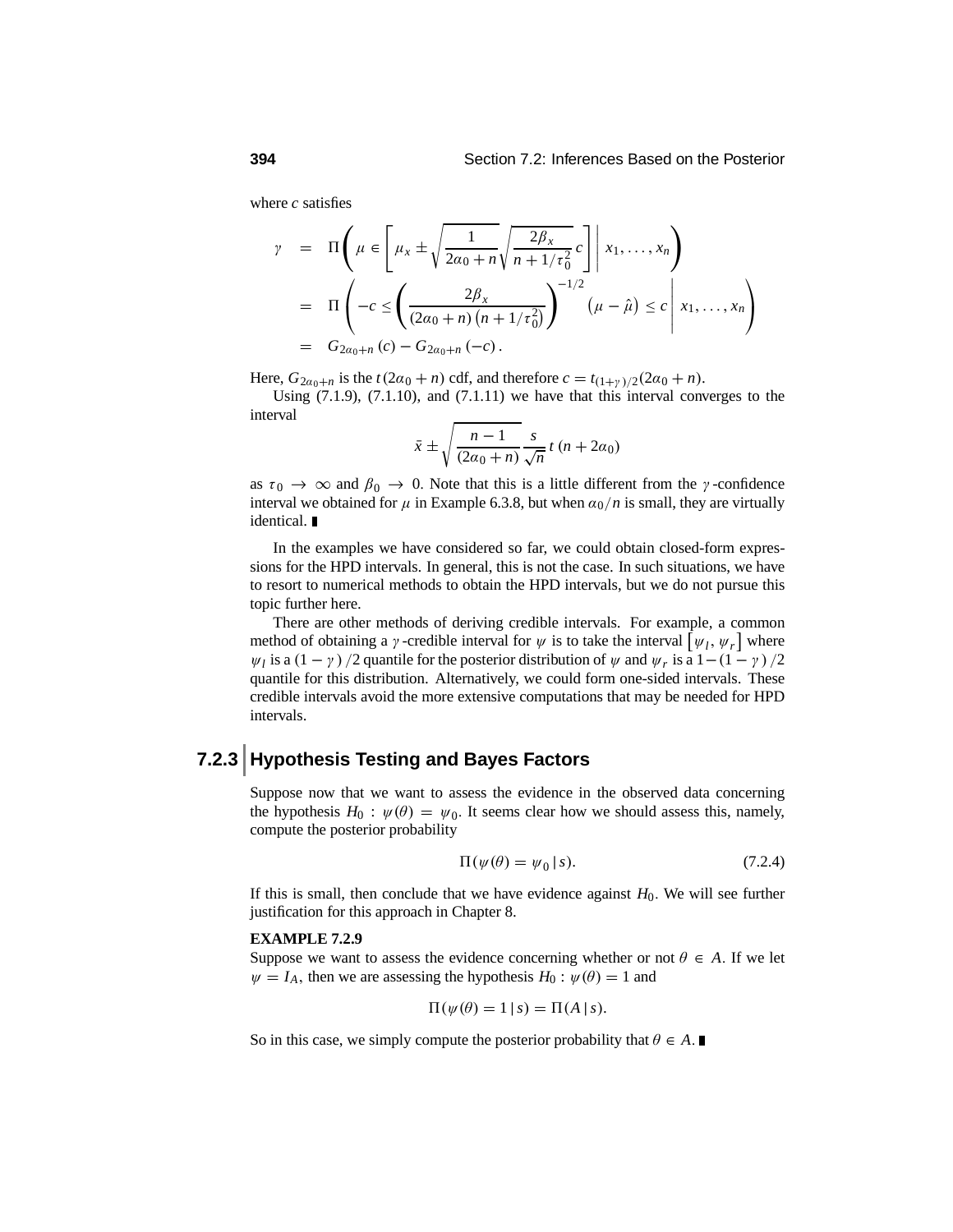There can be a problem, however, with using (7.2.4) to assess a hypothesis. For when the prior distribution of  $\psi$  is absolutely continuous, then  $\Pi(\psi(\theta) = \psi_0 | s) = 0$ for all data *s*. Therefore, we would always find evidence against  $H_0$  no matter what is observed, which does not make sense. In general, if the value  $\psi_0$  is assigned small prior probability, then it can happen that this value also has a small posterior probability no matter what data are observed.

To avoid this problem, there is an alternative approach to hypothesis assessment that is sometimes used. Recall that, if  $\psi_0$  is a surprising value for the posterior distribution of  $\psi$ , then this is evidence that  $H_0$  is false. The value  $\psi_0$  is surprising whenever it occurs in a region of low probability for the posterior distribution of  $\psi$ . A region of low probability will correspond to a region where the posterior density  $\omega(\cdot | s)$  is relatively low. So, one possible method for assessing this is by computing the (*Bayesian) P-value*

$$
\Pi(\{\theta : \omega(\psi(\theta) \mid s) \le \omega(\psi_0 \mid s) \} \mid s). \tag{7.2.5}
$$

Note that when  $\omega(\cdot | s)$  is unimodal, (7.2.5) corresponds to computing a tail probability. If the probability (7.2.5) is small, then  $\psi_0$  is surprising, at least with respect to our posterior beliefs. When we decide to reject  $H_0$  whenever the P-value is less than  $1-\gamma$ , then this approach is equivalent to computing a  $\gamma$ -HPD region for  $\psi$  and rejecting  $H_0$ whenever  $\psi_0$  is not in the region.

### **EXAMPLE 7.2.10** *(Example 7.2.9 continued)*

Applying the P-value approach to this problem, we see that  $\psi(\theta) = I_A(\theta)$  has posterior given by the Bernoulli( $\Pi(A \mid s)$ ) distribution. Therefore,  $\omega(\cdot|s)$  is defined by  $\omega(0|s) = 1 - \Pi(A|s) = \Pi(A^c|s)$  and  $\omega(1|s) = \Pi(A|s)$ .

Now  $\psi_0 = 1$ , so

$$
\{\theta : \omega(\psi(\theta) \mid s) \le \omega(1 \mid s)\} = \{\theta : \omega(I_A(\theta) \mid s) \le \Pi(A \mid s)\}
$$
  
= 
$$
\begin{cases} \Omega & \Pi(A \mid s) \ge \Pi(A^c \mid s) \\ A & \Pi(A \mid s) < \Pi(A^c \mid s). \end{cases}
$$

Therefore, (7.2.5) becomes

$$
\Pi(\{\theta : \omega(\psi(\theta) \mid s) \le \omega(1 \mid s)\} \mid s) = \begin{cases} 1 & \Pi(A \mid s) \ge \Pi(A^c \mid s) \\ \Pi(A \mid s) & \Pi(A \mid s) < \Pi(A^c \mid s), \end{cases}
$$

so again we have evidence against  $H_0$  whenever  $\Pi(A \mid s)$  is small.

We see from Examples 7.2.9 and 7.2.10 that computing the P-value (7.2.5) is essentially equivalent to using (7.2.4), whenever the marginal parameter  $\psi$  takes only two values. This is not the case whenever  $\psi$  takes more than two values, however, and the statistician has to decide which method is more appropriate in such a context.

As previously noted, when the prior distribution of  $\psi$  is absolutely continuous, then (7.2.4) is always 0, no matter what data are observed. As the following example illustrates, there is also a difficulty with using (7.2.5) in such a situation.

### **EXAMPLE 7.2.11**

Suppose that the posterior distribution of  $\theta$  is Beta(2, 1), i.e.,  $\omega(\theta | s) = 2\theta$  when  $0 \le \theta \le 1$ , and we want to assess  $H_0: \theta = 3/4$ . Then  $\omega(\theta | s) \le \omega(3/4 | s)$  if and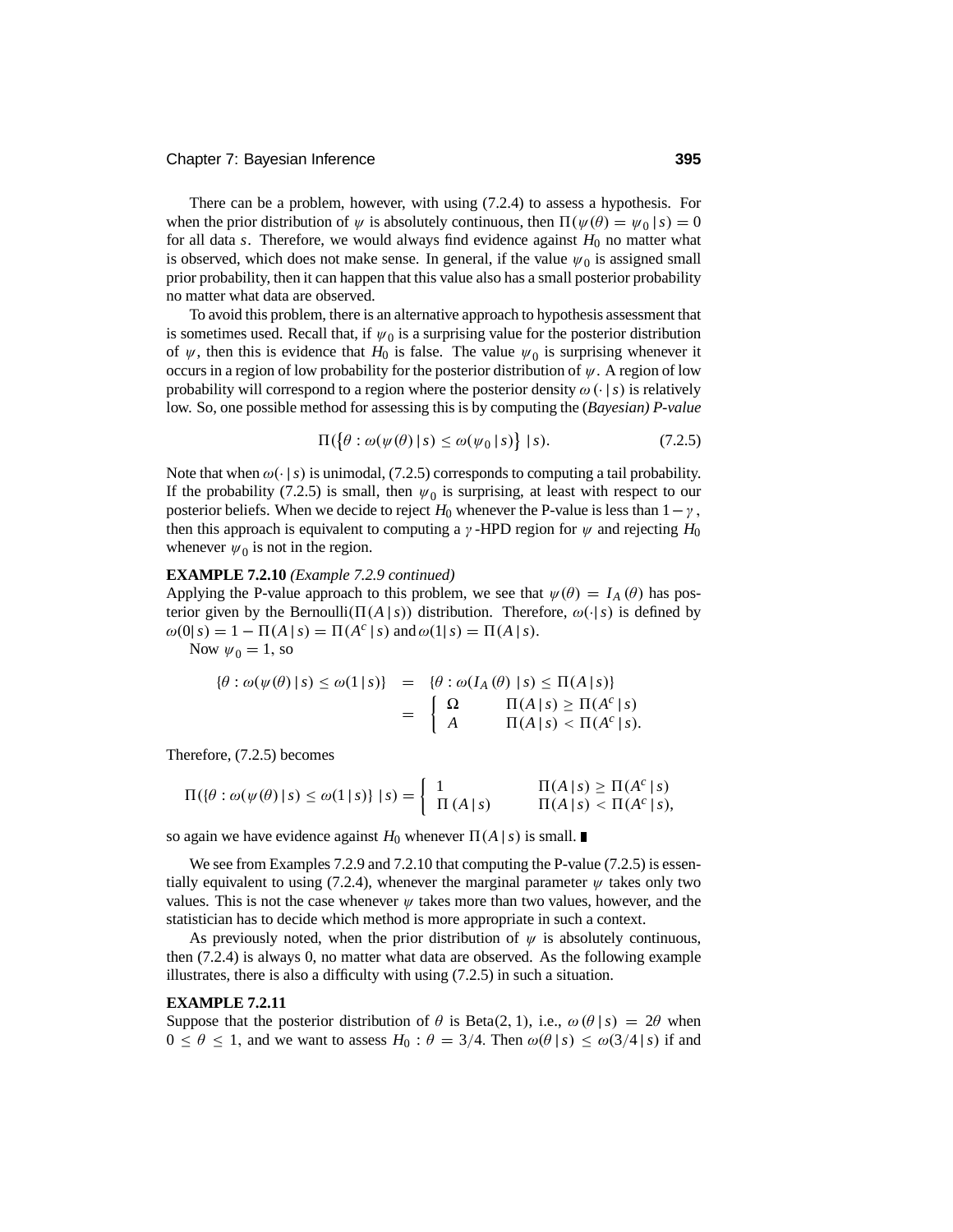only if  $\theta \leq 3/4$ , and (7.2.5) is given by

$$
\int_0^{3/4} 2\theta \, d\theta = 9/16.
$$

On the other hand, suppose we make a 1–1 transformation to  $\rho = \theta^2$  so that the hypothesis is now  $H_0$ :  $\rho = 9/16$ . The posterior distribution of  $\rho$  is Beta(1, 1). Since the posterior density of  $\rho$  is constant, this implies that the posterior density at every possible value is less than or equal to the posterior density evaluated at 9/16. Therefore,  $(7.2.5)$  equals 1, and we would never find evidence against  $H_0$  using this parameterization.

This example shows that our assessment of  $H_0$  via (7.2.5) depends on the parameterization used, which does not seem appropriate.

The difficulty in using (7.2.5), as demonstrated in Example 7.2.11, only occurs with continuous posterior distributions. So, to avoid this problem, it is often recommended that the hypothesis to be tested always be assigned a positive prior probability. As demonstrated in Example 7.2.10, the approach via (7.2.5) is then essentially equivalent to using  $(7.2.4)$  to assess  $H_0$ .

In problems where it seems natural to use continuous priors, this is accomplished by taking the prior  $\Pi$  to be a mixture of probability distributions, as discussed in Section 2.5.4, namely, the prior distribution equals

$$
\Pi = p\Pi_1 + (1-p)\Pi_2,
$$

where  $\Pi_1(\psi(\theta) = \psi_0) = 1$  and  $\Pi_2(\psi(\theta) = \psi_0) = 0$ , i.e.,  $\Pi_1$  is degenerate at  $\psi_0$ and  $\Pi_2$  is continuous at  $\psi_0$ . Then

$$
\Pi(\psi(\theta) = \psi_0) = p \Pi_1(\psi(\theta) = \psi_0) + (1 - p) \Pi_2(\psi(\theta) = \psi_0) = p > 0
$$

is the prior probability that  $H_0$  is true.

The prior predictive for the data *s* is then given by

$$
m(s) = pm_1(s) + (1 - p)m_2(s),
$$

where  $m_i$  is the prior predictive obtained via prior  $\Pi_i$  (see Problem 7.2.34). This implies (see Problem 7.2.34) that the posterior probability measure for  $\theta$ , when using the prior  $\Pi$ , is

$$
\Pi(A \mid s)
$$
\n
$$
= \frac{pm_1(s)}{pm_1(s) + (1-p)m_2(s)} \Pi_1(A \mid s) + \frac{(1-p)m_2(s)}{pm_1(s) + (1-p)m_2(s)} \Pi_2(A \mid s) \quad (7.2.6)
$$

where  $\Pi_i(\cdot | s)$  is the posterior measure obtained via the prior  $\Pi_i$ . Note that this a mixture of the posterior probability measures  $\Pi_1(\cdot | s)$  and  $\Pi_2(\cdot | s)$  with mixture probabilities

$$
\frac{pm_1(s)}{pm_1(s) + (1-p)m_2(s)} \text{ and } \frac{(1-p)m_2(s)}{pm_1(s) + (1-p)m_2(s)}.
$$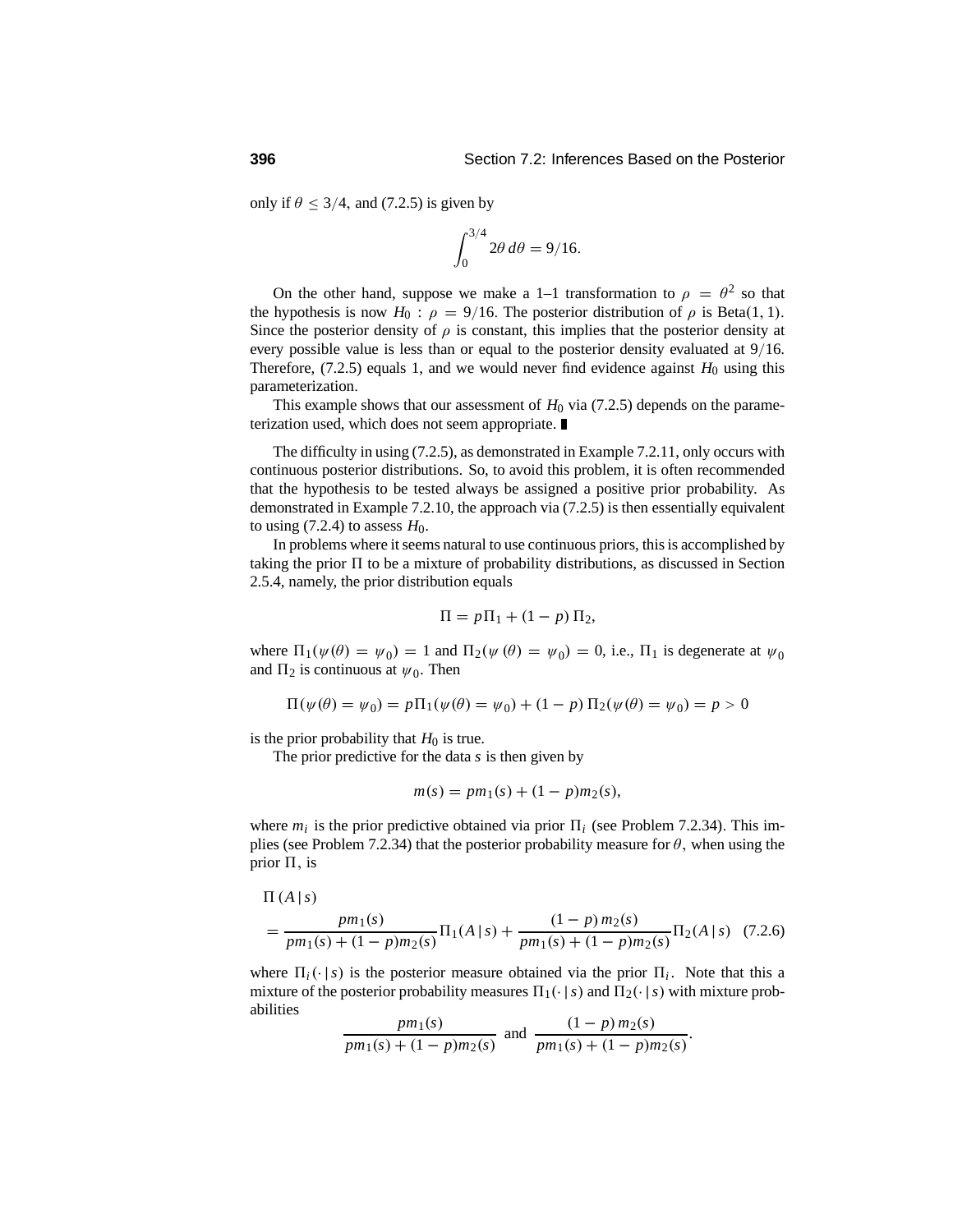Now  $\Pi_1(\cdot | s)$  is degenerate at  $\psi_0$  (if the prior is degenerate at a point then the posterior must be degenerate at that point too) and  $\Pi_2(\cdot | s)$  is continuous at  $\psi_0$ . Therefore,

$$
\Pi(\psi(\theta) = \psi_0 \, | \, s) = \frac{pm_1(s)}{pm_1(s) + (1-p)m_2(s)},\tag{7.2.7}
$$

and we use this probability to assess *H*0.

The following example illustrates this approach.

#### **EXAMPLE 7.2.12** *Location Normal Model*

Suppose that  $(x_1, ..., x_n)$  is a sample from an  $N(\mu, \sigma_0^2)$  distribution, where  $\mu \in R^1$ is unknown and  $\sigma_0^2$  is known, and we want to assess the hypothesis  $H_0$ :  $\mu = \mu_0$ . As in Example 7.1.2, we will take the prior for  $\mu$  to be an  $N(\mu_0, \tau_0^2)$  distribution. Given that we are assessing whether or not  $\mu = \mu_0$ , it seems reasonable to place the mode of the prior at the hypothesized value. The choice of the hyperparameter  $\tau_0^2$  then reflects the degree of our prior belief that  $H_0$  is true. We let  $\Pi_2$  denote this prior probability measure, i.e.,  $\Pi_2$  is the  $N(\mu_0, \sigma_0^2)$  probability measure.

If we use  $\Pi_2$  as our prior, then, as shown in Example 7.1.2, the posterior distribution of  $\mu$  is absolutely continuous. This implies that (7.2.4) is 0. So, following the preceding discussion, we consider instead the prior  $\Pi = p\Pi_1 + (1 - p)\Pi_2$  obtained by mixing  $\Pi_2$  with a probability measure  $\Pi_1$  degenerate at  $\mu_0$ . Then  $\Pi_1(\{\mu_0\}) = 1$  and so  $\Pi(\lbrace \mu_0 \rbrace) = p$ . As shown in Example 7.1.2, under  $\Pi_2$  the posterior distribution of  $\mu$  is

$$
N\left(\left(\frac{1}{\tau_0^2} + \frac{n}{\sigma_0^2}\right)^{-1} \left(\frac{\mu_0}{\tau_0^2} + \frac{n}{\sigma_0^2}\bar{x}\right), \left(\frac{1}{\tau_0^2} + \frac{n}{\sigma_0^2}\right)^{-1}\right),
$$

while the posterior under  $\Pi_1$  is the distribution degenerate at  $\mu_0$ . We now need to evaluate (7.2.7), and we will do this in Example 7.2.13.

### **Bayes Factors**

Bayes factors comprise another method of hypothesis assessment and are defined in terms of odds.

**Definition 7.2.1** In a probability model with sample space *S* and probability measure *P*, the *odds in favor* of event  $A \subset S$  is defined to be  $P(A)/P(A^c)$ , namely, the ratio of the probability of *A* to the probability of *Ac*.

Obviously, large values of the odds in favor of *A* indicate a strong belief that *A* is true. Odds represent another way of presenting probabilities that are convenient in certain contexts, e.g., horse racing. Bayes factors compare posterior odds with prior odds.

**Definition 7.2.2** The *Bayes factor BF<sub>H0</sub> in favor of the hypothesis H<sub>0</sub> :*  $\psi(\theta) = \psi_0$ is defined, whenever the prior probability of  $H_0$  is not 0 or 1, to be the ratio of the *posterior odds* in favor of *H*<sup>0</sup> to the *prior odds* in favor of *H*0, or

$$
BF_{H_0} = \left\{ \frac{\Pi(\psi(\theta) = \psi_0 \, | \, s)}{1 - \Pi(\psi(\theta) = \psi_0 \, | \, s)} \right\} \Bigg/ \left\{ \frac{\Pi(\psi(\theta) = \psi_0)}{1 - \Pi(\psi(\theta) = \psi_0)} \right\}.
$$
 (7.2.8)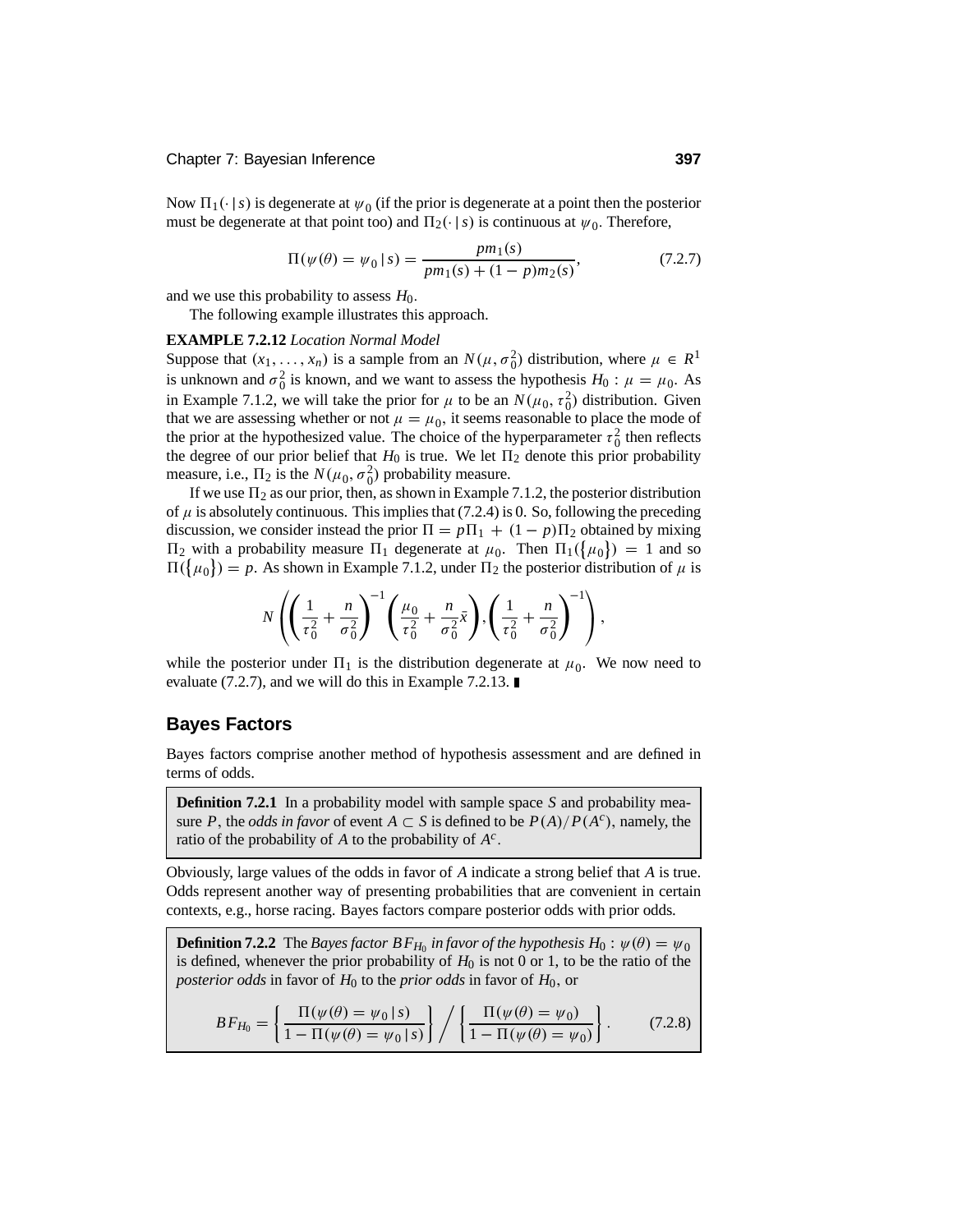So the Bayes factor in favor of  $H_0$  is measuring the degree to which the data have changed the odds in favor of the hypothesis. If  $BF_{H_0}$  is small, then the data are providing evidence against  $H_0$  and evidence in favor of  $H_0$  when  $BF_{H_0}$  is large.

There is a relationship between the posterior probability of  $H_0$  being true and  $BF_{H_0}$ . From (7.2.8), we obtain

$$
\Pi(\psi(\theta) = \psi_0 \, | \, s) = \frac{rBF_{H_0}}{1 + rBF_{H_0}},\tag{7.2.9}
$$

where

$$
r = \frac{\Pi(\psi(\theta) = \psi_0)}{1 - \Pi(\psi(\theta) = \psi_0)}
$$

is the prior odds in favor of  $H_0$ . So, when  $BF_{H_0}$  is small, then  $\Pi(\psi(\theta) = \psi_0|s)$  is small and conversely.

One reason for using Bayes factors to assess hypotheses is the following result. This establishes a connection with likelihood ratios.

**Theorem 7.2.1** If the prior  $\Pi$  is a mixture  $\Pi = p\Pi_1 + (1 - p)\Pi_2$ , where  $\Pi_1(A) =$ 1,  $\Pi_2(A^C) = 1$ , and we want to assess the hypothesis  $H_0: \theta \in A$ , then

$$
BF_{H_0}=m_1(s)/m_2(s),
$$

where  $m_i$  is the prior predictive of the data under  $\Pi_i$ .

**PROOF** Recall that, if a prior concentrates all of its probability on a set, then the posterior concentrates all of its probability on this set, too. Then using (7.2.6), we have

$$
BF_{H_0} = \frac{\Pi(A \mid s)}{1 - \Pi(A \mid s)} / \frac{\Pi(A)}{1 - \Pi(A)} = \frac{pm_1(s)}{(1 - p) m_2(s)} / \frac{p}{1 - p} = \frac{m_1(s)}{m_2(s)}.
$$

Interestingly, Theorem 7.2.1 indicates that the Bayes factor is independent of *p*. We note, however, that it is not immediately clear how to interpret the value of  $BF_{H_0}$ . In particular, how large does  $BF_{H_0}$  have to be to provide strong evidence in favor of  $H_0$ ? One approach to this problem is to use (7.2.9), as this gives the posterior probability of *H*0, which is directly interpretable. So we can calibrate the Bayes factor. Note, however, that this requires the specification of *p*.

#### **EXAMPLE 7.2.13** *Location Normal Model (Example 7.2.12 continued)*

We now compute the prior predictive under  $\Pi_2$ . We have that the joint density of  $(x_1, \ldots, x_n)$  given  $\mu$  equals

$$
\left(2\pi\sigma_0^2\right)^{-n/2}\exp\left(-\frac{n-1}{2\sigma_0^2}s^2\right)\exp\left(-\frac{n}{2\sigma_0^2}\left(\bar{x}-\mu\right)^2\right)
$$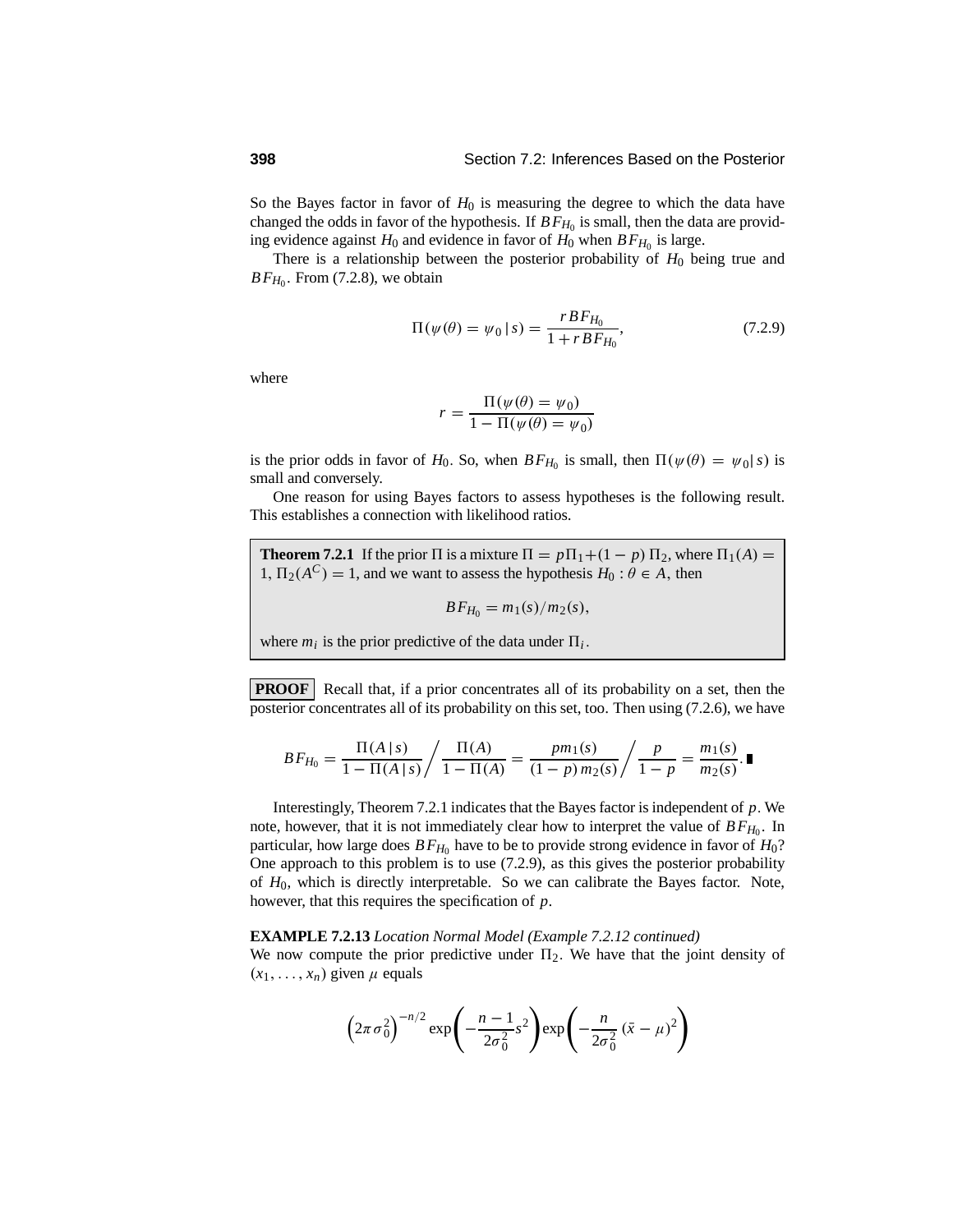and so

$$
m_2(x_1, ..., x_n)
$$
  
=  $\int_{-\infty}^{\infty} \left\{ \frac{(2\pi\sigma_0^2)^{-n/2} \exp\left(-\frac{n-1}{2\sigma_0^2} s^2\right) \exp\left(-\frac{n}{2\sigma_0^2} (\bar{x} - \mu)^2\right)}{x (2\pi\tau_0^2)^{-1/2} \exp\left(-\frac{1}{2\tau_0^2} (\mu - \mu_0)^2\right)} \right\} d\mu$   
=  $\left(2\pi\sigma_0^2\right)^{-n/2} \exp\left(-\frac{n-1}{2\sigma_0^2} s^2\right)$   
 $\times \tau_0^{-1} (2\pi)^{-1/2} \int_{-\infty}^{\infty} \exp\left(-\frac{n}{2\sigma_0^2} (\bar{x} - \mu)^2\right) \exp\left(-\frac{1}{2\tau_0^2} (\mu - \mu_0)^2\right) d\mu.$ 

Then using (7.1.2), we have

$$
\tau_0^{-1} (2\pi)^{-1/2} \int_{-\infty}^{\infty} \exp\left(-\frac{n}{2\sigma_0^2} (\bar{x} - \mu)^2\right) \exp\left(-\frac{1}{2\tau_0^2} (\mu - \mu_0)^2\right) d\mu
$$
  
=  $\tau_0^{-1} \exp\left(\frac{1}{2} \left(\frac{1}{\tau_0^2} + \frac{n}{\sigma_0^2}\right)^{-1} \left(\frac{\mu_0}{\tau_0^2} + \frac{n}{\sigma_0^2} \bar{x}\right)^2\right)$   
 $\times \exp\left(-\frac{1}{2} \left(\frac{\mu_0^2}{\tau_0^2} + \frac{n\bar{x}^2}{\sigma_0^2}\right)\right) \left(\frac{n}{\sigma_0^2} + \frac{1}{\tau_0^2}\right)^{-1/2}.$  (7.2.10)

Therefore,

$$
m_2(x_1,...,x_n)
$$
  
=  $\left(2\pi\sigma_0^2\right)^{-n/2} \exp\left(-\frac{n-1}{2\sigma_0^2}s^2\right) \tau_0^{-1} \exp\left(\frac{1}{2}\left(\frac{1}{\tau_0^2} + \frac{n}{\sigma_0^2}\right)^{-1} \left(\frac{\mu_0}{\tau_0^2} + \frac{n}{\sigma_0^2}\bar{x}\right)^2\right)$   

$$
\times \exp\left(-\frac{1}{2}\left(\frac{\mu_0^2}{\tau_0^2} + \frac{n\bar{x}^2}{\sigma_0^2}\right)\right) \left(\frac{n}{\sigma_0^2} + \frac{1}{\tau_0^2}\right)^{-1/2}.
$$

Because  $\Pi_1$  is degenerate at  $\mu_0$ , it is immediate that the prior predictive under  $\Pi_1$ is given by

$$
m_1(x_1,...,x_n) = \left(2\pi\,\sigma_0^2\right)^{-n/2} \exp\left(-\frac{n-1}{2\sigma_0^2} s^2\right) \exp\left(-\frac{n}{2\sigma_0^2} \left(\bar{x} - \mu_0\right)^2\right).
$$

Therefore,  $BF_{H_0}$  equals

$$
\exp\left(-\frac{n}{2\sigma_0^2}\left(\bar{x} - \mu_0\right)^2\right)
$$

divided by (7.2.10).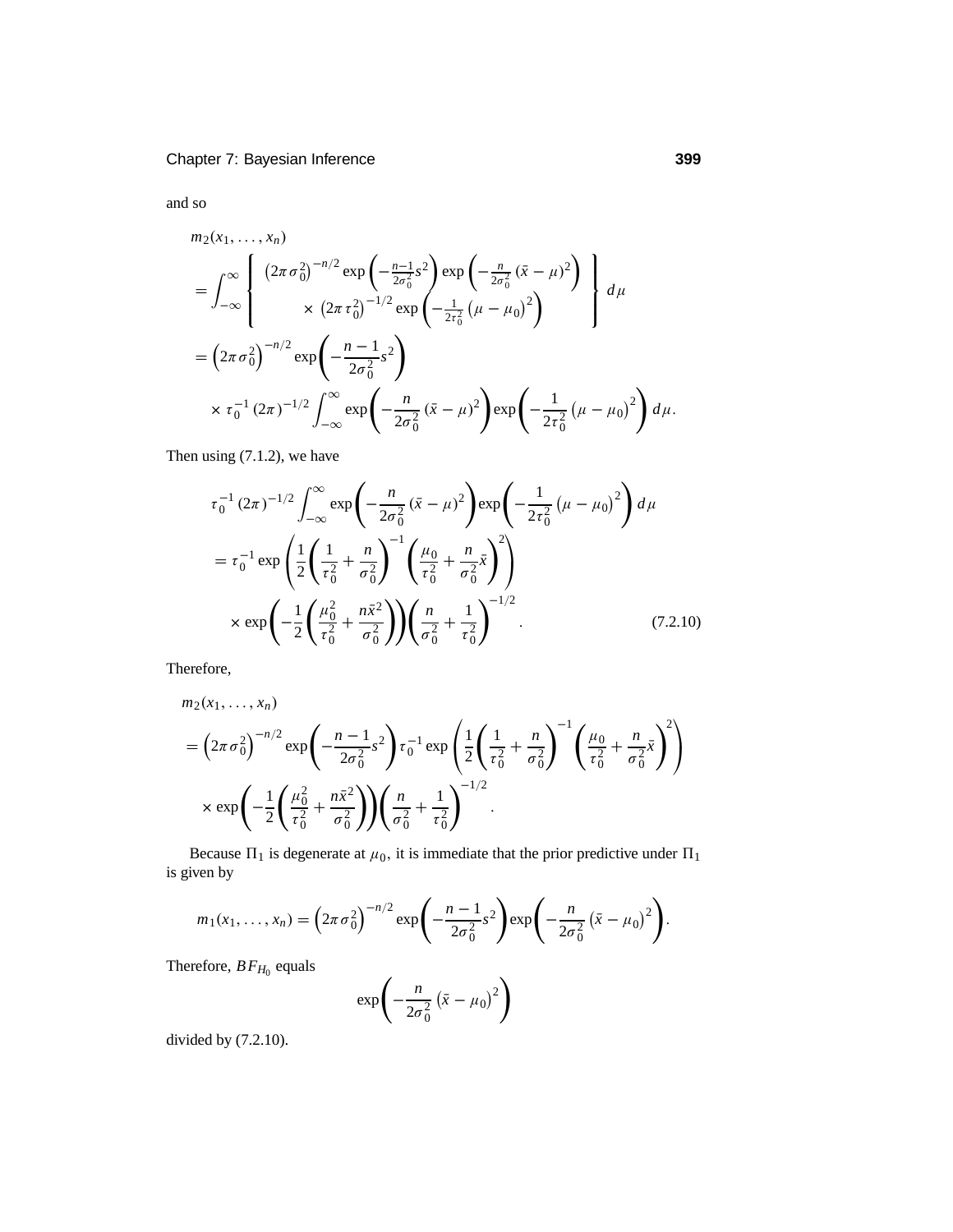For example, suppose that  $\mu_0 = 0$ ,  $\tau_0^2 = 2$ ,  $\sigma_0^2 = 1$ ,  $n = 10$ , and  $\bar{x} = 0.2$ . Then

$$
\exp\left(-\frac{n}{2\sigma_0^2} \left(\bar{x} - \mu_0\right)^2\right) = \exp\left(-\frac{10}{2} (0.2)^2\right) = 0.81873,
$$

while (7.2.10) equals

$$
\frac{1}{\sqrt{2}} \exp\left(\frac{1}{2}\left(\frac{1}{2}+10\right)^{-1}(10(0.2))^2\right) \exp\left(-\frac{10(0.2)^2}{2}\right) \left(10+\frac{1}{2}\right)^{-1/2}
$$
  
= 0.21615.

So

$$
BF_{H_0} = \frac{0.81873}{0.21615} = 3.7878,
$$

which gives some evidence in favor of  $H_0$ :  $\mu = \mu_0$ . If we suppose that  $p = 1/2$ , so that we are completely indifferent between  $H_0$  being true and not being true, then  $r = 1$ , and (7.2.9) gives

$$
\Pi(\mu = 0 \,|\, x_1, \ldots, x_n) = \frac{3.7878}{1 + 3.7878} = 0.79114,
$$

indicating a large degree of support for  $H_0$ .

### **7.2.4 Prediction**

Prediction problems arise when we have an unobserved response value *t* in a sample space *T* and observed response  $s \in S$ . Furthermore, we have the statistical model { $P_{\theta}$  :  $\theta \in \Omega$ } for *s* and the conditional statistical model { $Q_{\theta}$  (· |*s*) :  $\theta \in \Omega$ } for *t* given *s*. We assume that both models have the same true value of  $\theta \in \Omega$ . The objective is to construct a *prediction*  $\tilde{t}(s) \in T$ , of the unobserved value *t*, based on the observed data *s*. The value of *t* could be unknown simply because it represents a future outcome.

If we denote the conditional density or probability function (whichever is relevant) of *t* by  $q_{\theta}(\cdot | s)$ , the joint distribution of  $(\theta, s, t)$  is given by

$$
q_{\theta}(t \mid s) f_{\theta}(s) \pi(\theta).
$$

Then, once we have observed *s* (assume here that the distributions of  $\theta$  and *t* are absolutely continuous; if not, we replace integrals by sums), the conditional density of  $(t, \theta)$ , given *s*, is

$$
\frac{q_{\theta}(t \mid s) f_{\theta}(s) \pi(\theta)}{\int_{\Omega} \int_{T} q_{\theta}(t \mid s) f_{\theta}(s) \pi(\theta) dt d\theta} = \frac{q_{\theta}(t \mid s) f_{\theta}(s) \pi(\theta)}{\int_{\Omega} f_{\theta}(s) \pi(\theta) d\theta} = \frac{q_{\theta}(t \mid s) f_{\theta}(s) \pi(\theta)}{m(s)}.
$$

Then the marginal posterior distribution of *t*, known as the *posterior predictive* of *t*, is

$$
q(t \mid s) = \int_{\Omega} \frac{q_{\theta}(t \mid s) f_{\theta}(s) \pi(\theta)}{m(s)} d\theta = \int_{\Omega} q_{\theta}(t \mid s) \pi(\theta \mid s) d\theta.
$$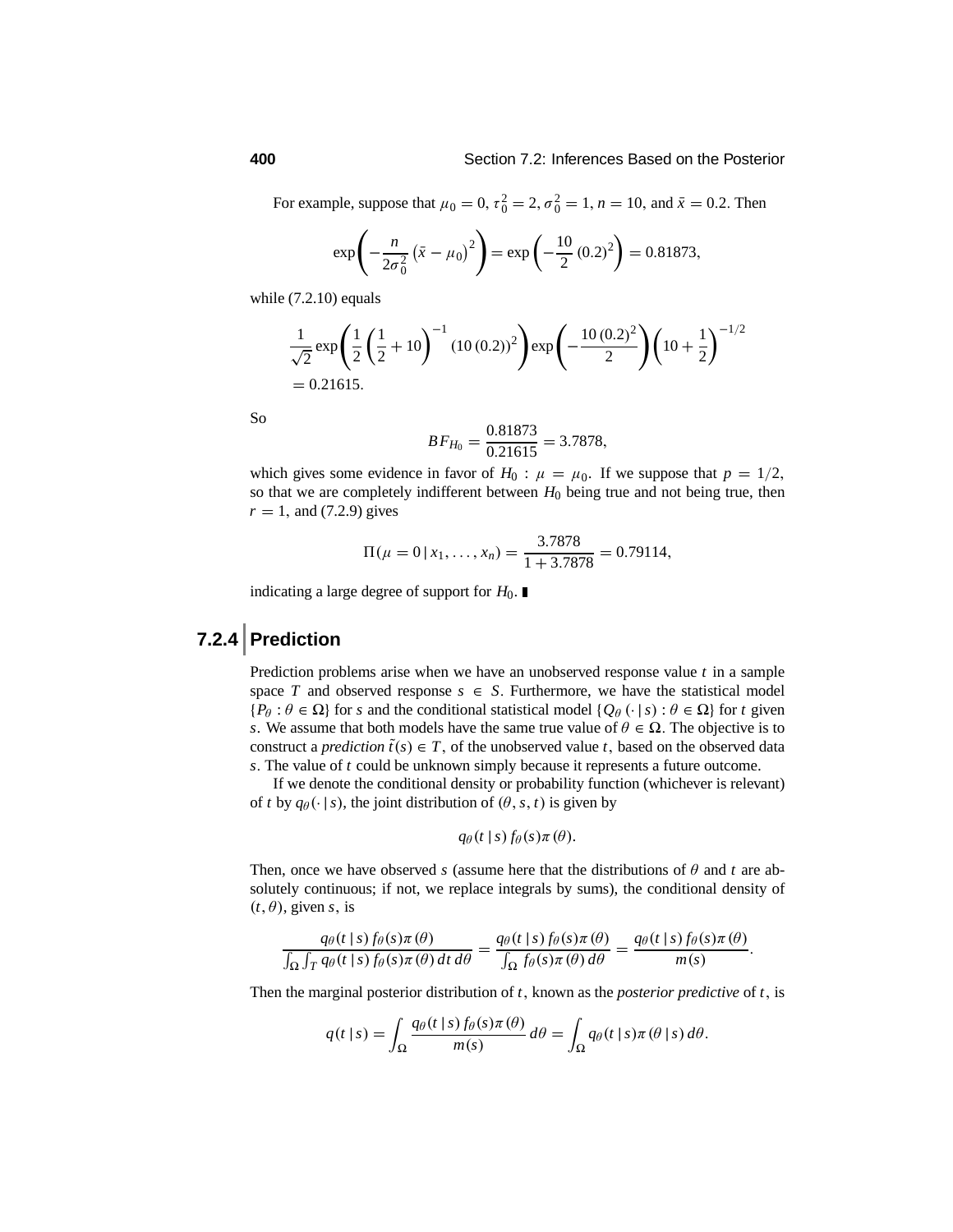Notice that the posterior predictive of *t* is obtained by averaging the conditional density of *t*, given  $(\theta, s)$ , with respect to the posterior distribution of  $\theta$ .

Now that we have obtained the posterior predictive distribution of *t*, we can use it to select an estimate of the unobserved value. Again, we could choose the posterior mode  $\hat{t}$  or the posterior expectation  $E(t | x) = \int_T t q(t | s) dt$  as our prediction, whichever is deemed most relevant.

### **EXAMPLE 7.2.14** *Bernoulli Model*

Suppose we want to predict the next independent outcome  $X_{n+1}$ , having observed a sample  $(x_1, \ldots, x_n)$  from the Bernoulli( $\theta$ ) and  $\theta \sim \text{Beta}(\alpha, \beta)$ . Here, the future observation is independent of the observed data. The posterior predictive probability function of  $X_{n+1}$  at *t* is then given by

$$
q(t \mid x_1, \ldots, x_n)
$$
\n
$$
= \int_0^1 \theta^t (1 - \theta)^{1-t} \frac{\Gamma(n + \alpha + \beta)}{\Gamma(n\bar{x} + \alpha) \Gamma(n(1 - \bar{x}) + \beta)} \theta^{n\bar{x} + \alpha - 1} (1 - \theta)^{n(1 - \bar{x}) + \beta - 1} d\theta
$$
\n
$$
= \frac{\Gamma(n + \alpha + \beta)}{\Gamma(n\bar{x} + \alpha) \Gamma(n(1 - \bar{x}) + \beta)} \int_0^1 \theta^{n\bar{x} + \alpha + t - 1} (1 - \theta)^{n(1 - \bar{x}) + \beta + (1 - t) - 1} d\theta
$$
\n
$$
= \frac{\Gamma(n + \alpha + \beta)}{\Gamma(n\bar{x} + \alpha) \Gamma(n(1 - \bar{x}) + \beta)} \frac{\Gamma(n\bar{x} + \alpha + t) \Gamma(n(1 - \bar{x}) + \beta + 1 - t)}{\Gamma(n + \alpha + \beta + 1)}
$$
\n
$$
= \begin{cases} \frac{n\bar{x} + \alpha}{n + \alpha + \beta} & t = 1 \\ \frac{n(1 - \bar{x}) + \beta}{n + \alpha + \beta} & t = 0, \end{cases}
$$

which is the probability function of a Bernoulli $((n\bar{x} + \alpha) / (n + \alpha + \beta))$  distribution.

Using the posterior mode as the predictor, i.e., maximizing  $q(t | x_1, \ldots, x_n)$  for *t*, leads to the prediction

$$
\hat{t} = \begin{cases} 1 & \text{if } \frac{n\bar{x} + a}{n + \alpha + \beta} \ge \frac{n(1 - \bar{x}) + \beta}{n + \alpha + \beta}, \\ 0 & \text{otherwise.} \end{cases}
$$

The posterior expectation predictor is given by

$$
E(t \mid x_1, \ldots, x_n) = \frac{n\bar{x} + \alpha}{n + \alpha + \beta}.
$$

Note that the posterior mode takes a value in  $\{0, 1\}$ , and the future  $X_{n+1}$  will be in this set, too. The posterior mean can be any value in  $[0, 1]$ .

### **EXAMPLE 7.2.15** *Location Normal Model*

Suppose that  $(x_1, \ldots, x_n)$  is a sample from an  $N(\mu, \sigma_0^2)$  distribution, where  $\mu \in R^1$  is unknown and  $\sigma_0^2$  is known, and we use the prior given in Example 7.1.2. Suppose we want to predict a future observation  $X_{n+1}$ , but this time  $X_{n+1}$  is from the

$$
N\left(\bar{x}, \left(\frac{1}{\tau_0^2} + \frac{n}{\sigma_0^2}\right)^{-1} \sigma_0^2\right) \tag{7.2.11}
$$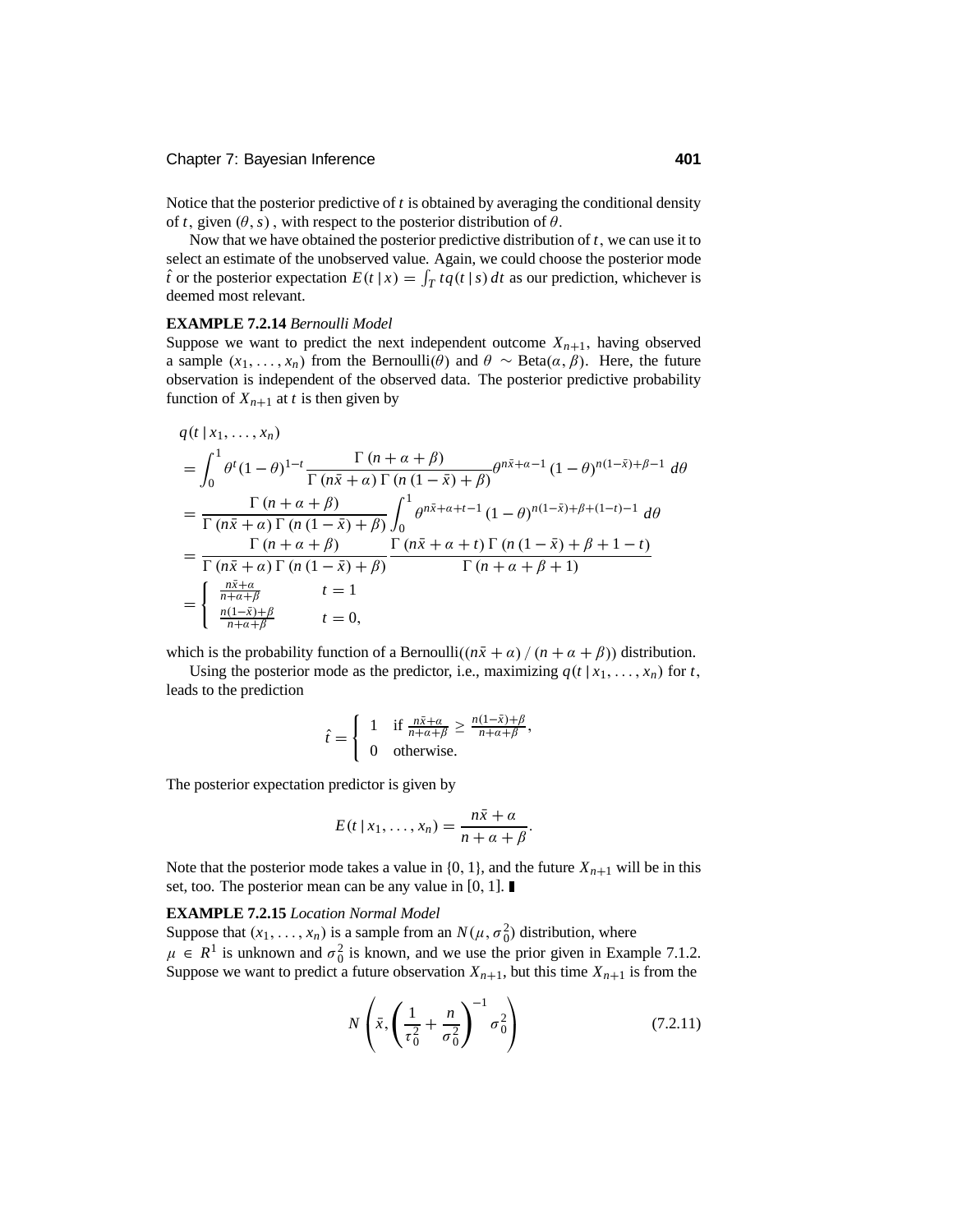distribution. So, in this case, the future observation is not independent of the observed data, but it is independent of the parameter. A simple calculation (see Exercise 7.2.9) shows that (7.2.11) is the posterior predictive distribution of *t* and so we would predict *t* by  $\bar{x}$ , as this is both the posterior mode and mean.

We can also construct a  $\gamma$ -prediction region  $C(s)$  for a future value *t* from the model  $\{q_{\theta}(\cdot | s) : \theta \in \Omega\}$ . A  $\gamma$ -prediction region for  $t$  satisfies  $Q(C(s) | s \geq \gamma)$ , where  $Q(\cdot | s)$  is the posterior predictive measure for *t*. One approach to constructing  $C(s)$  is to apply the HPD concept to  $q(t | s)$ . We illustrate this via several examples.

#### **EXAMPLE 7.2.16** *Bernoulli Model (Example 7.2.14 continued)*

Suppose we want a *γ*-prediction region for a future value  $X_{n+1}$ . In Example 7.2.14, we derived the posterior predictive distribution of  $X_{n+1}$  to be

Bernoulli 
$$
\left(\frac{n\bar{x} + \alpha}{n + \alpha + \beta}\right)
$$

.

Accordingly, a γ -prediction region for *t*, derived via the HPD concept, is given by

$$
C(x_1, \ldots, x_n) = \begin{cases} \n\{0, 1\} & \text{if } \max\left\{\frac{n\bar{x} + a}{n + \alpha + \beta}, \frac{n(1 - \bar{x}) + \beta}{n + \alpha + \beta}\right\} \leq \gamma, \\ \n\{1\} & \text{if } \gamma \leq \max\left\{\frac{n\bar{x} + a}{n + \alpha + \beta}, \frac{n(1 - \bar{x}) + \beta}{n + \alpha + \beta}\right\} = \frac{n\bar{x} + a}{n + \alpha + \beta}, \\ \n\{0\} & \text{if } \gamma \leq \max\left\{\frac{n\bar{x} + a}{n + \alpha + \beta}, \frac{n(1 - \bar{x}) + \beta}{n + \alpha + \beta}\right\} = \frac{n(1 - \bar{x}) + \beta}{n + \alpha + \beta}. \n\end{cases}
$$

We see that this predictive region contains just the mode or encompasses all possible values for  $X_{n+1}$ . In the latter case, this is not an informative inference.

**EXAMPLE 7.2.17** *Location Normal Model (Example 7.2.15 continued)* Suppose we want a  $\gamma$ -prediction interval for a future observation  $X_{n+1}$  from a

$$
N\left(\bar{x}, \left(\frac{1}{\tau_0^2} + \frac{n}{\sigma_0^2}\right)^{-1} \sigma_0^2\right)
$$

distribution. As this is also the posterior predictive distribution of  $X_{n+1}$  and is symmetric about  $\bar{x}$ , a  $\gamma$ -prediction interval for  $X_{n+1}$ , derived via the HPD concept, is given by  $1/2$ 

$$
\bar{x} \pm \left(\frac{1}{\tau_0^2} + \frac{n}{\sigma_0^2}\right)^{-1/2} \sigma_0 z_{(1+\gamma)/2}. \blacksquare
$$

### **Summary of Section 7.2**

• Based on the posterior distribution of a parameter, we can obtain estimates of the parameter (posterior modes or means), construct credible intervals for the parameter (HPD intervals), and assess hypotheses about the parameter (posterior probability of the hypothesis, Bayesian P-values, Bayes factors).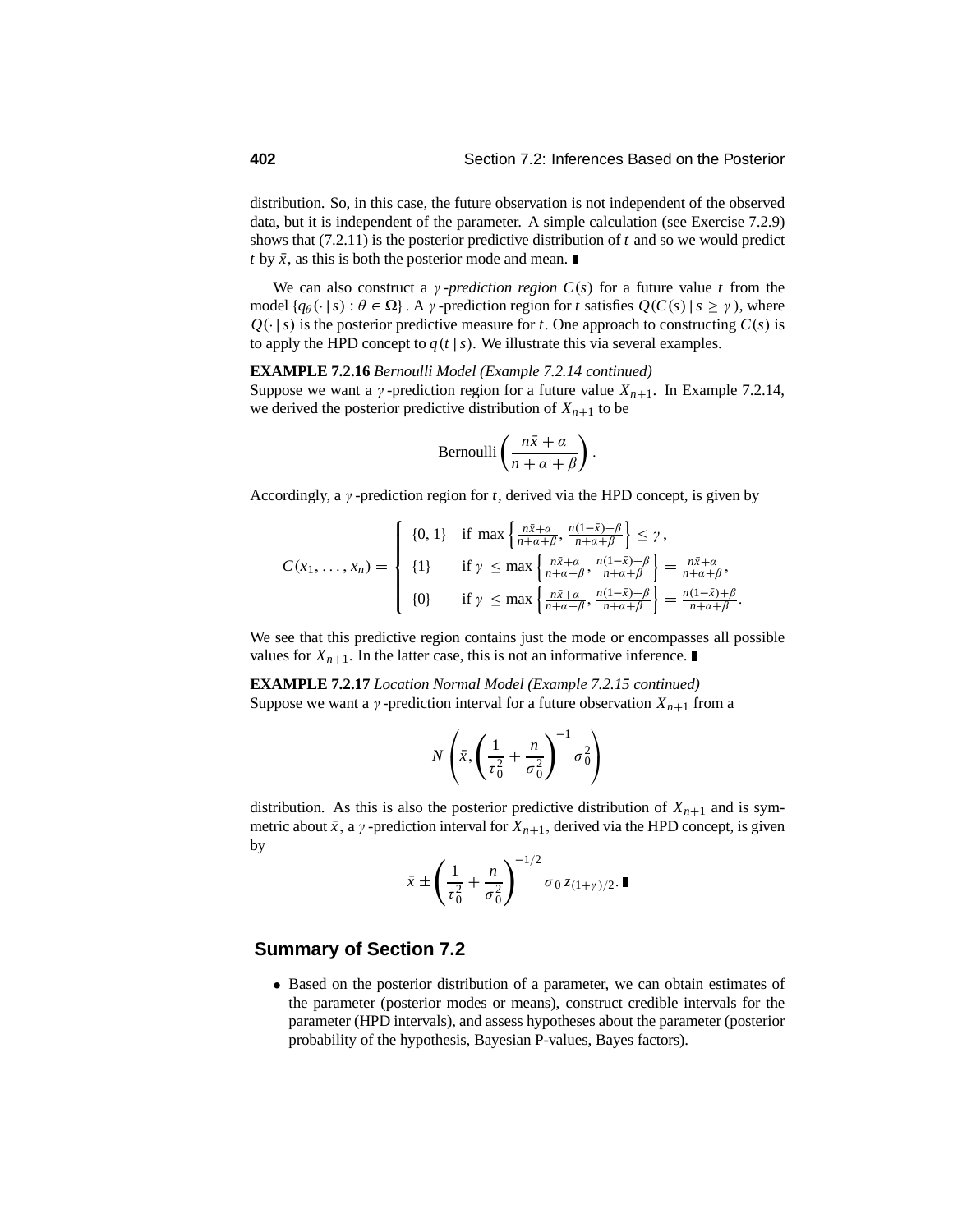Chapter 7: Bayesian Inference **403**

• A new type of inference was discussed in this section, namely, prediction problems where we are concerned with predicting an unobserved value from a sampling model.

### **EXERCISES**

**7.2.1** For the model discussed in Example 7.1.1, derive the posterior mean of  $\psi = \theta^m$ where  $m > 0$ .

**7.2.2** For the model discussed in Example 7.1.2, determine the posterior distribution of the third quartile  $\psi = \mu + \sigma_{0}z_{0.75}$ . Determine the posterior mode and the posterior expectation of  $\psi$ .

**7.2.3** In Example 7.2.1, determine the posterior expectation and mode of  $1/\sigma^2$ .

**7.2.4** In Example 7.2.1, determine the posterior expectation and mode of  $\sigma^2$ . (Hint: You will need the posterior density of  $\sigma^2$  to determine the mode.)

**7.2.5** Carry out the calculations to verify the posterior mode and posterior expectation of  $\theta_1$  in Example 7.2.4.

**7.2.6** Establish that the variance of the  $\theta$  in Example 7.2.2 is as given in Example 7.2.6. Prove that this goes to 0 as  $n \to \infty$ .

**7.2.7** Establish that the variance of  $\theta_1$  in Example 7.2.4 is as given in Example 7.2.6. Prove that this goes to 0 as  $n \to \infty$ .

**7.2.8** In Example 7.2.14, which of the two predictors derived there do you find more sensible? Why?

**7.2.9** In Example 7.2.15, prove that the posterior predictive distribution for  $X_{n+1}$  is as stated. (Hint: Write the posterior predictive distribution density as an expectation.)

**7.2.10** Suppose that  $(x_1, \ldots, x_n)$  is a sample from the Exponential( $\lambda$ ) distribution, where  $\lambda > 0$  is unknown and  $\lambda \sim \text{Gamma}(\alpha_0, \beta_0)$ . Determine the mode of posterior distribution of λ. Also determine the posterior expectation and posterior variance of λ.

**7.2.11** Suppose that  $(x_1, \ldots, x_n)$  is a sample from the Exponential( $\lambda$ ) distribution where  $\lambda > 0$  is unknown and  $\lambda \sim \text{Gamma}(\alpha_0, \beta_0)$ . Determine the mode of posterior distribution of a future independent observation  $X_{n+1}$ . Also determine the posterior expectation of  $X_{n+1}$  and posterior variance of  $X_{n+1}$ . (Hint: Problems 3.2.12 and 3.3.16.)

**7.2.12** Suppose that in a population of students in a course with a large enrollment, the mark, out of 100, on a final exam is approximately distributed  $N(\mu, 9)$ . The instructor places the prior  $\mu \sim N(65, 1)$  on the unknown parameter. A sample of 10 marks is obtained as given below.

| 46 68 34 86 75 56 77 73 53 64 |  |  |  |  |  |  |  |  |  |  |  |
|-------------------------------|--|--|--|--|--|--|--|--|--|--|--|
|-------------------------------|--|--|--|--|--|--|--|--|--|--|--|

(a) Determine the posterior mode and a 0.95-credible interval for  $\mu$ . What does this interval tell you about the accuracy of the estimate?

(b) Use the 0.95-credible interval for  $\mu$  to test the hypothesis  $H_0$ :  $\mu = 65$ .

(c) Suppose we assign prior probability 0.5 to  $\mu = 65$ . Using the mixture prior  $\Pi =$  $0.5\Pi_1 + 0.5\Pi_2$ , where  $\Pi_1$  is degenerate at  $\mu = 65$  and  $\Pi_2$  is the *N*(65, 1) distribution, compute the posterior probability of the null hypothesis.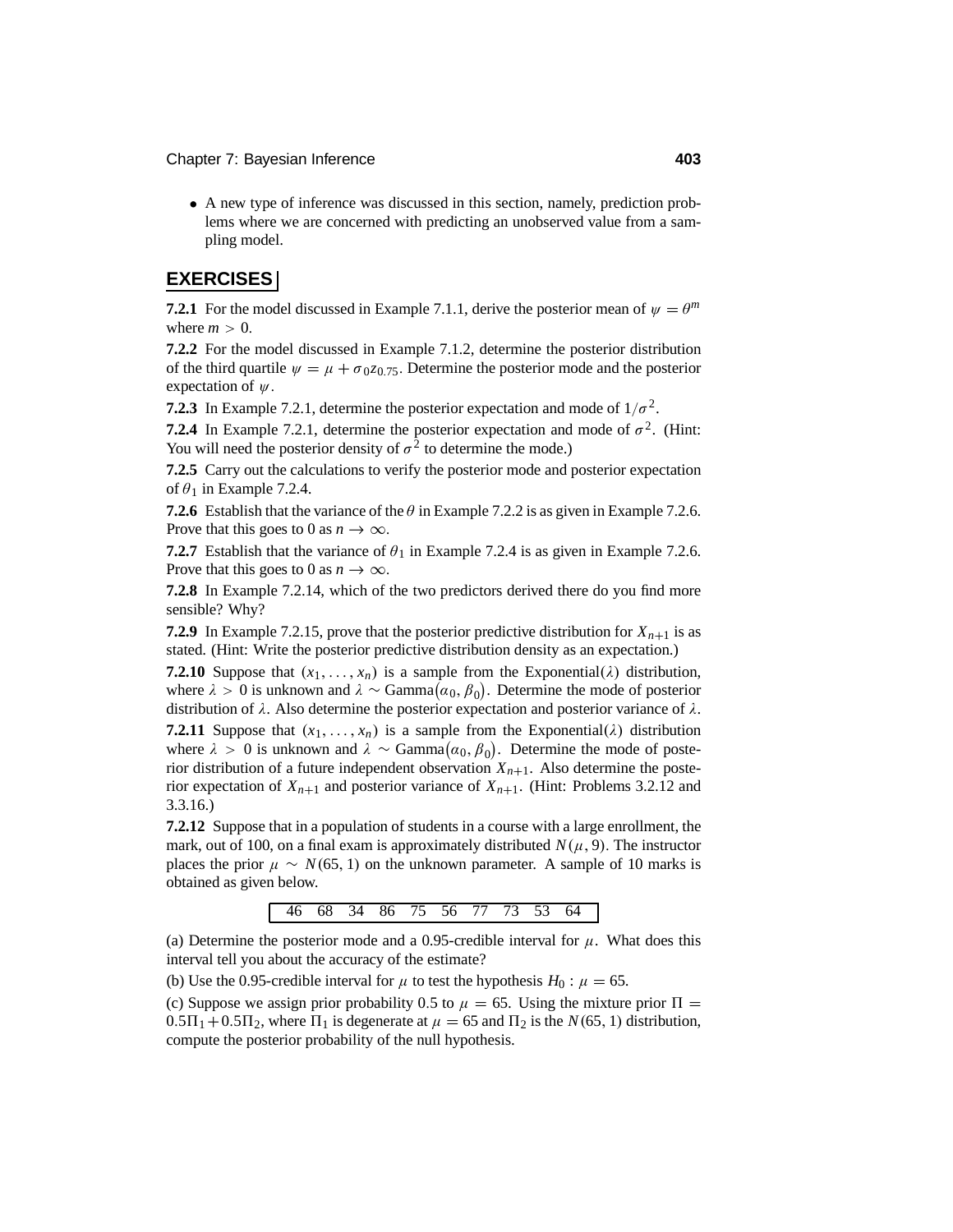(d) Compute the Bayes factor in favor of  $H_0$ :  $\mu = 65$  when using the mixture prior.

**7.2.13** A manufacturer believes that a machine produces rods with lengths in centimeters distributed  $N(\mu_0, \sigma^2)$ , where  $\mu_0$  is known and  $\sigma^2 > 0$  is unknown, and that the prior distribution  $1/\sigma^2 \sim \text{Gamma}(\alpha_0, \beta_0)$  is appropriate.

(a) Determine the posterior distribution of  $\sigma^2$  based on a sample  $(x_1, \ldots, x_n)$ .

(b) Determine the posterior mean of  $\sigma^2$ .

(c) Indicate how you would assess the hypothesis  $H_0: \sigma^2 \leq \sigma_0^2$ .

**7.2.14** Consider the sampling model and prior in Exercise 7.1.1.

(a) Suppose we want to estimate  $\theta$  based upon having observed  $s = 1$ . Determine the posterior mode and posterior mean. Which would you prefer in this situation? Explain why.

(b) Determine a 0.8 HPD region for  $\theta$  based on having observed  $s = 1$ .

(c) Suppose instead interest was in  $\psi(\theta) = I_{\{1,2\}}(\theta)$ . Identify the prior distribution of  $\psi$ . Identify the posterior distribution of  $\psi$  based on having observed  $s = 1$ . Determine a 0.5 HPD region for  $\psi$ .

**7.2.15** For an event *A*, we have that  $P(A^c) = 1 - P(A)$ .

(a) What is the relationship between the odds in favor of *A* and the odds in favor of *Ac*? (b) When *A* is a subset of the parameter space, what is the relationship between the Bayes factor in favor of *A* and the Bayes factor in favor of *Ac*?

**7.2.16** Suppose you are told that the odds in favor of a subset *A* are 3 to 1. What is the probability of *A*? If the Bayes factor in favor of *A* is 10 and the prior probability of *A* is 1/2, then determine the posterior probability of *A*.

**7.2.17** Suppose data *s* is obtained. Two statisticians analyze these data using the same sampling model but different priors, and they are asked to assess a hypothesis  $H_0$ . Both statisticians report a Bayes factor in favor of *H*<sup>0</sup> equal to 100. Statistician I assigned prior probability  $1/2$  to  $H_0$  whereas statistician II assigned prior probability  $1/4$  to  $H_0$ . Which statistician has the greatest posterior degree of belief in  $H_0$  being true?

**7.2.18** You are told that a 0.95-credible interval, determined using the HPD criterion, for a quantity  $\psi(\theta)$  is given by (−3.3, 2.6). If you are asked to assess the hypothesis  $H_0$ :  $\psi(\theta) = 0$ , then what can you say about the Bayesian P-value? Explain your answer.

**7.2.19** What is the range of possible values for a Bayes factor in favor of  $A \subset \Omega$ ? Under what conditions will a Bayes factor in favor of  $A \subset \Omega$  take its smallest value?

### **PROBLEMS**

**7.2.20** Suppose that  $(x_1, \ldots, x_n)$  is a sample from the Uniform[0,  $\theta$ ] distribution, where  $\theta > 0$  is unknown, and we have  $\theta \sim \text{Gamma}(\alpha_0, \beta_0)$ . Determine the mode of the posterior distribution of  $\theta$ . (Hint: The posterior is not differentiable at  $\theta = x_{(n)}$ .)

**7.2.21** Suppose that  $(x_1, \ldots, x_n)$  is a sample from the Uniform[0,  $\theta$ ] distribution, where  $\theta \in (0, 1)$  is unknown, and we have  $\theta \sim$  Uniform[0, 1]. Determine the form of the *γ* credible interval for  $\theta$  based on the HPD concept.

**7.2.22** In Example 7.2.1, write out the integral given in (7.2.2).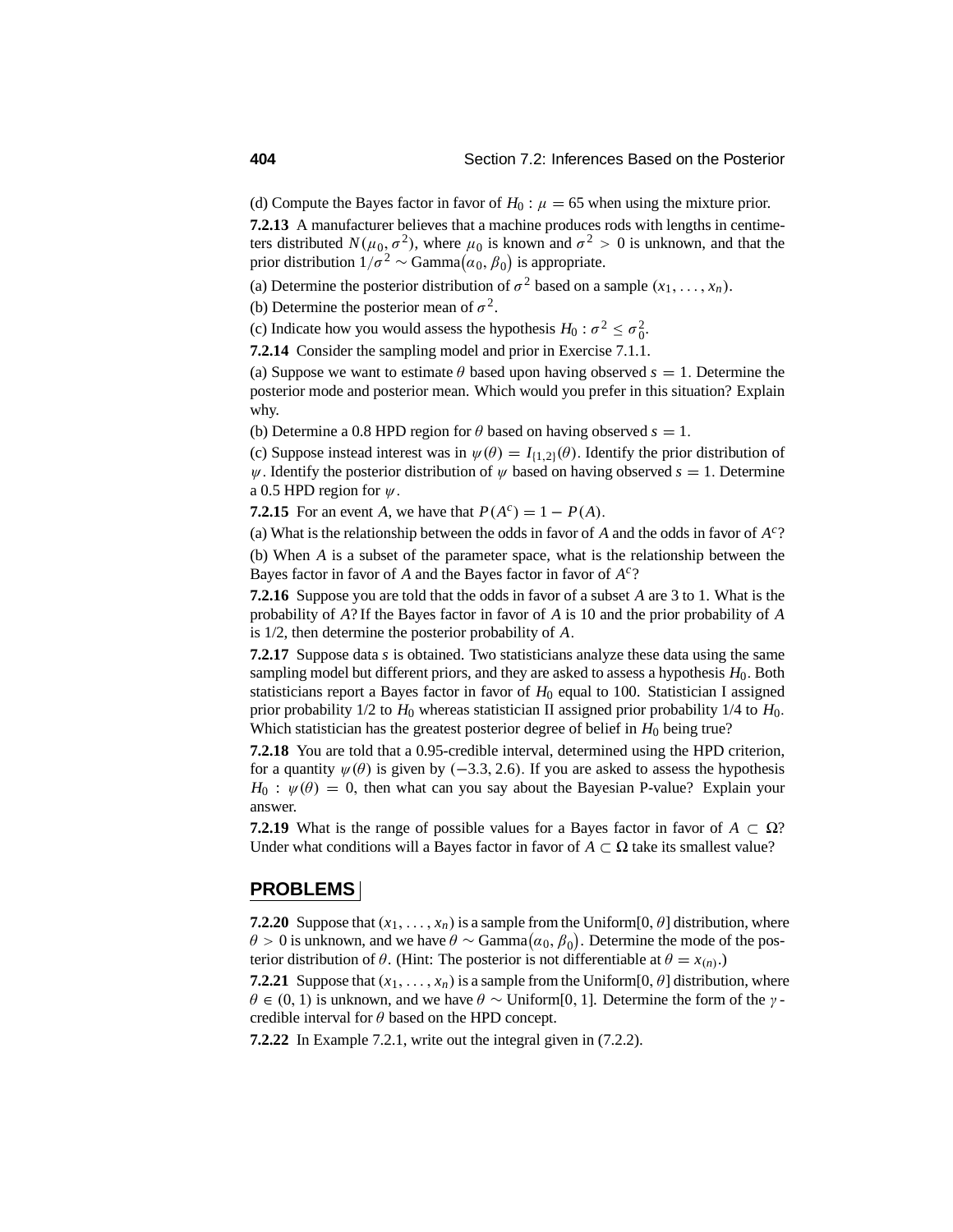### Chapter 7: Bayesian Inference **405**

**7.2.23** (MV) In Example 7.2.1, write out ithe integral that you would need to evaluate if you wanted to compute the posterior density of the third quartile of the population distribution, i.e.,  $\psi = \mu + \sigma z_{0.75}$ .

**7.2.24** Consider the location normal model discussed in Example 7.1.2 and the population coefficient of variation  $\psi = \sigma_0/\mu$ .

(a) Show that the posterior expectation of  $\psi$  does not exist. (Hint: Show that we can write the posterior expectation as

$$
\int_{-\infty}^{\infty} \frac{\sigma_0}{a+bz} \frac{1}{\sqrt{2\pi}} e^{-z^2/2} dz,
$$

where  $b > 0$ , and show that this integral does not exist by considering the behavior of the integrand at  $z = -a/b$ .)

(b) Determine the posterior density of  $\psi$ .

(c) Show that you can determine the posterior mode of  $\psi$  by evaluating the posterior density at two specific points. (Hint: Proceed by maximizing the logarithm of the posterior density using the methods of calculus.)

**7.2.25** (MV) Suppose that  $(\theta_1, \ldots, \theta_{k-1}) \sim$  Dirichlet $(\alpha_1, \alpha_2, \ldots, \alpha_k)$ .

(a) Prove that  $(\theta_1,\ldots,\theta_{k-2}) \sim$  Dirichlet $(\alpha_1,\alpha_2,\ldots,\alpha_{k-1}+\alpha_k)$ . (Hint: In the integral to integrate out  $\theta_{k-1}$ , make the transformation  $\theta_{k-1} \to \theta_{k-1}/(1-\theta_1-\cdots-\theta_{k-2})$ .)

(b) Prove that  $\theta_1 \sim \text{Beta}(\alpha_1, \alpha_2 + \cdots + \alpha_k)$ . (Hint: Use part (a).)

(c) Suppose  $(i_1, \ldots, i_k)$  is a permutation of  $(1, \ldots, k)$ . Prove that  $(\theta_{i_1}, \ldots, \theta_{i_{k-1}}) \sim$ Dirichlet( $\alpha_{i_1}, \alpha_{i_2}, \ldots, \alpha_{i_k}$ ). (Hint: What is the Jacobian of this transformation?)

(d) Prove that  $\theta_i \sim \text{Beta}(\alpha_i, \alpha_{-i})$ . (Hint: Use parts (b) and (c).)

**7.2.26** (MV) In Example 7.2.4, show that the plug-in MLE of  $\theta_1$  is given by  $x_1/n$ , i.e., find the MLE of  $(\theta_1, \ldots, \theta_k)$  and determine the first coordinate. (Hint: Show there is a unique solution to the score equations and then use the facts that the log-likelihood is bounded above and goes to  $-\infty$  whenever  $\theta_i \to 0$ .)

**7.2.27** Compare the results obtained in Exercises 7.2.3 and 7.2.4. What do you conclude about the invariance properties of these estimation procedures? (Hint: Consider Theorem 6.2.1.)

**7.2.28** In Example 7.2.5, establish that the posterior variance of  $\mu$  is as stated in Example 7.2.6. (Hint: Problem 4.6.16.)

**7.2.29** In a prediction problem, as described in Section 7.2.4, derive the form of the prior predictive density for *t* when the joint density of  $(\theta, s, t)$  is  $q_{\theta}(t | s) f_{\theta}(s) \pi(\theta)$ (assume *s* and  $\theta$  are real-valued).

**7.2.30** In Example 7.2.16, derive the posterior predictive probability function of

 $(X_{n+1}, X_{n+2})$ , having observed  $x_1, \ldots, x_n$  when  $X_1, \ldots, X_n, X_{n+1}, X_{n+2}$  are independently and identically distributed (i.i.d.) Bernoulli $(\theta)$ .

**7.2.31** In Example 7.2.15, derive the posterior predictive distribution for  $X_{n+1}$ , having observed  $x_1, \ldots, x_n$  when  $X_1, \ldots, X_n, X_{n+1}$  are i.i.d.  $N(\mu, \sigma_0^2)$ . (Hint: We can write  $X_{n+1} = \mu + \sigma_0 Z$ , where  $Z \sim N(0, 1)$  is independent of the posterior distribution of  $\mu$ .)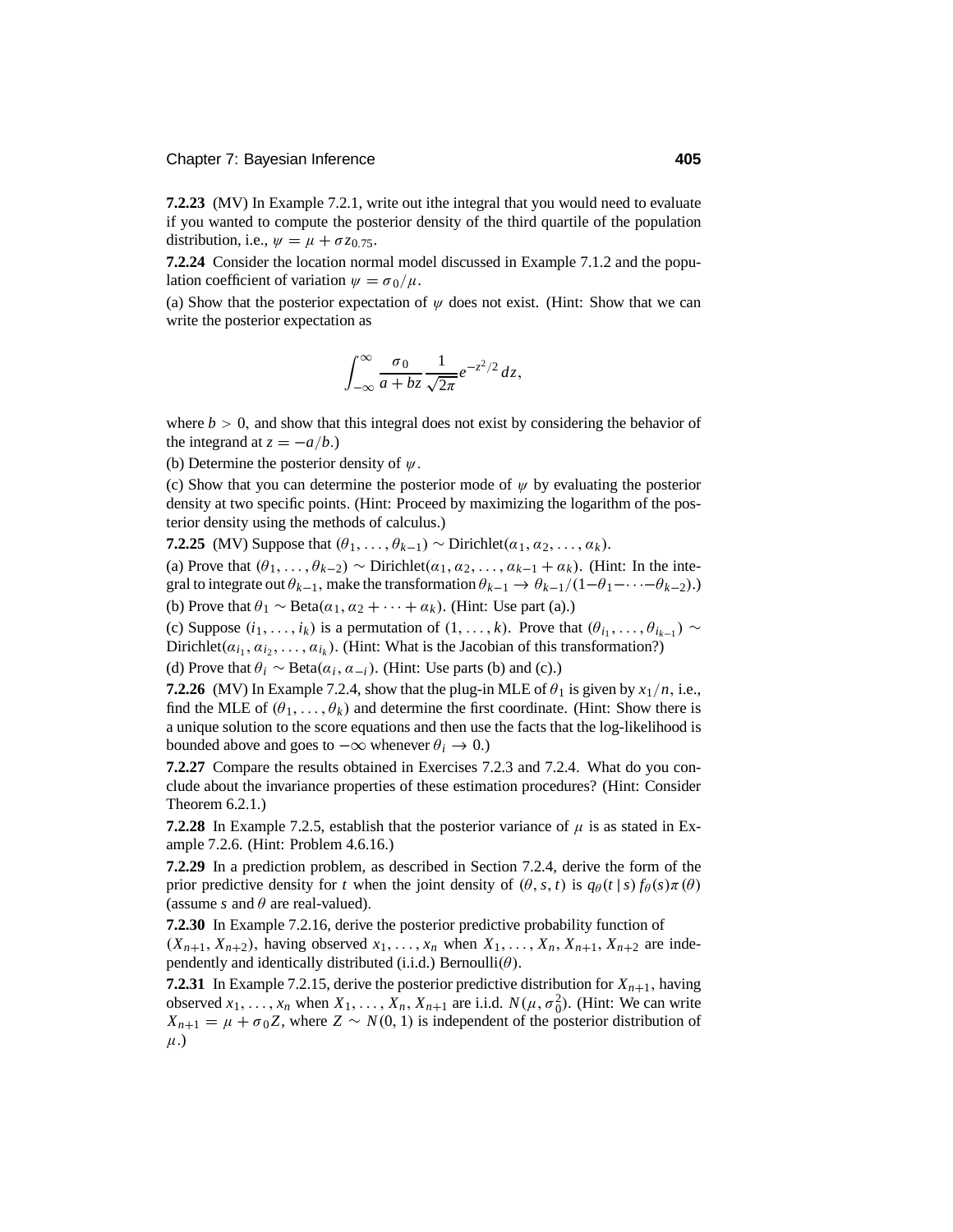**7.2.32** For the context of Example 7.2.1, prove that the posterior predictive distribution of an additional future observation  $X_{n+1}$  from the population distribution has the same distribution as

$$
\mu_x + \sqrt{\frac{2\beta_x \left( (n + 1/\tau_0^2)^{-1} + 1 \right)}{(2\alpha_0 + n)}} T,
$$

where  $T \sim t(2\alpha_0 + n)$ . (Hint: Note that we can write  $X_{n+1} = \mu + \sigma U$ , where  $U \sim N(0, 1)$  independent of  $X_1, \ldots, X_n, \mu, \sigma$  and then reason as in Example 7.2.1.) **7.2.33** In Example 7.2.1, determine the form of an exact γ -prediction interval for an additional future observation  $X_{n+1}$  from the population distribution, based on the HPD concept. (Hint: Use Problem 7.2.32.)

**7.2.34** Suppose that  $\Pi_1$  and  $\Pi_2$  are discrete probability distributions on the parameter space  $\Omega$ . Prove that when the prior  $\Pi$  is a mixture  $\Pi = p\Pi_1 + (1 - p)\Pi_2$ , then the prior predictive for the data *s* is given by  $m(s) = pm_1(s) + (1 - p)m_2(s)$ , and the posterior probability measure is given by (7.2.6).

**7.2.35** (MV) Suppose that  $\theta = (\theta_1, \theta_2) \in R^2$  and  $h(\theta_1, \theta_2) = (\psi(\theta), \lambda(\theta)) \in R^2$ . Assume that *h* satisfies the necessary conditions and establish (7.2.1). (Hint: Theorem 2.9.2.)

### **CHALLENGES**

**7.2.36** Another way to assess the null hypothesis  $H_0$ :  $\psi(\theta) = \psi_0$  is to compute the P-value

$$
\Pi\left(\frac{\omega(\psi(\theta)\,|\,s)}{\omega(\psi(\theta))} \le \frac{\omega(\psi_0\,|\,s)}{\omega(\psi_0)}\,\bigg|\,s\right) \tag{7.2.12}
$$

where  $\omega$  is the marginal prior density or probability function of  $\psi$ . We call (7.2.12) the *observed relative surprise* of*H*0.

The quantity  $\omega(\psi_0 | s) / \omega(\psi_0)$  is a measure of how the data *s* have changed our *a priori* belief that  $\psi_0$  is the true value of  $\psi$ . When (7.2.12) is small,  $\psi_0$  is a surprising value for  $\psi$ , as this indicates that the data have increased our belief more for other values of  $\psi$ .

(a) Prove that (7.2.12) is invariant under 1–1 continuously differentiable transformations of  $\psi$ .

(b) Show that a value  $\psi_0$  that makes (7.2.12) smallest, maximizes  $\omega(\psi_0|s)/\omega(\psi_0)$ . We call such a value a *least relative suprise estimate* of ψ.

(c) Indicate how to use (7.2.12) to form a  $\gamma$ -credible region, known as a  $\gamma$ -relative surprise region, for  $\psi$ .

(d) Suppose that  $\psi$  is real-valued with prior density  $\omega$  and posterior density  $\omega(\cdot | s)$ both continuous and positive at  $\psi_0$ . Let  $A_\epsilon = (\psi_0 - \epsilon, \psi_0 + \epsilon)$ . Show that  $BF_{A_\epsilon} \to$  $\omega(\psi_0|s)/\omega(\psi_0)$  as  $\epsilon \downarrow 0$ . Generalize this to the case where  $\psi$  takes its values in an open subset of  $R^k$ . This shows that we can think of the observed relative surprise as a way of calibrating Bayes factors.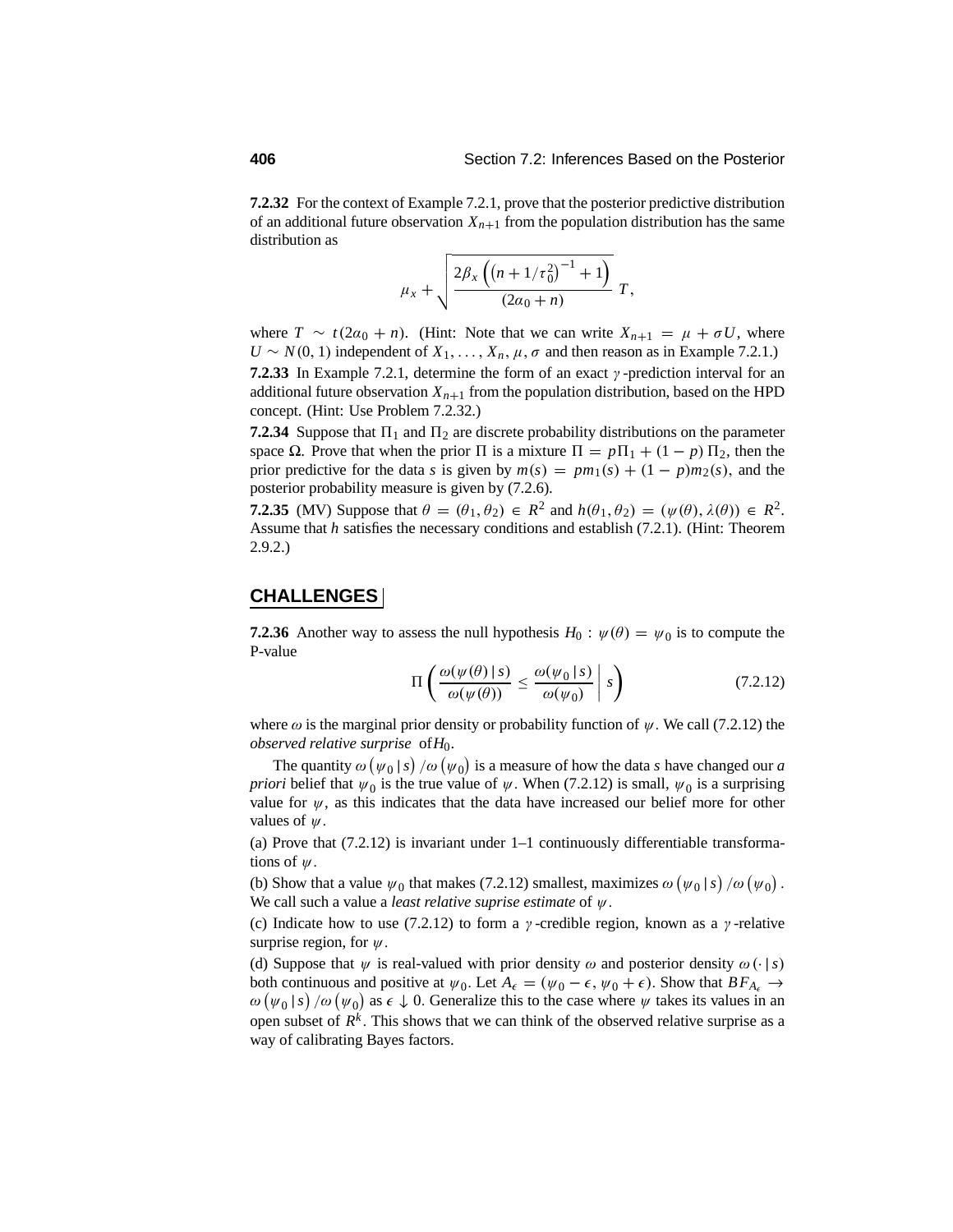## **7.3 Bayesian Computations**

In virtually all the examples in this chapter so far, we have been able to work out the exact form of the posterior distributions and carry out a number of important computations using these. It often occurs, however, that we cannot derive any convenient form for the posterior distribution. Furthermore, even when we *can* derive the posterior distribution, there computations might arise that cannot be carried out exactly  $-e.g.,$ recall the discussion in Example 7.2.1 that led to the integral (7.2.2). These calculations involve evaluating complicated sums or integrals. Therefore, when we apply Bayesian inference in a practical example, we need to have available methods for approximating these quantities.

The subject of approximating integrals is an extensive topic that we cannot deal with fully here.<sup>1</sup> We will, however, introduce several approximation methods that arise very naturally in Bayesian inference problems.

### **7.3.1 Asymptotic Normality of the Posterior**

In many circumstances, it turns out that the posterior distribution of  $\theta \in R<sup>1</sup>$  is approximately normally distributed. We can then use this to compute approximate credible regions for the true value of  $\theta$ , carry out hypothesis assessment, etc. One such result says that, under conditions that we will not describe here, when  $(x_1, \ldots, x_n)$  is a sample from  $f_{\theta}$ , then

$$
\Pi\left(\frac{\theta-\hat{\theta}(x_1,\ldots,x_n)}{\hat{\sigma}(x_1,\ldots,x_n)}\leq z\middle| x_1,\ldots,x_n\right)\to \Phi(z)
$$

as  $n \to \infty$  where  $\hat{\theta}(x_1, \ldots, x_n)$  is the posterior mode, and

$$
\hat{\sigma}^2(x_1,\ldots,x_n) = \left(-\frac{\partial^2 \ln(L(\theta \mid x_1,\ldots,x_n)\pi(\theta))}{\partial \theta^2}\bigg|_{\theta=\hat{\theta}}\right)^{-1}
$$

Note that this result is similar to Theorem 6.5.3 for the MLE. Actually, we can replace  $\hat{\theta}(x_1, \ldots, x_n)$  by the MLE and replace  $\hat{\sigma}^2(x_1, \ldots, x_n)$  by the observed information (see Section 6.5), and the result still holds. When  $\theta$  is *k*-dimensional, there is a similar but more complicated result.

### **7.3.2 Sampling from the Posterior**

Typically, there are many things we want to compute as part of implementing a Bayesian analysis. Many of these can be written as expectations with respect to the posterior distribution of  $\theta$ . For example, we might want to compute the posterior probability content of a subset  $A \subset \Omega$ , namely,

 $\Pi(A \mid s) = E(I_A(\theta) \mid s).$ 

.

<sup>1</sup>See, for example, *Approximating Integrals via Monte Carlo and Deterministic Methods,* by M. Evans and T. Swartz (Oxford University Press, Oxford, 2000).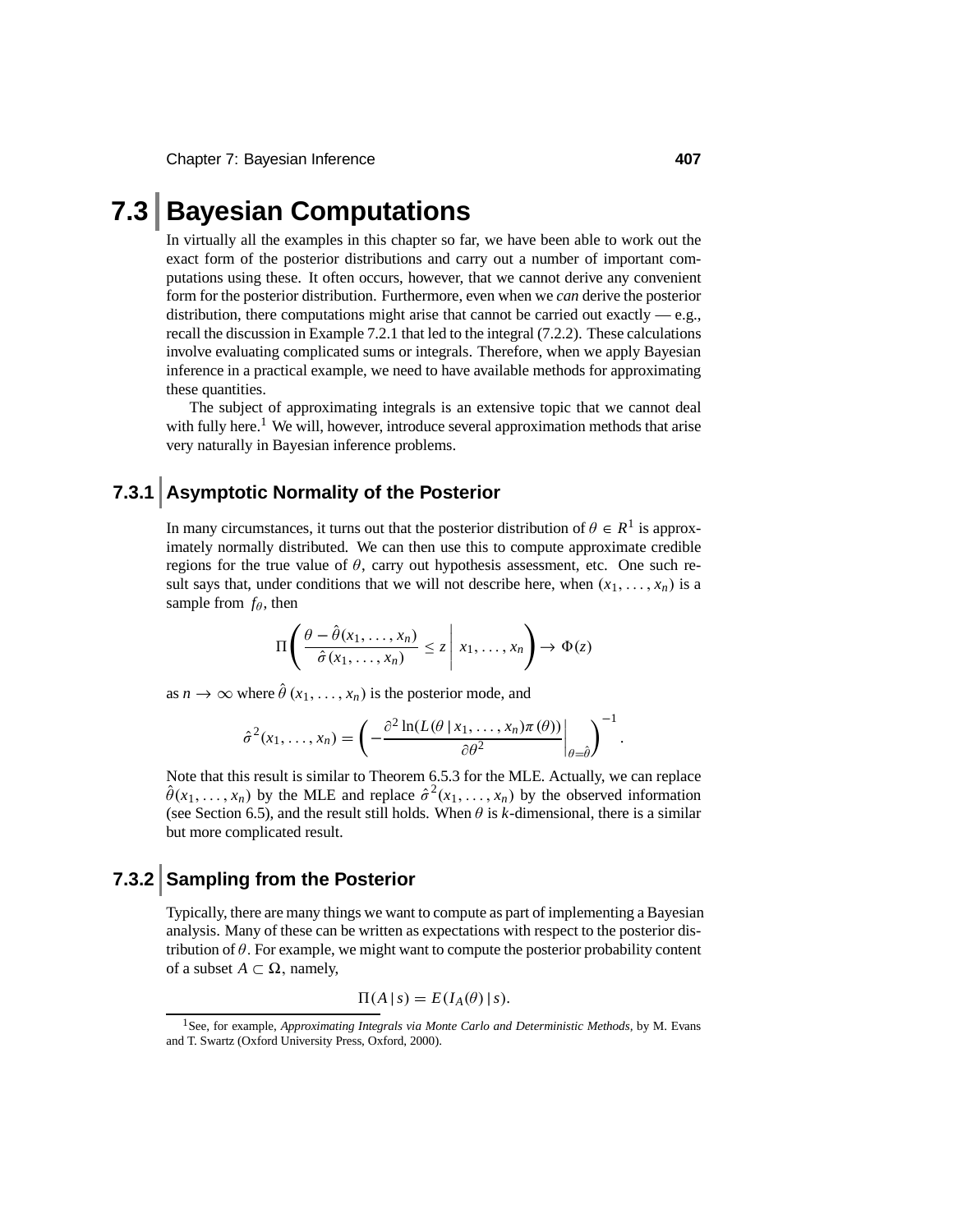More generally, we want to be able to compute the posterior expectation of some arbitrary function  $w(\theta)$ , namely

$$
E(w(\theta) \mid s). \tag{7.3.1}
$$

It would certainly be convenient if we could compute all these quantities exactly, but quite often we cannot. In fact, it is not really necessary that we evaluate (7.3.1) exactly. This is because we naturally expect any inference we make about the true value of the parameter to be subject (different data sets of the same size lead to different inferences) to sampling error. It is not necessary to carry out our computations to a much higher degree of precision than what sampling error contributes. For example, if the sampling error only allows us to know the value of a parameter to within only  $\pm 0.1$ units, then there is no point in computing an estimate to many more digits of accuracy.

In light of this, many of the computational problems associated with implementing Bayesian inference are effectively solved if we can sample from the posterior for  $\theta$ . For when this is possible, we simply generate an i.i.d. sequence  $\theta_1, \theta_2, \ldots, \theta_N$  from the posterior distribution of  $\theta$  and estimate (7.3.1) by

$$
\bar{w} = \frac{1}{N} \sum_{i=1}^{N} w(\theta_i).
$$

We know then, from the strong law of large numbers (see Theorem 4.3.2), that  $\bar{\omega} \stackrel{a.s.}{\rightarrow}$  $E(w(\theta) | x)$  as  $N \to \infty$ .

Of course, for any given N, the value of  $\bar{w}$  only approximates (7.3.1); we would like to know that we have chosen *N* large enough so that the approximation is appropriately accurate. When  $E(w^2(\theta) | s) < \infty$ , then the central limit theorem (see Theorem 4.4.3) tells us that

$$
\frac{\bar{w} - E(w(\theta) \mid s)}{\sigma_w / \sqrt{N}} \stackrel{D}{\to} N(0, 1)
$$

as  $N \to \infty$ , where  $\sigma_w^2 = \text{Var}(w(\theta) | s)$ . In general, we do not know the value of  $\sigma_w^2$ , but we can estimate it by

$$
s_w^2 = \frac{1}{N-1} \sum_{i=1}^{N} (w(\theta_i) - \bar{w})^2
$$

when  $w(\theta)$  is a quantitative variable, and by  $s_w^2 = \bar{w}(1 - \bar{w})$  when  $w = I_A$  for  $A \subset \Omega$ .<br>As shown in Section 4.4.2, in either case,  $s_w^2$  is a consistent estimate of  $\sigma_w^2$ . Then, by Corollary 4.4.4, we have that

$$
\frac{\bar{w} - E(w(\theta) \mid s)}{s_w / \sqrt{N}} \stackrel{D}{\to} N(0, 1)
$$

as  $N \to \infty$ .

From this result we know that

$$
\bar{w} \pm 3\frac{s_w}{\sqrt{N}}
$$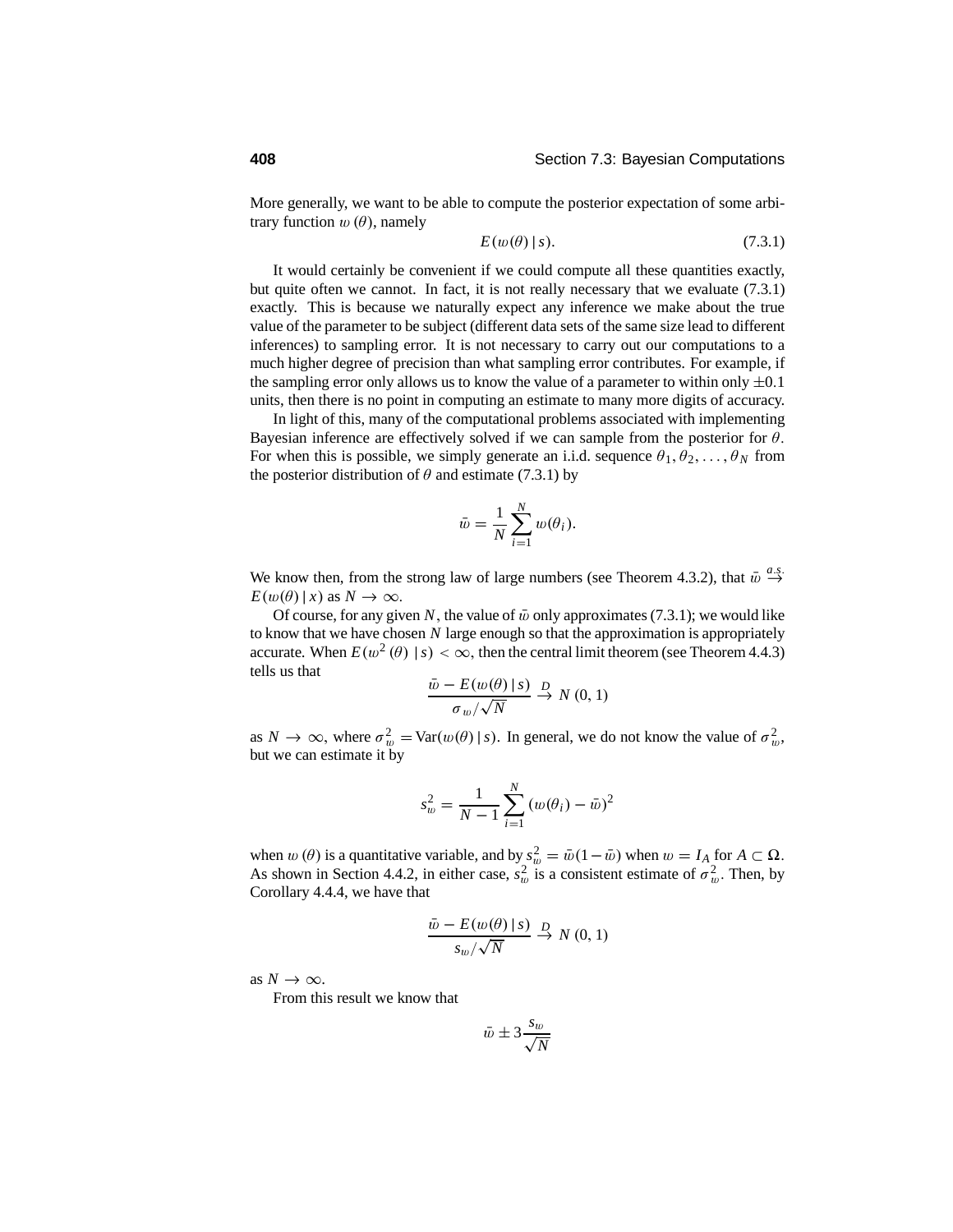is an approximate 100% confidence interval for  $E(w(\theta) | s)$ , so we can look at  $3s_w/\sqrt{N}$ to determine whether or not *N* is large enough for the accuracy required.

One caution concerning this approach to assessing error is that  $3s_w/\sqrt{N}$  is itself subject to error, as  $s_w$  is an estimate of  $\sigma_w$ , so this could be misleading. A common recommendation then is to monitor the value of  $3s_w/\sqrt{N}$  for successively larger values of *N* and stop the sampling only when it is clear that the value of  $3s_w/\sqrt{N}$  is small enough for the accuracy desired and appears to be declining appropriately. Even this approach, however, will not give a guaranteed bound on the accuracy of the computations, so it is necessary to be cautious.

It is also important to remember that application of these results requires that  $\sigma_w^2 <$  $\infty$ . For a bounded w, this is always true, as any bounded random variable always has a finite variance. For an unbounded  $w$ , however, this must be checked — sometimes this is very difficult to do.

We consider an example where it is possible to exactly sample from the posterior.

### **EXAMPLE 7.3.1** *Location-Scale Normal*

Suppose that  $(x_1, \ldots, x_n)$  is a sample from an  $N(\mu, \sigma^2)$  distribution where  $\mu \in R^1$ and  $\sigma > 0$  are unknown, and we use the prior given in Example 7.1.4. The posterior distribution for  $(\mu, \sigma^2)$  developed there is

$$
\mu | \sigma^2, x_1, ..., x_n \sim N\left(\mu_x, \left(n + 1/\tau_0^2\right)^{-1} \sigma^2\right)
$$
\n(7.3.2)

and

$$
1/\sigma^2 | x_1, \dots, x_n \sim \text{Gamma}\left(\alpha_0 + n/2, \beta_x\right),\tag{7.3.3}
$$

where  $\mu_x$  is given by (7.1.7) and  $\beta_x$  is given by (7.1.8).

Most statistical packages have built-in generators for gamma distributions and for the normal distribution. Accordingly, it is very easy to generate a sample  $(\mu_1, \sigma_1^2), \ldots$ ,  $(\mu_N, \sigma_N^2)$  from this posterior. We simply generate a value for  $1/\sigma_i^2$  from the specified gamma distribution; then, given this value, we generate the value of  $\mu_i$  from the specified normal distribution.

Suppose, then, that we want to derive the posterior distribution of the coefficient of variation  $\psi = \sigma/\mu$ . To do this we generate N values from the joint posterior of  $(\mu, \sigma^2)$ , using (7.3.2) and (7.3.3), and compute  $\psi$  for each of these. We then know immediately that  $\psi_1, \ldots, \psi_N$  is a sample from the posterior distribution of  $\psi$ .

As a specific numerical example, suppose that we observed the following sample  $(x_1, \ldots, x_{15})$ .

| $\begin{bmatrix} 11.6714 & 1.8957 & 2.1228 & 2.1286 & 1.0751 \end{bmatrix}$ |  |                                        |
|-----------------------------------------------------------------------------|--|----------------------------------------|
|                                                                             |  | 8.1631  1.8236  4.0362  6.8513  7.6461 |
|                                                                             |  | 1.9020 7.4899 4.9233 8.3223 7.9486     |

Here,  $\bar{x} = 5.2$  and  $s = 3.3$ . Suppose further that the prior is specified by  $\mu_0 = 4$ ,  $\tau_0^2 =$ 2,  $\alpha_0 = 2$ , and  $\beta_0 = 1$ .

From  $(7.1.7)$ , we have

$$
\mu_x = \left(15 + \frac{1}{2}\right)^{-1} \left(\frac{4}{2} + 15 \cdot 5.2\right) = 5.161,
$$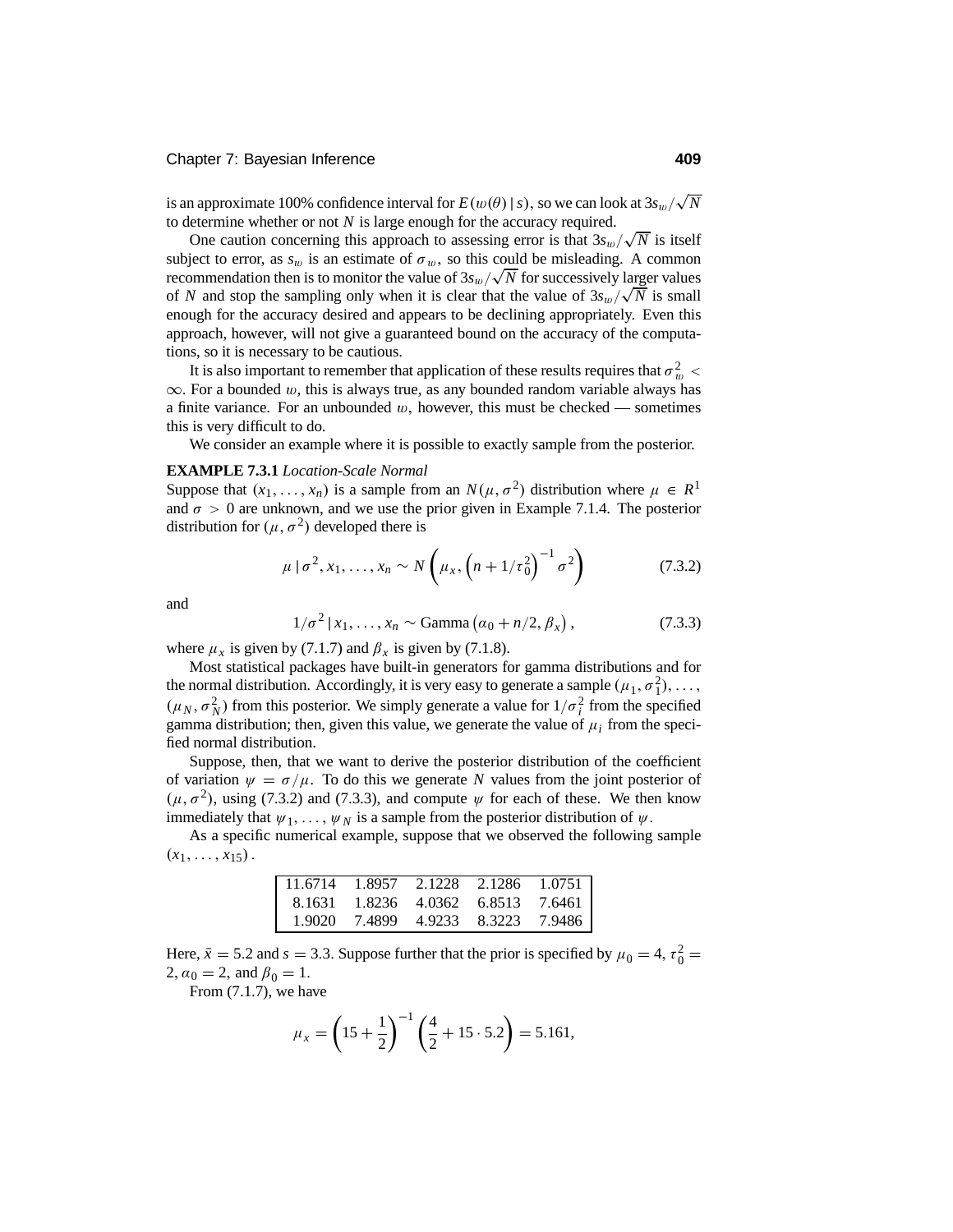and from (7.1.8),

$$
\beta_x = 1 + \frac{15}{2} (5.2)^2 + \frac{4^2}{2 \cdot 2} + \frac{14}{2} (3.3)^2 - \frac{1}{2} \left( 15 + \frac{1}{2} \right)^{-1} \left( \frac{4}{2} + 15 \cdot 5.2 \right)^2
$$
  
= 77.578.

Therefore, we generate

$$
1/\sigma^2 | x_1, \ldots, x_n \sim \text{Gamma}(9.5, 77.578),
$$

followed by

$$
\mu \mid \sigma^2, x_1, \ldots, x_n \sim N(5.161, (15.5)^{-1} \sigma^2).
$$

See Appendix B for some code that can be used to generate from this joint distribution.

In Figure 7.3.1, we have plotted a sample of  $N = 200$  values of  $(\mu, \sigma^2)$  from this joint posterior. In Figure 7.3.2, we have plotted a density histogram of the 200 values of  $\psi$  that arise from this sample.



Figure 7.3.1: A sample of 200 values of  $(\mu, \sigma^2)$  from the joint posterior in Example 7.3.1 when  $n = 15$ ,  $\bar{x} = 5.2$ ,  $s = 3.3$ ,  $\mu_0 = 4$ ,  $\tau_0^2 = 2$ ,  $\alpha_0 = 2$ , and  $\beta_0 = 1$ .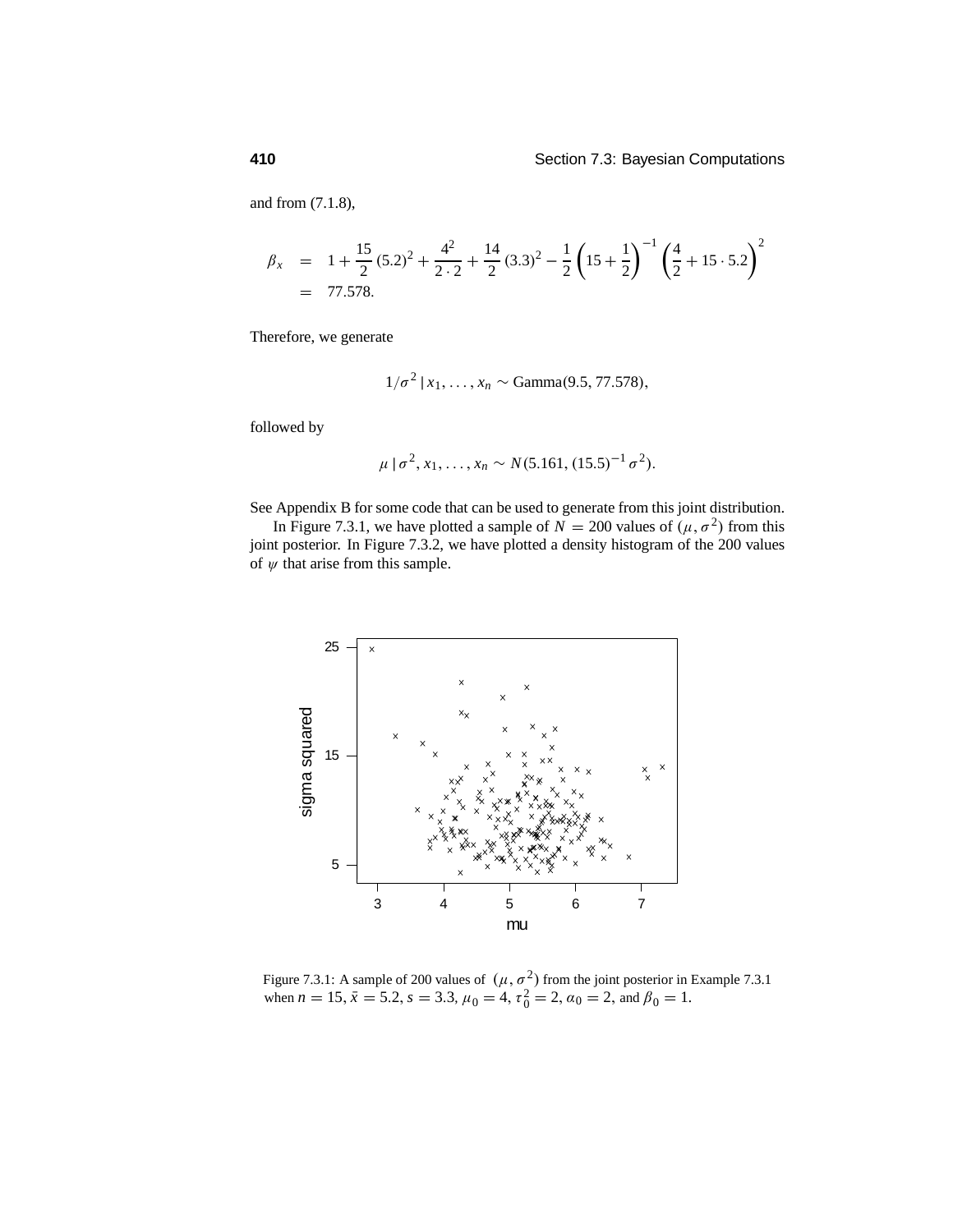

Figure 7.3.2: A density histogram of 200 values from the posterior distribution of  $\psi$  in Example 7.3.1.

A sample of 200 is not very large, so we next generated a sample of  $N = 10^3$ values from the posterior distribution of  $\psi$ . A density histogram of these values is provided in Figure 7.3.3. In Figure 7.3.4, we have provided a density histogram based on a sample of  $N = 10^4$  values. We can see from this that at  $N = 10^3$ , the basic shape of the distribution has been obtained, although the right tail is not being very accurately estimated. Things look better in the right tail for  $N = 10<sup>4</sup>$ , but note there are still some extreme values quite disconnected from the main mass of values. As is characteristic of most distributions, we will need very large values of *N* to accurately estimate the tails. In any case, we have learned that this distribution is skewed to the right with a long right tail.



Figure 7.3.3: A density histogram of 1000 values from the posterior distribution of  $\psi$  in Example 7.3.1.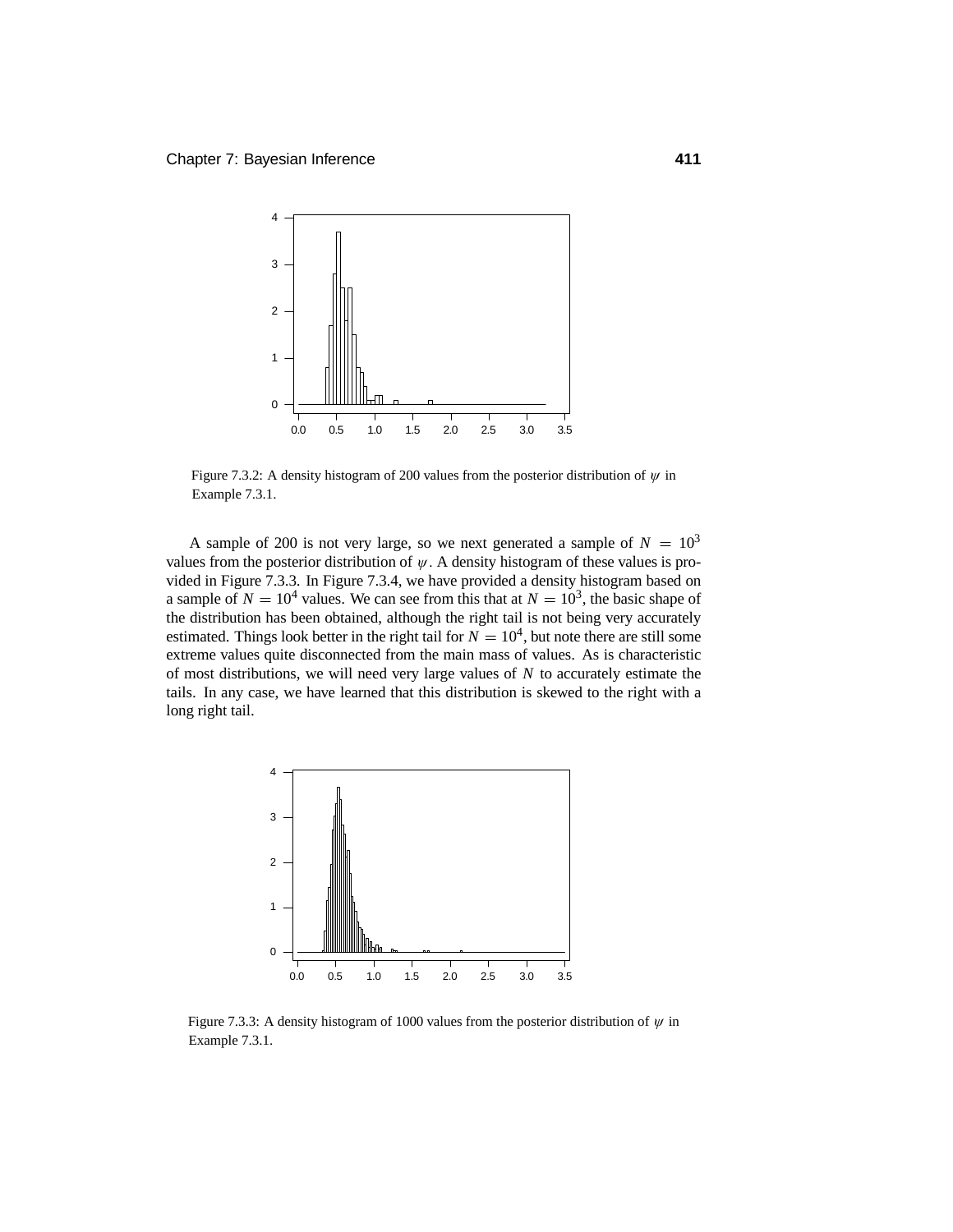

Figure 7.3.4: A density histogram of  $N = 10^4$  values from the posterior distribution of  $\psi$  in Example 7.3.1.

Suppose we want to estimate

$$
\Pi(\psi \leq 0.5 \,|\, x_1, \ldots, x_n) = E(I_{(-\infty, 0.5)}(\psi) \,|\, x_1, \ldots, x_n).
$$

Now  $w = I_{(-\infty,0.5)}$  is bounded so its posterior variance exists. In the following table, we have recorded the estimates for each *N* together with the standard error based on each of the generated samples. We have included some code for computing these estimates and their standard errors in Appendix B. Based on the results from  $N = 10^4$ , it would appear that this posterior probability is in the interval  $0.289 \pm 3(0.0045)$  = [0.2755, 0.3025].

|                 | Estimate of $\Pi(\psi \leq 0.5   x_1, \ldots, x_n)$ | <b>Standard Error</b> |
|-----------------|-----------------------------------------------------|-----------------------|
| 200             | 0.265                                               | 0.0312                |
| $10^3$          | 0.271                                               | 0.0141                |
| 10 <sup>4</sup> | 0.289                                               | 0.0045                |

This example also demonstrates an important point. It would be very easy for us to calculate the sample mean of the values of  $\psi$  generated from its posterior distribution and then consider this as an estimate of the posterior mean of  $\psi$ . But Problem 7.2.24 suggests (see Problem 7.3.15) that this mean will not exist. Accordingly, a Monte Carlo estimate of this quantity does not make any sense! So we must always check first that any expectation we want to estimate exists, before we proceed with some estimation procedure.

When we cannot sample directly from the posterior, then the methods of the following section are needed.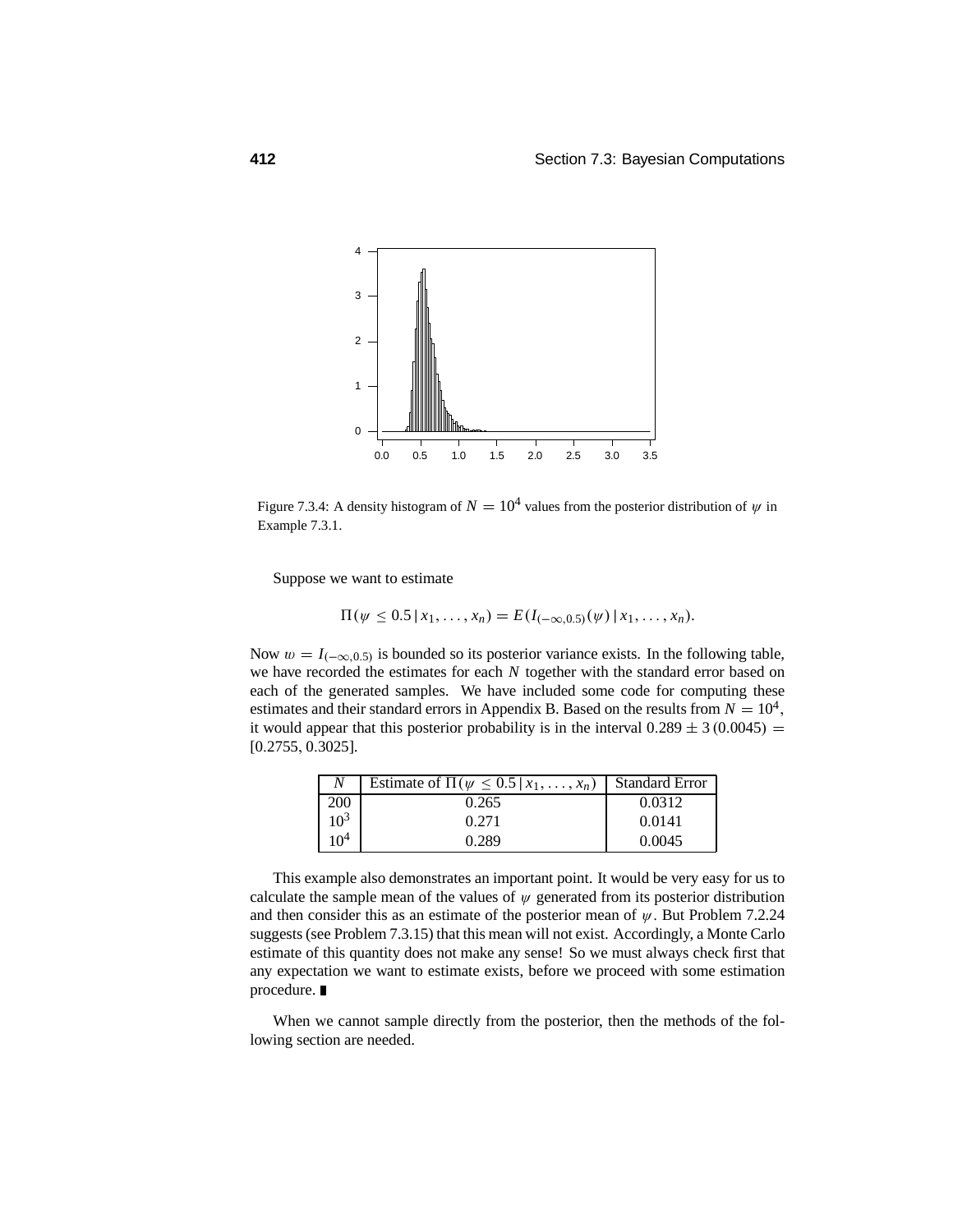### **7.3.3 Sampling from the Posterior Using Gibbs Sampling (Advanced)**

Sampling from the posterior, as described in Section 7.3.2, is very effective, when it can be implemented. Unfortunately, it is often difficult or even impossible to do this directly, as we did in Example 7.3.1. There are, however, a number of algorithms that allow us to approximately sample from the posterior. One of these, known as *Gibbs sampling*, is applicable in many statistical contexts.

To describe this algorithm, suppose we want to generate samples from the joint distribution of  $(Y_1, \ldots, Y_k) \in \mathbb{R}^k$ . Further suppose that we can generate from each of the full conditional distributions  $Y_i \mid Y_{-i} = y_{-i}$ , where

$$
Y_{-i} = (Y_1, \ldots, Y_{i-1}, Y_{i+1}, \ldots, Y_k),
$$

namely, we can generate from the conditional distribution of  $Y_i$  given the values of all the other coordinates. The Gibbs sampler then proceeds iteratively as follows.

- 1. Specify an initial value  $(y_{1(0)},..., y_{k(0)})$  for  $(Y_1,..., Y_k)$ .
- 2. For  $N > 0$ , generate  $Y_i(N)$  from its conditional distribution given  $(y_{1(N)}, \ldots, y_{i-1(N)}, y_{i+1(N-1)}, \ldots, y_{k(N-1)})$  for each  $i = 1, \ldots, k$ .

For example, if  $k = 3$ , we first specify  $(y_{1(0)}, y_{2(0)}, y_{3(0)})$ . Then we generate

$$
Y_{1(1)} | Y_{2(0)} = y_{2(0)}, Y_{3(0)} = y_{3(0)}
$$
  
\n
$$
Y_{2(1)} | Y_{1(1)} = y_{1(1)}, Y_{3(0)} = y_{3(0)}
$$
  
\n
$$
Y_{3(1)} | Y_{1(1)} = y_{1(1)}, Y_{2(1)} = y_{2(1)}
$$

to obtain  $(Y_{1(1)}, Y_{2(1)}, Y_{3(1)})$ . Next we generate

$$
Y_{1(2)} | Y_{2(1)} = y_{2(1)}, Y_{3(1)} = y_{3(1)}
$$
  
\n
$$
Y_{2(2)} | Y_{1(2)} = y_{1(2)}, Y_{3(1)} = y_{3(1)}
$$
  
\n
$$
Y_{3(2)} | Y_{1(2)} = y_{1(2)}, Y_{2(2)} = y_{2(2)}
$$

to obtain  $(Y_{1(2)}, Y_{2(2)}, Y_{3(2)})$ , etc. Note that we actually did not need to specify  $Y_{1(0)}$ , as it is never used.

It can then be shown (see Section 11.3) that, in fairly general circumstances,  $(Y_{1(N)}$ , ...,  $Y_{k(N)}$ ) converges in distribution to the joint distribution of  $(Y_1, \ldots, Y_k)$  as  $N \rightarrow$  $\infty$ . So for large *N*, we have that the distribution of  $(Y_{1(N)}, \ldots, Y_{k(N)})$  is approximately the same as the joint distribution of  $(Y_1, \ldots, Y_k)$  from which we want to sample. So Gibbs sampling provides an approximate method for sampling from a distribution of interest.

Furthermore, and this is the result that is most relevant for simulations, it can be shown that, under conditions,

$$
\bar{w} = \frac{1}{N} \sum_{i=1}^{N} w(Y_{1(i)}, \ldots, Y_{k(i)}) \stackrel{a.s.}{\rightarrow} E(w(Y_1, \ldots, Y_k)).
$$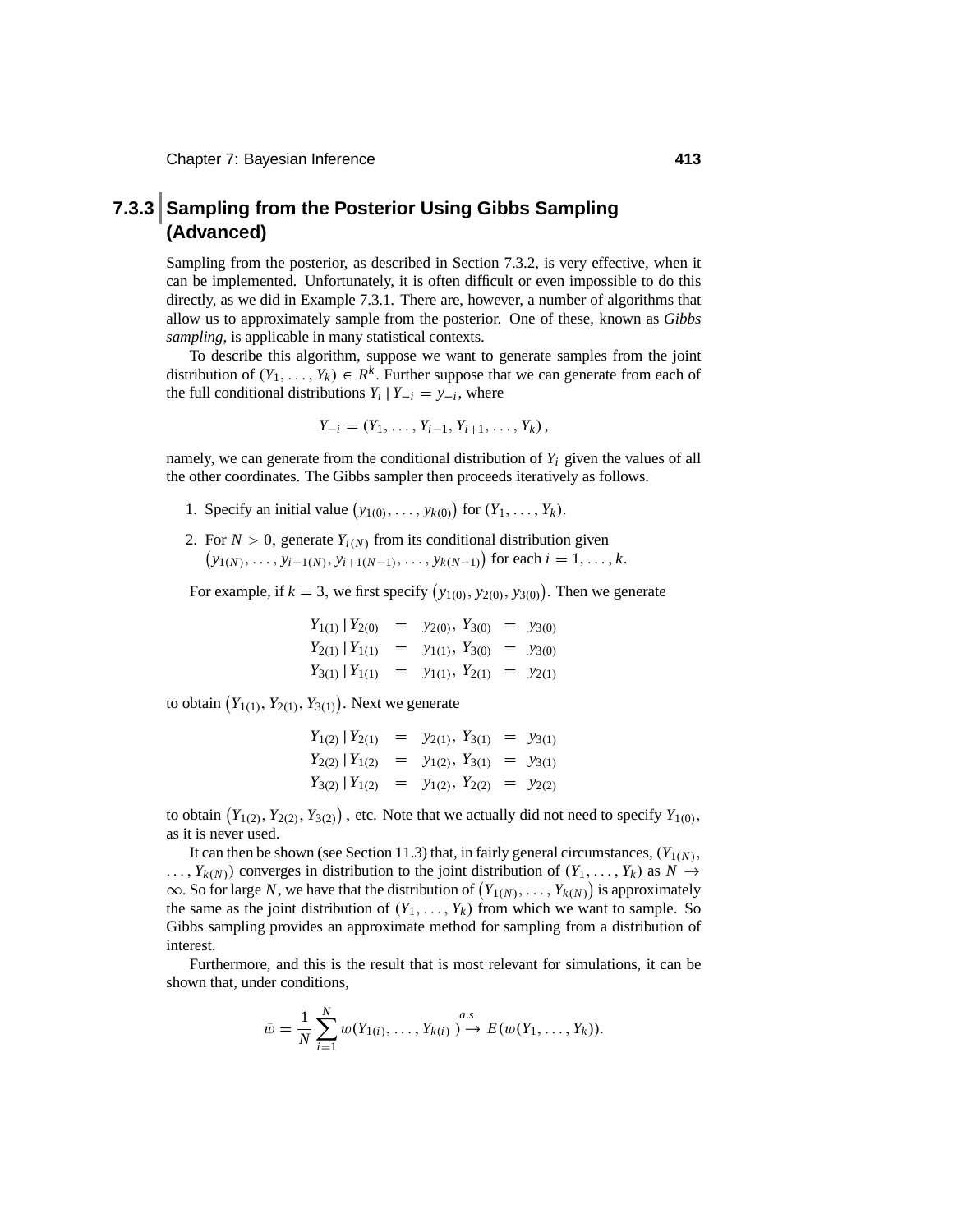Estimation of the variance of  $\bar{w}$  is different than in the i.i.d. case, where we used the sample variance, because now the  $w(Y_{1(i)},..., Y_{k(i)})$  terms are not independent.

There are several approaches to estimating the variance of  $\bar{w}$ , but perhaps the most commonly used is the technique of *batching*. For this we divide the sequence

$$
w(Y_{1(0)},...,Y_{k(0)}),...,w(Y_{1(N)},...,Y_{k(N)})
$$

into  $N/m$  nonoverlapping sequential batches of size  $m$  (assuming here that  $N$  is divisible by *m*), calculate the mean in each batch obtaining  $\bar{w}_1, \ldots, \bar{w}_{N/m}$ , and then estimate the variance of  $\bar{w}$  by

$$
\frac{s_b^2}{N/m},\tag{7.3.4}
$$

where  $s_b^2$  is the sample variance obtained from the batch means, i.e.,

$$
s_b^2 = \frac{1}{N/m - 1} \sum_{i=1}^{N/m} (\bar{w}_i - \bar{w})^2.
$$

It can be shown that  $(Y_{1(i)},..., Y_{k(i)})$  and  $(Y_{1(i+m)},..., Y_{k(i+m)})$  are approximately independent for *m* large enough. Accordingly, we choose the batch size *m* large enough so that the batch means are approximately independent, but not so large as to leave very few degrees of freedom for the estimation of the variance. Under ideal conditions,  $\bar{w}_1, \ldots, \bar{w}_{N/m}$  is an i.i.d. sequence with sample mean

$$
\bar{w} = \frac{1}{N/m} \sum_{i=1}^{N/m} \bar{w}_i,
$$

and, as usual, we estimate the variance of  $\bar{w}$  by (7.3.4).

Sometimes even Gibbs sampling cannot be directly implemented because we cannot obtain algorithms to generate from all the full conditionals. There are a variety of techniques for dealing with this, but in many statistical applications the technique of *latent variables* often works. For this, we search for some random variables, say  $(V_1, \ldots, V_l)$ , where each  $Y_i$  is a function of  $(V_1, \ldots, V_l)$  and such that we can apply Gibbs sampling to the joint distribution of  $(V_1, \ldots, V_l)$ . We illustrate Gibbs sampling via latent variables in the following example.

#### **EXAMPLE 7.3.2** *Location-Scale Student*

Suppose now that  $(x_1, \ldots, x_n)$  is a sample from a distribution that is of the form  $X =$  $\mu + \sigma Z$ , where  $Z \sim t(\lambda)$  (see Section 4.6.2 and Problem 4.6.14). If  $\lambda > 2$ , then  $\mu$  is the mean and  $\sigma (\lambda/(\lambda-2))^{1/2}$  is the standard deviation of the distribution (see Problem 4.6.16). Note that  $\lambda = \infty$  corresponds to normal variation, while  $\lambda = 1$  corresponds to Cauchy variation.

We will fix  $\lambda$  at some specified value to reflect the fact that we are interested in modeling situations in which the variable under consideration has a distribution with longer tails than the normal distribution. Typically, this manifests itself in a histogram of the data with a roughly symmetric shape but exhibiting a few extreme values out in the tails, so a  $t(\lambda)$  distribution might be appropriate.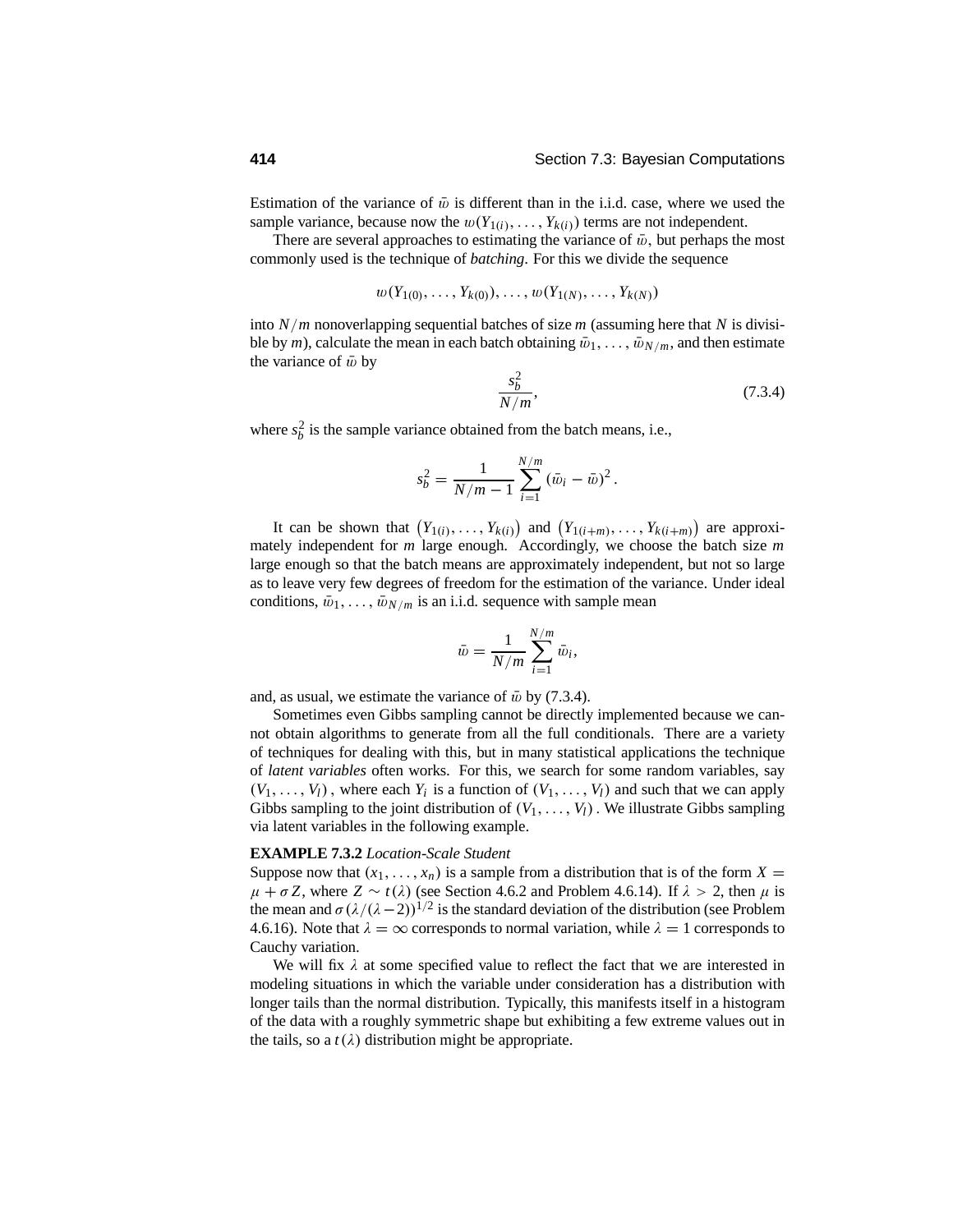### Chapter 7: Bayesian Inference **415**

Suppose we place the prior on  $(\mu, \sigma^2)$ , given by  $\mu | \sigma^2 \sim N(\mu_0, \tau_0^2 \sigma^2)$  and  $1/\sigma^2 \sim$ Gamma $(\alpha_0, \beta_0)$ . The likelihood function is given by

$$
\left(\frac{1}{\sigma^2}\right)^{n/2} \prod_{i=1}^n \left[1 + \frac{1}{\lambda} \left(\frac{x_i - \mu}{\sigma}\right)^2\right]^{-(\lambda+1)/2},\tag{7.3.5}
$$

hence the posterior density of  $(\mu, 1/\sigma^2)$  is proportional to

$$
\left(\frac{1}{\sigma^2}\right)^{n/2} \prod_{i=1}^n \left[1 + \frac{1}{\lambda} \left(\frac{x_i - \mu}{\sigma}\right)^2\right]^{-(\lambda+1)/2} \times
$$

$$
\left(\frac{1}{\sigma^2}\right)^{1/2} \exp\left(-\frac{1}{2\tau_0^2 \sigma^2} \left(\mu - \mu_0\right)^2\right) \left(\frac{1}{\sigma^2}\right)^{\alpha_0 - 1} \exp\left(-\frac{\beta_0}{\sigma^2}\right).
$$

This distribution is not immediately recognizable, and it is not at all clear how to generate from it.

It is natural, then, to see if we can implement Gibbs sampling. To do this directly, we need an algorithm to generate from the posterior of  $\mu$  given the value of  $\sigma^2$ , and an algorithm to generate from the posterior of  $\sigma^2$  given  $\mu$ . Unfortunately, neither of these conditional distributions is amenable to the techniques discussed in Section 2.10, so we cannot implement Gibbs sampling directly.

Recall, however, that when *V* ~  $\chi^2(\lambda) = \text{Gamma}(\lambda/2, 1/2)$  (see Problem 4.6.13) independent of *Y* ~  $N(\mu, \sigma^2)$ , then (Problem 4.6.14)

$$
Z = \frac{Y - \mu}{\sigma \sqrt{V/\lambda}} \sim t(\lambda).
$$

Therefore, writing

$$
X = \mu + \sigma Z = \mu + \sigma \frac{Y - \mu}{\sigma \sqrt{V/\lambda}} = \mu + \frac{Y - \mu}{\sqrt{V/\lambda}},
$$

we have that  $X | V = v \sim N(\mu, \sigma^2 \lambda/v)$ .

We now introduce the *n* latent or *hidden variables*  $(V_1, \ldots, V_n)$ , which are i.i.d.  $\chi^2(\lambda)$  and suppose  $X_i | V_i = v_i \sim N(\mu, \sigma^2 \lambda/v_i)$ . The  $V_i$  are considered latent because they are not really part of the problem formulation but have been added here for convenience (as we shall see). Then, noting that there is a factor  $v_i^{1/2}$  associated with the density of  $X_i | V_i = v_i$ , the joint density of the values  $(X_1, V_1), \ldots, (X_n, V_n)$  is proportional to

$$
\left(\frac{1}{\sigma^2}\right)^{n/2} \prod_{i=1}^n \exp\left(-\frac{v_i}{2\sigma^2 \lambda} (x_i - \mu)^2\right) v_i^{(\lambda/2)-(1/2)} \exp\left(-\frac{v_i}{2}\right).
$$

From the above argument, the marginal joint density of  $(X_1, \ldots, X_n)$  (after integrating out the υ*i*'s) is proportional to (7.3.5), namely, a sample of *n* from the distribution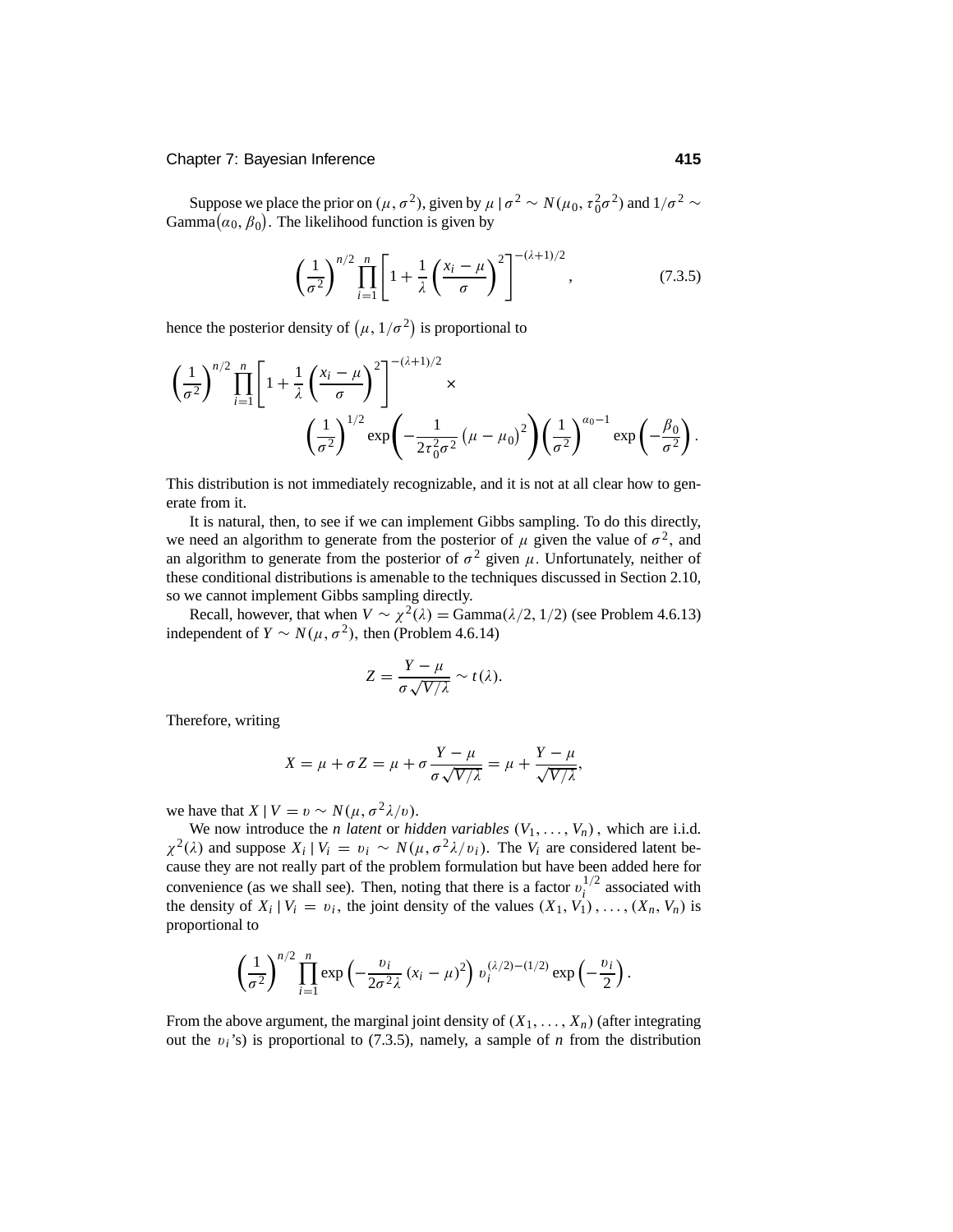specified by  $X = \mu + \sigma Z$ , where  $Z \sim t(\lambda)$ . With the same prior structure as before, we have that the joint density of

$$
(X_1, V_1), \ldots, (X_n, V_n), \mu, 1/\sigma^2
$$

is proportional to

$$
\left(\frac{1}{\sigma^2}\right)^{n/2} \prod_{i=1}^n \exp\left(-\frac{v_i}{2\sigma^2 \lambda} (x_i - \mu)^2\right) v_i^{(\lambda/2) - (1/2)} \exp\left(-\frac{v_i}{2}\right) \times \left(\frac{1}{\sigma^2}\right)^{1/2} \exp\left(-\frac{1}{2\sigma_0^2 \sigma^2} (\mu - \mu_0)^2\right) \left(\frac{1}{\sigma^2}\right)^{\alpha_0 - 1} \exp\left(-\frac{\beta_0}{\sigma^2}\right). \quad (7.3.6)
$$

In (7.3.6) treat  $x_1, \ldots, x_n$  as constants (we observed these values) and consider the conditional distributions of each of the variables  $V_1, \ldots, V_n, \mu, 1/\sigma^2$  given all the other variables. From (7.3.6) we have that the full conditional density of  $\mu$  is proportional to  $\ddot{\phantom{a}}$  $\ddot{\phantom{0}}$ 

$$
\exp\left\{-\frac{1}{2\sigma^2}\left(\sum_{i=1}^n\frac{v_i}{\lambda}(x_i-\mu)^2+\frac{1}{\tau_0^2}\left(\mu-\mu_0\right)^2\right)\right\},\right\}
$$

which is proportional to

$$
\exp\left\{-\frac{1}{2\sigma^2}\left[\left(\sum_{i=1}^n\frac{v_i}{\lambda}\right)+\frac{1}{\tau_0^2}\right]\mu^2+\frac{2}{2\sigma^2}\left[\left(\sum_{i=1}^n\frac{v_i}{\lambda}x_i\right)+\frac{\mu_0}{\tau_0^2}\right]\mu\right\}.
$$

From this, we immediately deduce that

$$
\mu | x_1, \ldots, x_n, v_1, \ldots, v_n, \sigma^2
$$
  
 
$$
\sim N\left(r(v_1, \ldots, v_n)\left[\left(\sum_{i=1}^n \frac{v_i}{\lambda} x_i\right) + \frac{\mu_0}{\tau_0^2}\right], r(v_1, \ldots, v_n)\sigma^2\right),
$$

where

$$
r(v_1,\ldots,v_n)=\left[\left(\sum_{i=1}^n\frac{v_i}{\lambda}\right)+\frac{1}{\tau_0^2}\right]^{-1}.
$$

From (7.3.6), we have that the conditional density of  $1/\sigma^2$  is proportional to

$$
\left(\frac{1}{\sigma^2}\right)^{(n/2)+\alpha_0-(1/2)}\exp\left\{-\left(\begin{array}{cc} \sum_{i=1}^n \frac{v_i}{\lambda}(x_i-\mu)^2\\ +\frac{1}{\tau_0^2}(\mu-\mu_0)^2+2\beta_0 \end{array}\right)\frac{1}{2\sigma^2}\right\},\,
$$

and we immediately deduce that

$$
\frac{1}{\sigma^2} | x_1, \dots, x_n, v_1, \dots, v_n, \mu
$$
  
 
$$
\sim \text{Gamma}\left(\frac{n}{2} + \alpha_0 + \frac{1}{2}, \frac{1}{2}\left(\sum_{i=1}^n \frac{v_i}{\lambda} (x_i - \mu)^2 + \frac{1}{\tau_0^2} (\mu - \mu_0)^2 + 2\beta_0\right)\right).
$$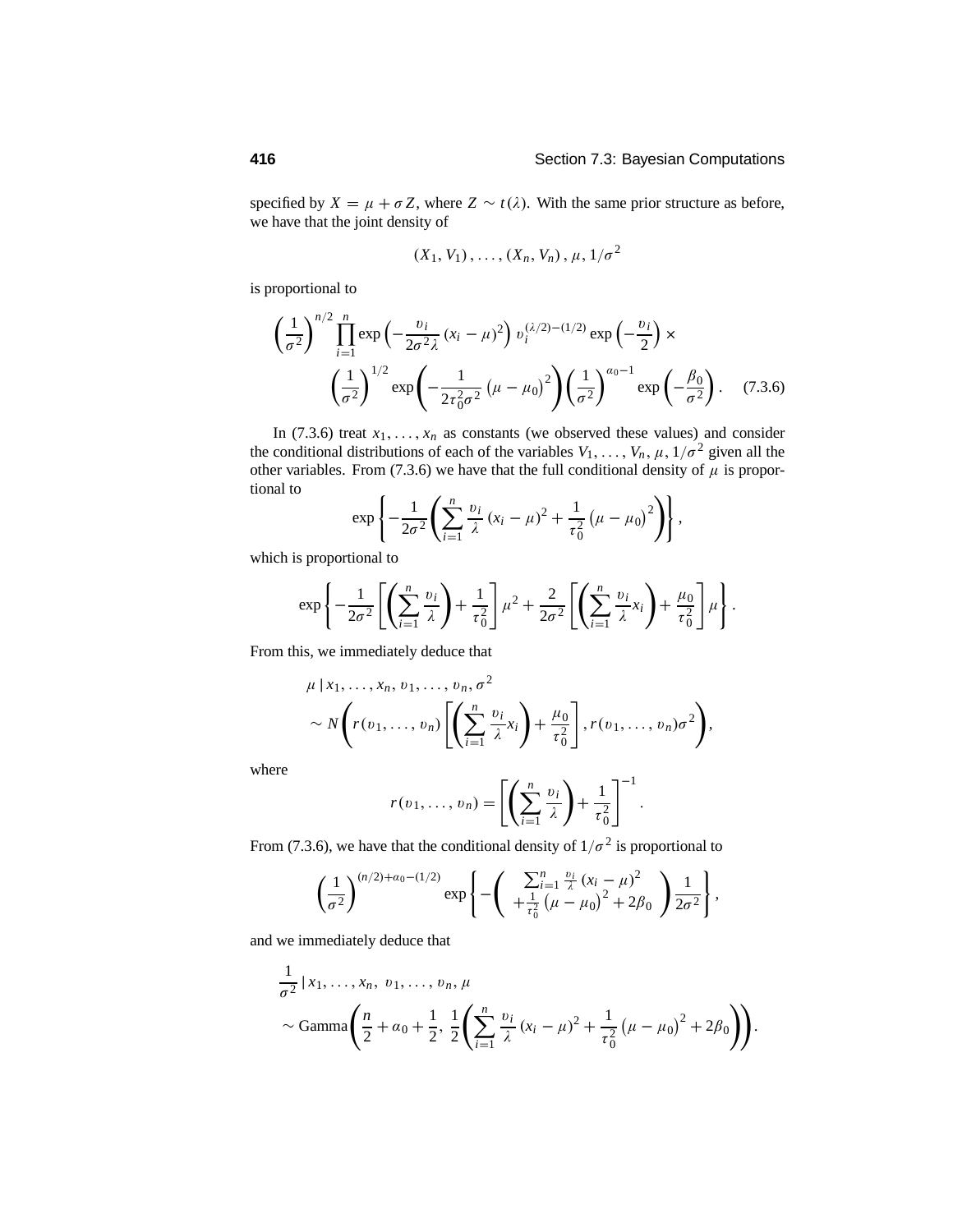### Chapter 7: Bayesian Inference **417**

Finally, the conditional density of *Vi* is proportional to

$$
v_i^{(\lambda/2)-(1/2)} \exp\left\{-\left[\frac{(x_i-\mu)^2}{2\sigma^2\lambda}+\frac{1}{2}\right]v_i\right\},\,
$$

and it is immediate that

$$
V_i | x_1, \ldots, x_n, v_1, \ldots, v_{i-1}, v_{i+1}, \ldots, v_n, \mu, \sigma^2
$$
  
 
$$
\sim \text{Gamma}\left(\frac{\lambda}{2} + \frac{1}{2}, \frac{1}{2}\left(\frac{(x_i - \mu)^2}{\sigma^2 \lambda} + 1\right)\right).
$$

We can now easily generate from all these distributions and implement a Gibbs sampling algorithm. As we are not interested in the values of  $V_1, \ldots, V_n$ , we simply discard these as we iterate.

Let us now consider a specific computation using the same data and prior as in Example 7.3.1. The analysis of Example 7.3.1 assumed that the data were coming from a normal distribution, but now we are going to assume that the data are a sample from a  $\mu + \sigma t$ (3) distribution, i.e.,  $\lambda = 3$ . We again consider approximating the posterior distribution of the coefficient of variation  $\psi = \sigma / \mu$ .

We carry out the Gibbs sampling iteration in the order  $v_1, \ldots, v_n, \mu, 1/\sigma^2$ . This implies that we need starting values only for  $\mu$  and  $\sigma^2$  (the full conditionals of the  $v_i$ do not depend on the other  $v_i$ ). We take the starting value of  $\mu$  to be  $\bar{x} = 5.2$  and the starting value of  $\sigma$  to be  $s = 3.3$ . For each generated value of  $(\mu, \sigma^2)$ , we calculate  $\psi$ to obtain the sequence  $\psi_1, \psi_2, \dots, \psi_N$ .

The values  $\psi_1, \psi_2, \dots, \psi_N$  are not i.i.d. from the posterior of  $\psi$ . The best we can say is that

$$
\psi_m \stackrel{D}{\rightarrow} \psi \sim \omega(\cdot \mid x_1, \ldots, x_n)
$$

as  $m \to \infty$ , where  $\omega(\cdot | x_1, \ldots, x_n)$  is the posterior density of  $\psi$ . Also values sufficiently far apart in the sequence, will be like i.i.d. values from  $\omega(\cdot | x_1, \ldots, x_n)$ . Thus, one approach is to determine an appropriate value *m* and then extract  $\psi_m$ ,  $\psi_{2m}$ ,  $\psi_{3m}$ ,... as an approximate i.i.d. sequence from the posterior. Often it is difficult to determine an appropriate value for *m*, however.

In any case, it is known that, under fairly weak conditions,

$$
\bar{w} = \frac{1}{N} \sum_{i=1}^{N} w(\psi_i) \stackrel{a.s.}{\rightarrow} E(w(\psi) | x_1, \dots, x_n)
$$

as  $N \to \infty$ . So we can use the whole sequence  $\psi_1, \psi_2, \dots, \psi_N$  and record a density histogram for  $\psi$ , just as we did in Example 7.3.1. The value of the density histogram between two cut points will converge almost surely to the correct value as  $N \to \infty$ . However, we will have to take *N* larger when using the Gibbs sampling algorithm than with i.i.d. sampling, to achieve the same accuracy. For many examples, the effect of the deviation of the sequence from being i.i.d. is very small, so *N* will not have to be much larger. We always need to be cautious, however, and the general recommendation is to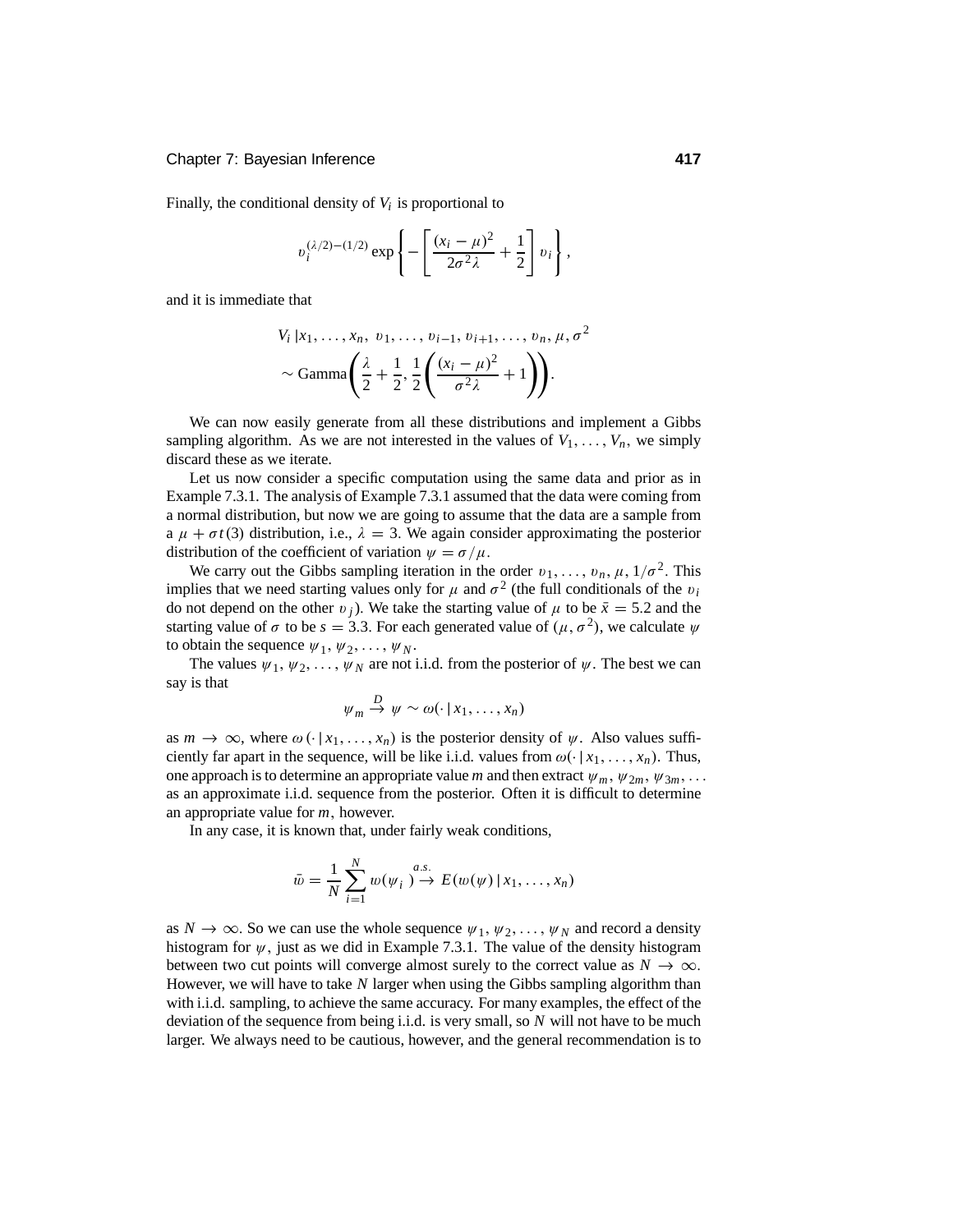compute estimates for successively higher values of *N*, only stopping when the results seem to have stabilized.

In Figure 7.3.5, we have plotted the density histogram of the  $\psi$  values that resulted from  $10<sup>4</sup>$  iterations of the Gibbs sampler. In this case, plotting the density histogram of w based upon  $N = 5 \times 10^4$  and  $N = 8 \times 10^4$  resulted in only minor deviations from this plot. Note that this density looks very similar to that plotted in Example 7.3.1, but it is not quite so peaked and it has a shorter right tail.



Figure 7.3.5: A density histogram of  $N = 10^4$  values of  $\psi$  generated sequentially via Gibbs sampling in Example 7.3.2.

We can also estimate  $\Pi(\psi \leq 0.5 | x_1, \ldots, x_n)$ , just as we did in Example 7.3.1, by recording the proportion of values in the sequence that are smaller than 0.5, i.e.,  $w(\psi) = I_A(\psi)$ , where  $A = {\theta : \psi \le 0.5}$ . In this case, we obtained the estimate 0.5441, which is quite different from the value obtained in Example 7.3.1. So using a *t*(3) distribution to describe the variation in the response has made a big difference in the results.

Of course, we must also quantify how accurate we believe our estimate is. Using a batch size of  $m = 10$ , we obtained the standard error of the estimate 0.5441 to be 0.00639. When we took the batch size to be  $m = 20$ , the standard error of the mean is 0.00659; with a batch size of  $m = 40$ , the standard error of the mean is 0.00668. So we feel quite confident that we are assessing the error in the estimate appropriately. Again, under conditions, we have that  $\bar{w}$  is asymptotically normal so that in this case we can assert that the interval  $0.5441 \pm 3(0.0066) = [0.5243, 0.5639]$  contains the true value of  $\Pi(\psi \leq 0.5 | x_1, \ldots, x_n)$  with virtual certainty.

See Appendix B for some code that was used to implement the Gibbs sampling algorithm described here.

It is fair to say that the introduction of Gibbs sampling has resulted in a revolution in statistical applications due to the wide variety of previously intractable problems that it successfully handles. There are a number of modifications and closely related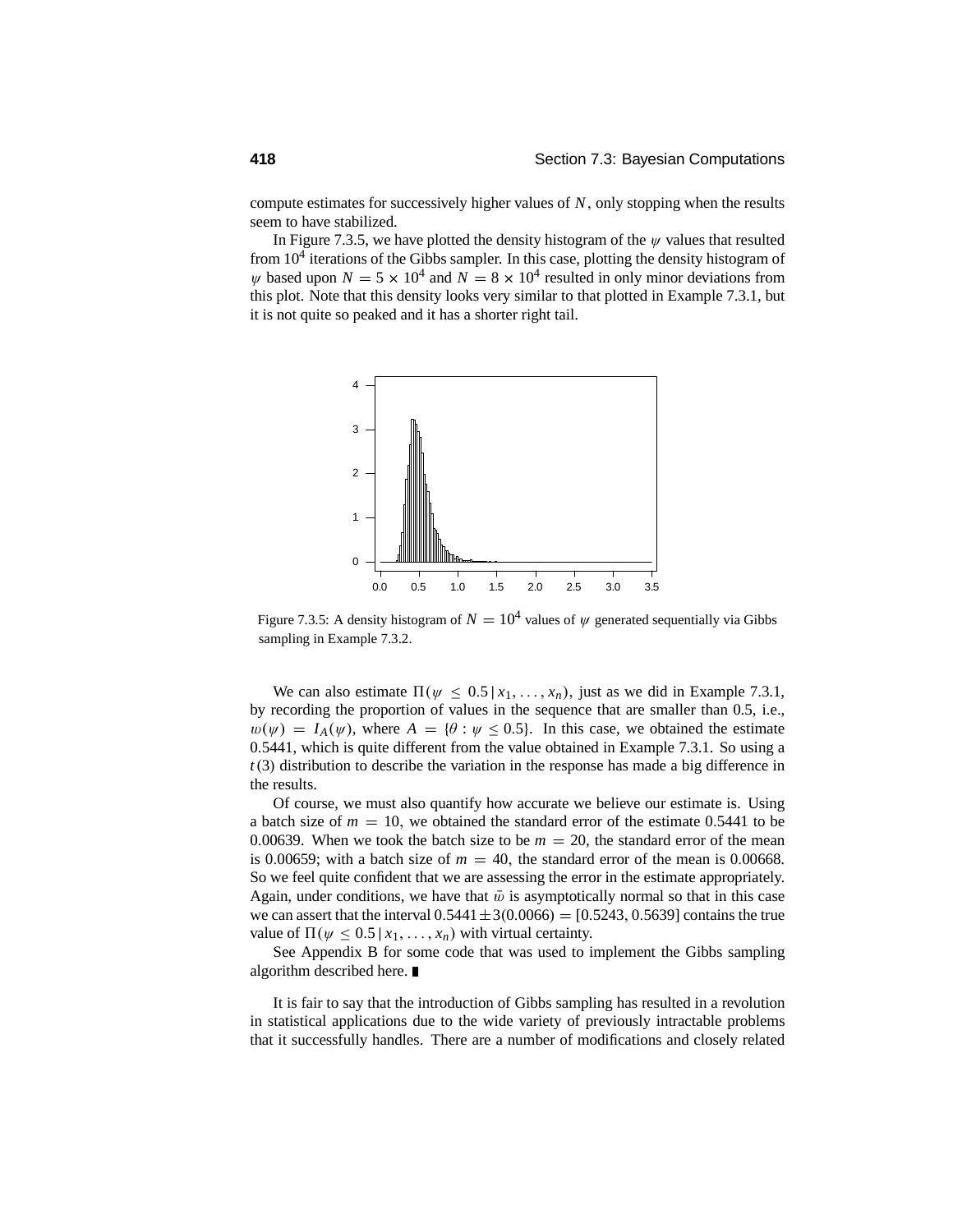algorithms. We refer the interested reader to Chapter 11, where the general theory of what is called Markov chain Monte Carlo (MCMC) is discussed.

### **Summary of Section 7.3**

- Implementation of Bayesian inference often requires the evaluation of complicated integrals or sums.
- If, however, we can sample from the posterior of the parameter, this will often lead to sufficiently accurate approximations to these integrals or sums via Monte Carlo.
- It is often difficult to sample exactly from a posterior distribution of interest. In such circumstances, Gibbs sampling can prove to be an effective method for generating an approximate sample from this distribution.

### **EXERCISES**

**7.3.1** Suppose we have the following sample from an  $N(\mu, 2)$  distribution, where  $\mu$  is unknown.

|  |  |  |  | $\begin{bmatrix} 3.0 & 4.0 & 4.1 & 3.2 & 2.2 & 3.4 & 4.5 & 2.9 & 4.7 & 5.2 \end{bmatrix}$ |
|--|--|--|--|-------------------------------------------------------------------------------------------|

If the prior on  $\mu$  is Uniform(2, 6), determine an approximate 0.95-credible interval for  $\mu$  based on the large sample results described in Section 7.3.1.

**7.3.2** Determine the form of the approximate 0.95-credible interval of Section 7.3.1, for the Bernoulli model with a Beta $(\alpha, \beta)$  prior, discussed in Example 7.2.2.

**7.3.3** Determine the form of the approximate 0.95-credible intervals of Section 7.3.1, for the location-normal model with an  $N(\mu_0, \tau_0^2)$  prior, discussed in Example 7.2.3.

**7.3.4** Suppose that *X* ∼ Uniform[0, 1/ $\theta$ ] and  $\theta$  ∼ Exponential(1). Derive a crude Monte Carlo algorithm, based on generating from a gamma distribution, to generate a value from the conditional distribution  $\theta$  |  $X = x$ . Generalize this to a sample of *n* from the Uniform[0,  $1/\theta$ ] distribution. When will this algortithm be inefficient in the sense that we need a lot of computation to generate a single value?

**7.3.5** Suppose that  $X \sim N(\theta, 1)$  and  $\theta \sim \text{Uniform}[0, 1]$ . Derive a crude Monte Carlo algorithm, based on generating from a normal distribution, to generate from the conditional distribution  $\theta | X = x$ . Generalize this to a sample of *n* from the  $N(\theta, 1)$ distribution. When will this algortithm be inefficient in the sense that we need a lot of computation to generate a single value?

**7.3.6** Suppose that  $X \sim 0.5N(\theta, 1) + 0.5N(\theta, 2)$  and  $\theta \sim$  Uniform[0, 1]. Derive a crude Monte Carlo algorithm, based on generating from a mixure of normal distributions, to generate from the conditional distribution  $\theta | X = x$ . Generalize this to a sample of  $n = 2$  from the  $0.5N(\theta, 1) + 0.5N(\theta, 2)$  distribution.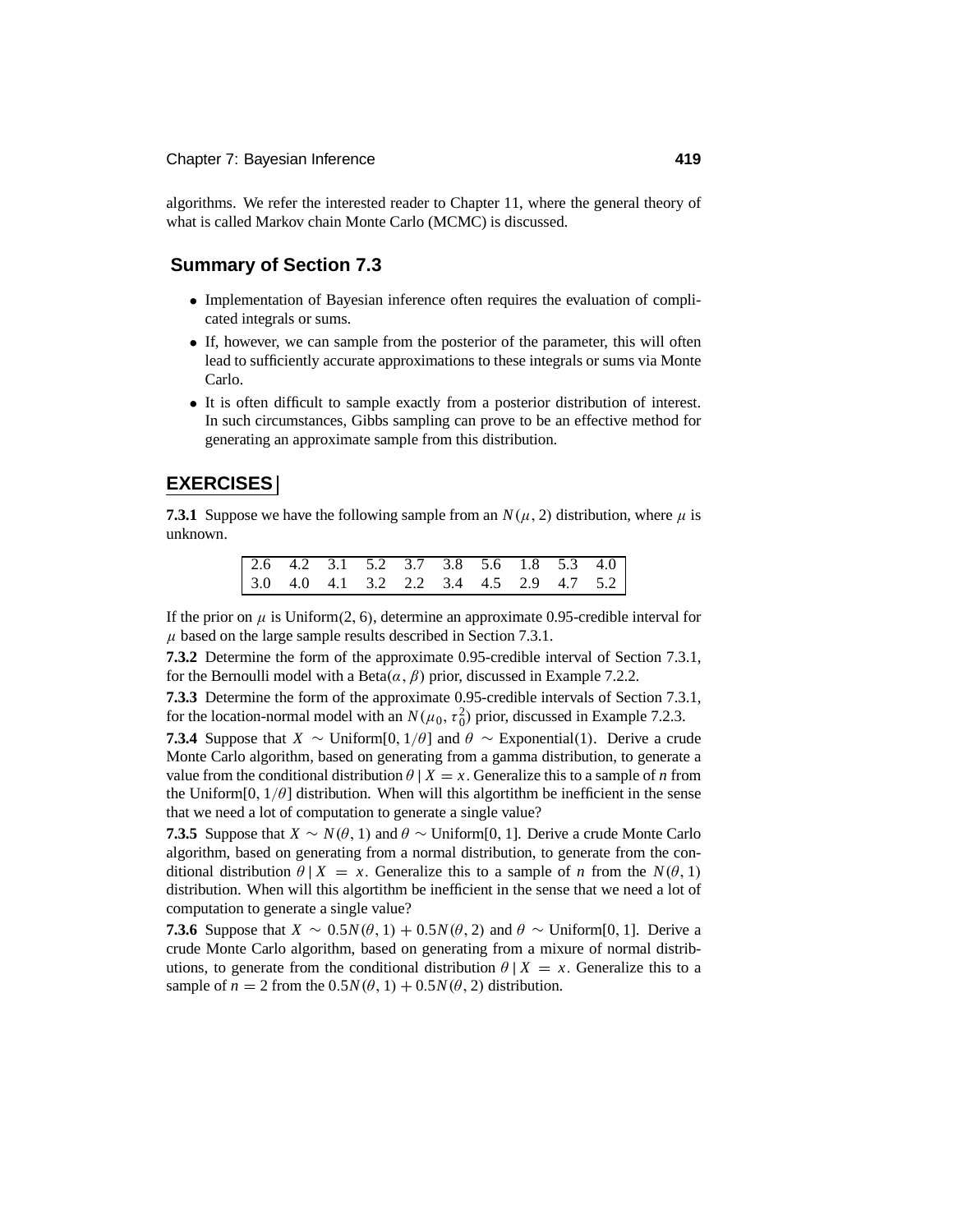### **COMPUTER EXERCISES**

**7.3.7** In the context of Example 7.3.1, construct a density histogram of the posterior distribution of  $\psi = \mu + \sigma z_0$  25, i.e., the population first quartile, using  $N = 5 \times 10^3$ and  $N = 10<sup>4</sup>$ , and compare the results. Estimate the posterior mean of this distribution and assess the error in your approximation. (Hint: Modify the program in Appendix B.)

**7.3.8** Suppose that a manufacturer takes a random sample of manufactured items and tests each item as to whether it is defective or not. The responses are felt to be i.i.d. Bernoulli( $\theta$ ), where  $\theta$  is the probability that the item is defective. The manufacturer places a Beta(0.5, 10) distribution on  $\theta$ . If a sample of  $n = 100$  items is taken and 5 defectives are observed, then, using a Monte Carlo sample with  $N = 1000$ , estimate the posterior probability that  $\theta < 0.1$  and assess the error in your estimate.

**7.3.9** Suppose that lifelengths (in years) of a manufactured item are known to follow an Exponential( $\lambda$ ) distribution, where  $\lambda > 0$  is unknown and for the prior we take  $\lambda \sim$ Gamma(10, 2). Suppose that the lifelengths 4.3, 6.2, 8.4, 3.1, 6.0, 5.5, and 7.8 were observed.

(a) Using a Monte Carlo sample of size  $N = 10^3$ , approximate the posterior probability that  $\lambda \in [3, 6]$  and assess the error of your estimate.

(b) Using a Monte Carlo sample of size  $N = 10^3$ , approximate the posterior probability function of  $\lfloor 1/\lambda \rfloor$  ( $\lfloor x \rfloor$  equals the greatest integer less than or equal to *x*).

(c) Using a Monte Carlo sample of size  $N = 10<sup>3</sup>$ , approximate the posterior expectation of  $|1/\lambda|$  and assess the error in your approximation.

**7.3.10** Generate a sample of  $n = 10$  from a Pareto(2) distribution. Now pretend you only know that you have a sample from a Pareto( $\alpha$ ) distribution, where  $\alpha > 0$  is unknown, and place a Gamma $(2, 1)$  prior on  $\alpha$ . Using a Monte Carlo sample of size  $N = 10<sup>4</sup>$ , approximate the posterior expectation of  $1/(\alpha + 1)$  based on the observed sample, and assess the accuracy of your approximation by quoting an interval that contains the exact value with virtual certainty. (Hint: Problem 2.10.8.)

### **PROBLEMS**

**7.3.11** Suppose  $X_1, \ldots, X_n$  is a sample from the model  $\{f_{\theta} : \theta \in \Omega\}$  and all the regularity conditions of Section 6.5 apply. Assume that the prior  $\pi(\theta)$  is a continuous function of  $\theta$  and that the posterior mode  $\hat{\theta}(X_1,\ldots,X_n) \stackrel{d.s.}{\rightarrow} \theta$  when  $X_1,\ldots,X_n$  is a sample from  $f_{\theta}$  (the latter assumption holds under very general conditions).

(a) Using the fact that, if  $Y_n \stackrel{a.s.}{\rightarrow} Y$  and *g* is a continuous function, then  $g(Y_n) \stackrel{a.s.}{\rightarrow} g(Y)$ , prove that

$$
-\frac{1}{n}\frac{\partial^2 \ln(L(\theta \mid x_1,\ldots,x_n)\pi(\theta))}{\partial \theta^2}\big|_{\theta=\hat{\theta}} \stackrel{a.s.}{\rightarrow} I(\theta)
$$

when  $X_1, \ldots, X_n$  is a sample from  $f_\theta$ .

(b) Explain to what extent the large sample approximate methods of Section 7.3.1 depend on the prior if the assumptions just described apply.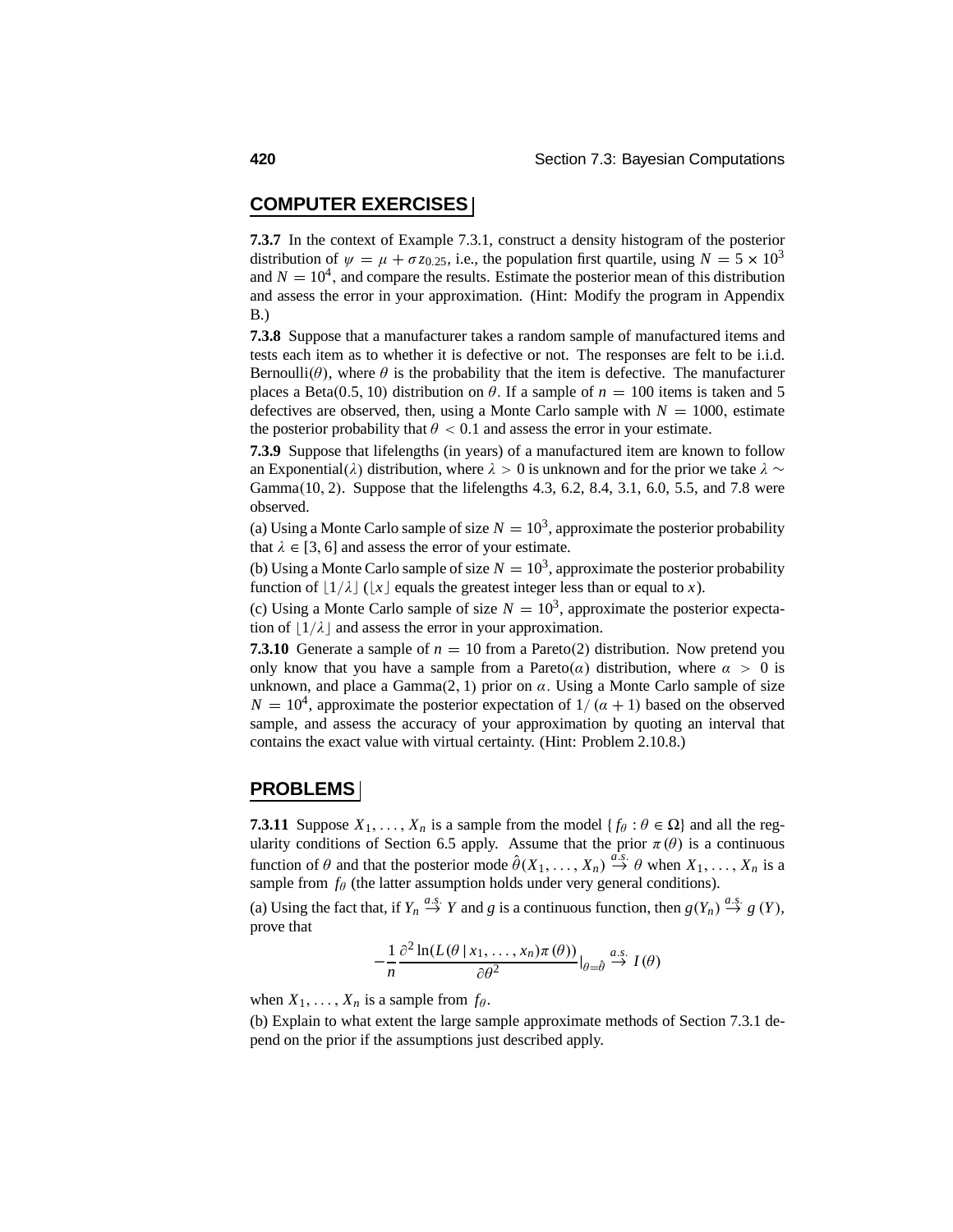**7.3.12** In Exercise 7.3.10, explain why the interval you constructed to contain the posterior mean of  $1/(\alpha + 1)$  with virtual certainty may or may not contain the true value of  $1/(\alpha + 1)$ .

**7.3.13** Suppose that  $(X, Y)$  is distributed Bivariate Normal $(\mu_1, \mu_2, \sigma_1, \sigma_2, \rho)$ . Determine a Gibbs sampling algorithm to generate from this distribution. Assume that you have an algorithm for generating from univariate normal distributions. Is this the best way to sample from this distribution? (Hint: Problem 2.8.23.)

**7.3.14** Suppose that the joint density of  $(X, Y)$  is given by  $f_{X,Y}(x, y) = 8xy$  for  $0 < x < y < 1$ . Fully describe a Gibbs sampling algorithm for this distribution. In particular, indicate how you would generate all random variables. Can you design an algorithm to generate exactly from this distribution?

**7.3.15** In Example 7.3.1, prove that the posterior mean of  $\psi = \frac{\sigma}{\mu}$  does not exist. (Hint: Use Problem 7.2.24 and the theorem of total expectation to split the integral into two parts, where one part has value  $\infty$  and the other part has value  $-\infty$ .)

**7.3.16** *(Importance sampling based on the prior*) Suppose we have an algorithm to generate from the prior.

(a) Indicate how you could use this to approximate a posterior expectation using importance sampling (see Problem 4.5.14).

(b) What do you suppose is the major weakness is of this approach?

### **COMPUTER PROBLEMS**

**7.3.17** In the context of Example 7.3.2, construct a density histogram of the posterior distribution of  $\psi = \mu + \sigma z_{0.25}$ , i.e., the population first quartile, using  $N = 10^4$ . Estimate the posterior mean of this distribution and assess the error in your approximation.

## **7.4 Choosing Priors**

The issue of selecting a prior for a problem is an important one. Of course, the idea is that we choose a prior to reflect our *a priori* beliefs about the true value of θ. Because this will typically vary from statistician to statistician, this is often criticized as being too subjective for scientific studies. It should be remembered, however, that the sampling model { $f_{\theta}$  :  $\theta \in \Omega$ } is also a subjective choice by the statistician. These choices are guided by the statistician's judgment. What then justifies one choice of a statistical model or prior over another?

In effect, when statisticians choose a prior and a model, they are prescribing a joint distribution for  $(\theta, s)$ . The only way to assess whether or not an appropriate choice was made is to check whether the observed *s* is reasonable given this choice. If *s* is surprising, when compared to the distribution prescribed by the model and prior, then we have evidence against the statistician's choices. Methods designed to assess this are called model-checking procedures, and are discussed in Chapter 9. At this point, however, we should recognize the subjectivity that enters into statistical analyses, but take some comfort that we have a methodology for checking whether or not the choices made by the statistician make sense.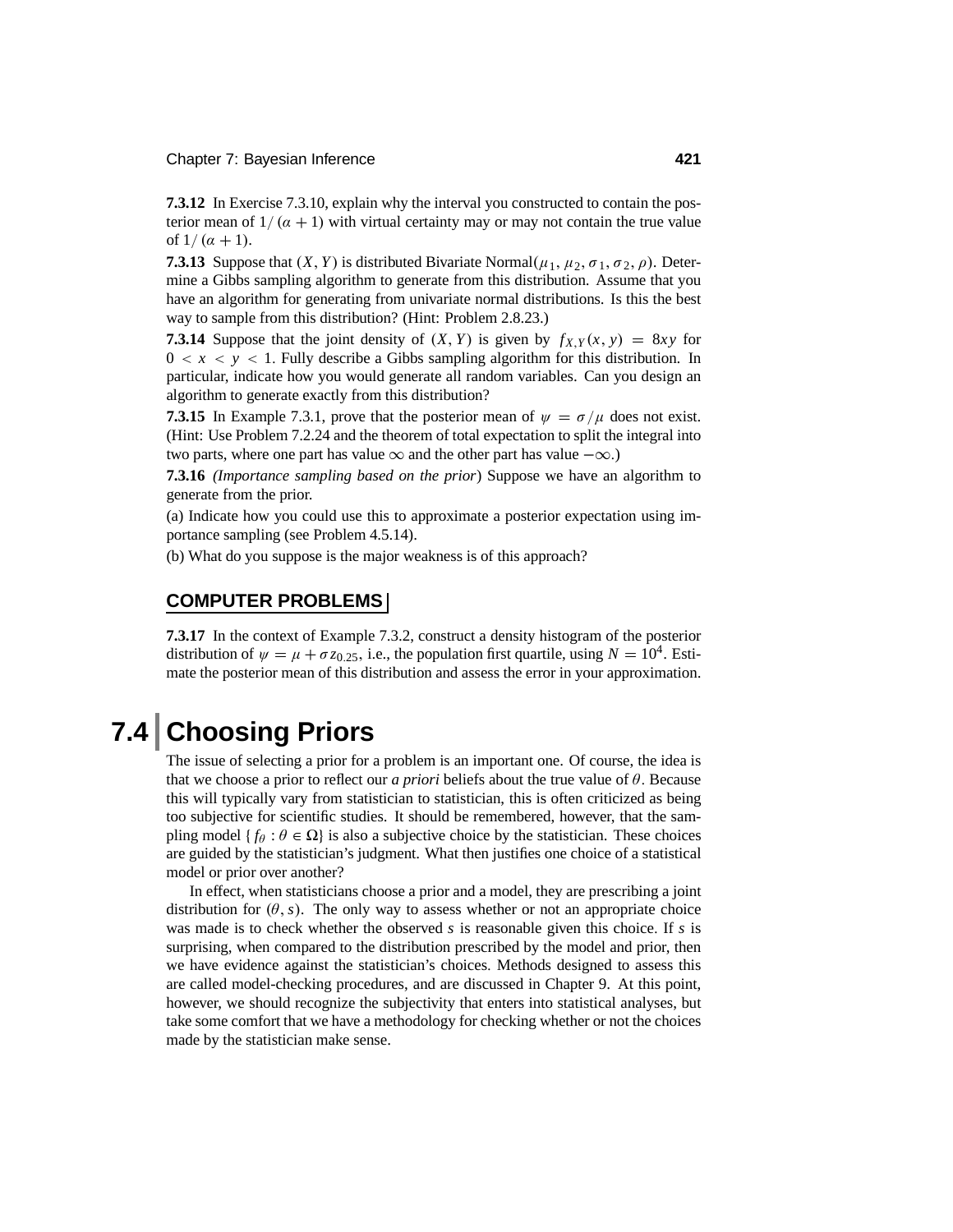Often a statistician will consider a particular family  $\{\pi_\lambda : \lambda \in \Lambda\}$  of priors for a problem and try to select a suitable prior  $\pi_{\lambda_0} \in {\{\pi_{\lambda} : \lambda \in \Lambda\}}$ . In such a context the parameter  $\lambda$  is called a *hyperparameter*. Note that this family could be the set of all possible priors, so there is no restriction in this formulation. We now discuss some commonly used families  $\{\pi_\lambda : \lambda \in \Lambda\}$  and methods for selecting  $\lambda_0 \in \Lambda$ .

### **7.4.1 Conjugate Priors**

Depending on the sampling model, the family may be conjugate.

**Definition 7.4.1** The family of priors  $\{\pi_\lambda : \lambda \in \Lambda\}$  for the parameter  $\theta$  of the model  ${f_{\theta} : \theta \in \Omega}$  is *conjugate*, if for all data  $s \in S$  and all  $\lambda \in \Lambda$  the posterior  $\pi_{\lambda}(\cdot | s) \in$  $\{\pi_{\lambda} : \lambda \in \Lambda\}.$ 

Conjugacy is usually a great convenience as we start with some choice  $\lambda_0 \in \Lambda$  for the prior, and then we find the relevant  $\lambda_s \in \Lambda$  for the posterior, often without much computation. While conjugacy can be criticized as a mere mathematical convenience, it has to be acknowledged that many conjugate families offer sufficient variety to allow for the expression of a wide spectrum of prior beliefs.

### **EXAMPLE 7.4.1** *Conjugate Families*

In Example 7.1.1, we have effectively shown that the family of all Beta distributions is conjugate for sampling from the Bernoulli model. In Example 7.1.2, it is shown that the family of normal priors is conjugate for sampling from the location normal model. In Example 7.1.3, it is shown that the family of Dirichlet distributions is conjugate for Multinomial models. In Example 7.1.4, it is shown that the family of priors specified there is conjugate for sampling from the location-scale normal model.

Of course, using a conjugate family does not tell us how to select  $\lambda_0$ . Perhaps the most justifiable approach is to use *prior elicitation*.

### **7.4.2 Elicitation**

Elicitation involves explicitly using the statistician's beliefs about the true value of  $\theta$ to select a prior in  $\{\pi_{\lambda} : \lambda \in \Lambda\}$  that reflects these beliefs. Typically, these involve the statistician asking questions of himself, or of experts in the application area, in such a way that the answers specify a prior from the family.

#### **EXAMPLE 7.4.2** *Location Normal*

Suppose we are sampling from an  $N(\mu, \sigma_0^2)$  distribution with  $\mu$  unknown and  $\sigma_0^2$ known, and we restrict attention to the family  $\{N(\mu_0, \tau_0^2) : \mu_0 \in R^1, \tau_0^2 > 0\}$  of priors for  $\mu$ . So here,  $\lambda = (\mu_0, \tau_0^2)$  and there are two degrees of freedom in this family. Thus, specifying two independent characteristics specifies a prior.

Accordingly, we could ask an expert to specify two quantiles of his or her prior distribution for  $\mu$  (see Exercise 7.4.10), as this specifies a prior in the family. For example, we might ask an expert to specify a number  $\mu_0$  such that the true value of  $\mu$ was as likely to be greater than as less than  $\mu_0$ , so that  $\mu_0$  is the median of the prior.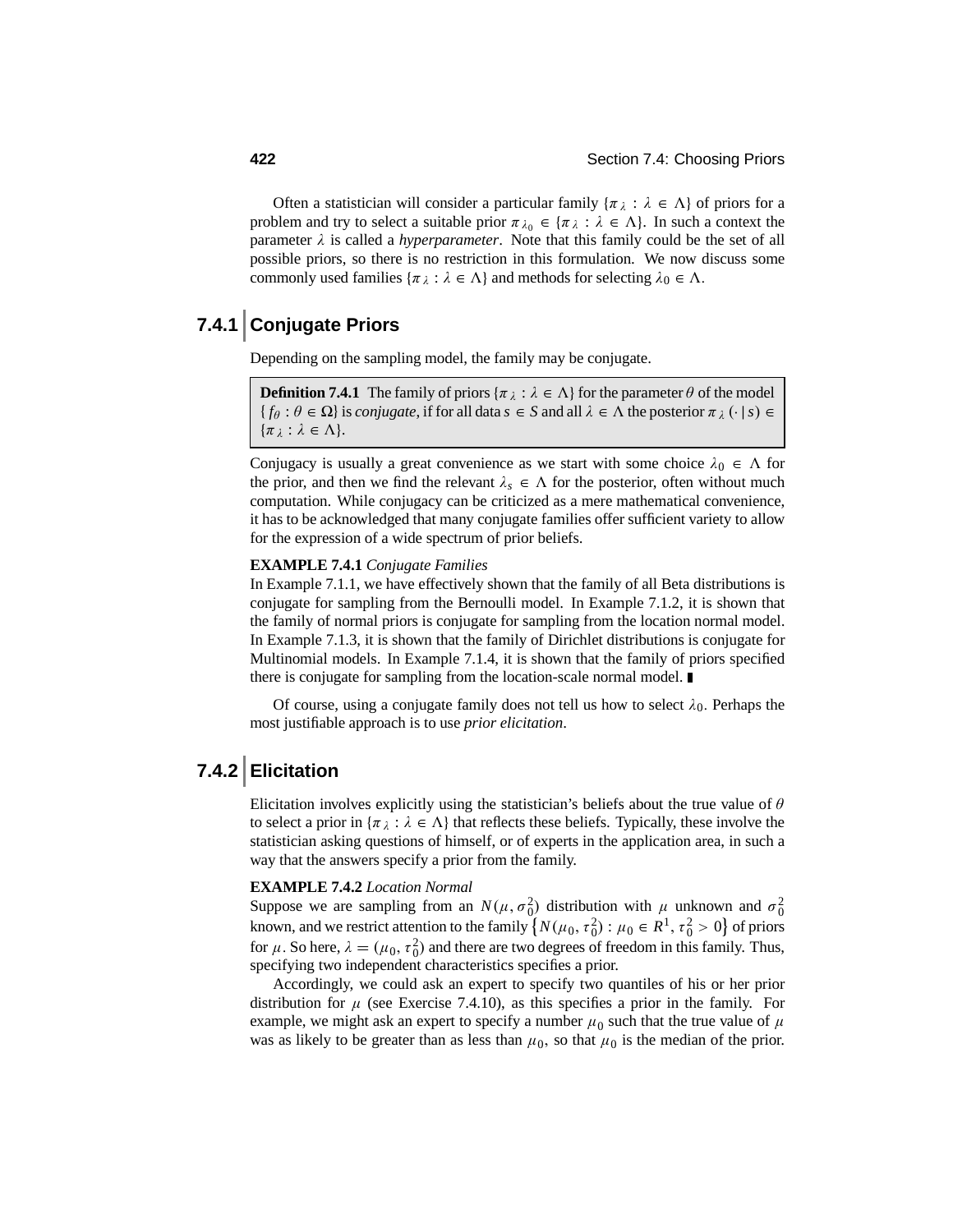We might also ask the expert to specify a value  $v_0$  such that there is 99% certainty that the true value of  $\mu$  is less than  $v_0$ . This of course is the 0.99-quantile of their prior.

Alternatively, we could ask the expert to specify the center  $\mu_0$  of their prior distribution and for a constant  $\tau_0$  such that  $\mu_0 \pm 3\tau_0$  contains the true value of  $\mu$  with virtual certainty. Clearly, in this case,  $\mu_0$  is the prior mean and  $\tau_0$  is the prior standard deviation.

Elicitation is an important part of any Bayesian statistical analysis. If the experts used are truly knowledgeable about the application, then it seems intuitively clear that we will improve a statistical analysis by including such prior information.

The process of elicitation can be somewhat involved, however, for complicated problems. Furthermore, there are various considerations that need to be taken into account involving, prejudices and flaws in the way we reason about probability outside of a mathematical formulation. See Garthwaite, Kadane and O'Hagan (2005), "Statistical methods for eliciting probability distributions", *Journal of the American Statistical Association* (Vol. 100, No. 470, pp. 680–700), for a deeper discussion of these issues.

### **7.4.3 Empirical Bayes**

When the choice of  $\lambda_0$  is based on the data *s*, these methods are referred to as *empirical Bayesian methods*. Logically, such methods would seem to violate a basic principle of inference, namely, the principle of conditional probability. For when we compute the posterior distribution of  $\theta$  using a prior based on *s*, in general this is no longer the conditional distribution of  $\theta$  given the data. While this is certainly an important concern, in many problems the application of empirical Bayes leads to inferences with satisfying properties.

For example, one empirical Bayesian method is to compute the prior predictive  $m_{\lambda}(s)$  for the data *s*, and then base the choice of  $\lambda$  on these values. Note that the prior predictive is like a likelihood function for  $\lambda$  (as it is the density or probability function for the observed *s*), and so the methods of Chapter 6 apply for inference about λ. For example, we could select the value of  $λ<sub>s</sub>$  that maximizes  $m<sub>λ</sub>9s$ ). The required computations can be extensive, as  $\lambda$  is typically multidimensional. We illustrate with a simple example.

#### **EXAMPLE 7.4.3** *Bernoulli*

Suppose we have a sample  $x_1, \ldots, x_n$  from a Bernoulli( $\theta$ ) distribution and we contemplate putting a Beta $(\lambda, \lambda)$  prior on  $\theta$  for some  $\lambda > 0$ . So the prior is symmetric about 1/2 and the spread in this distribution is controlled by  $λ$ . Since the prior mean is 1/2 and the prior variance is  $\lambda^2/[(2\lambda + 1)(2\lambda)^2] = 1/4(2\lambda + 1) \rightarrow 0$  as  $\lambda \rightarrow \infty$ , we see that choosing  $\lambda$  large leads to a very precise prior. Then we have that

$$
m_{\lambda}(x_1,\ldots,x_n) = \frac{\Gamma(2\lambda)}{\Gamma^2(\lambda)} \int_0^1 \theta^{n\bar{x}+\lambda-1} (1-\theta)^{n(1-\bar{x})+\lambda-1} d\theta
$$
  
= 
$$
\frac{\Gamma(2\lambda)}{\Gamma^2(\lambda)} \frac{\Gamma(n\bar{x}+\lambda)\Gamma(n(1-\bar{x})+\lambda)}{\Gamma(n+2\lambda)}.
$$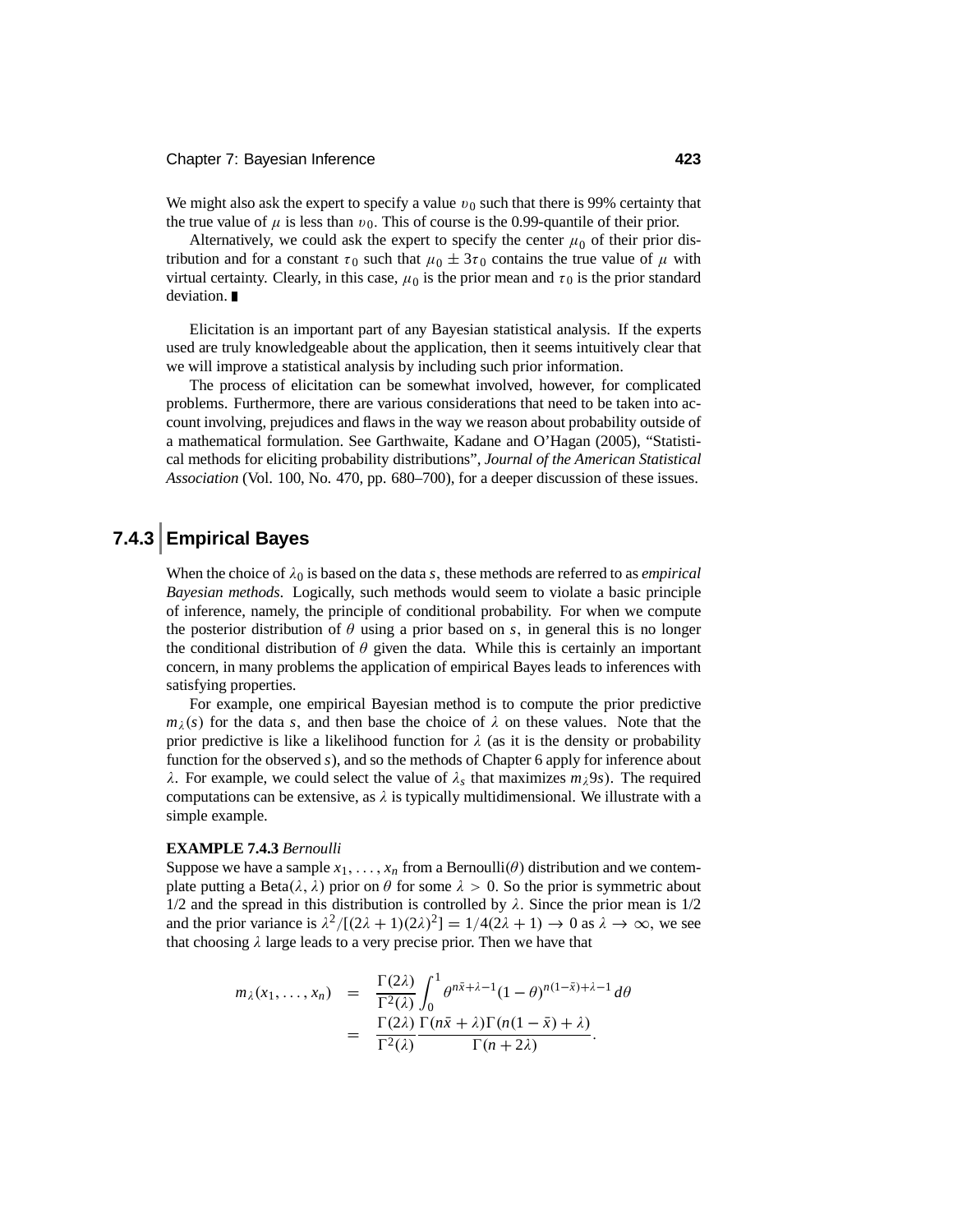It is difficult to find the value of  $\lambda$  that maximizes this, but for real data we can tabulate and plot  $m_\lambda(x_1,\ldots,x_n)$  to obtain this value. More advanced computational methods can also be used.

For example, suppose that  $n = 20$  and we obtained  $n\bar{x} = 2.3$  as the number of 1's observed. In Figure 7.4.1 we have plotted the graph of  $m_\lambda(x_1,\ldots,x_n)$  as a function of  $λ$ . We can see from this that the maximum occurs near  $λ = 2$ . More precisely, from a tabulation we determine that  $\lambda = 2.3$  is close to the maximum. Accordingly, we use the Beta(5 + 2.3, 15 + 2.3) = Beta(7.3, 17.3) distribution for inferences about  $\theta$ .



Figure 7.4.1: Plot of  $m_\lambda(x_1,\ldots,x_n)$  in Example 7.4.3.

П

There are many issues concerning empirical Bayes methods. This represents an active area of statistical research.

### **7.4.4 Hierarchical Bayes**

An alternative to choosing a prior for  $\theta$  in  $\{\pi_\lambda : \lambda \in \Lambda\}$  consists of putting yet another prior distribution ω, called a *hyperprior*, on λ. This approach is commonly called *hierarchical Bayes*. The prior for  $\theta$  basically becomes  $\pi(\theta) = \int_{\Lambda} \pi_{\lambda}(\theta) \omega(\lambda) d\lambda$ , so we have in effect integrated out the hyperparameter. The problem then is how to choose the prior  $\omega$ . In essence, we have simply replaced the problem of choosing the prior on  $\theta$  with choosing the hyperprior on  $\lambda$ . It is common, in applications using hierarchical Bayes, that default choices are made for  $\omega$ , although we could also make use of elicitation techniques. We will discuss this further in Section 7.4.5.

So in this situation, the posterior density of  $\theta$  is equal to

$$
\pi(\theta \mid s) = \frac{f_{\theta}(s) \int_{\Lambda} \pi_{\lambda}(\theta) \omega(\lambda) d\lambda}{m(s)} = \int_{\Lambda} \frac{f_{\theta}(s) \pi_{\lambda}(\theta)}{m_{\lambda}(s)} \frac{m_{\lambda}(s) \omega(\lambda)}{m(s)} d\lambda,
$$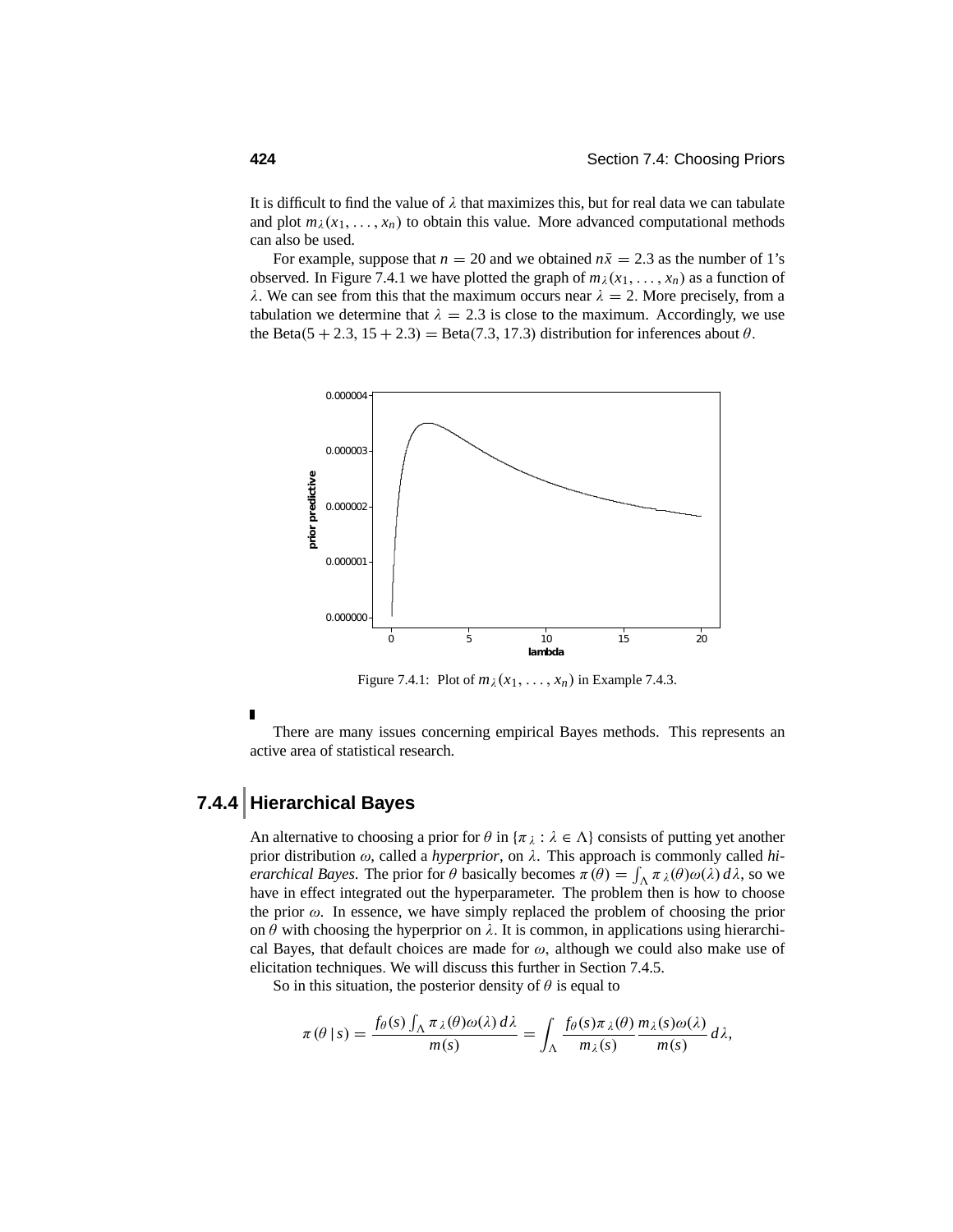### Chapter 7: Bayesian Inference **425**

where  $m(s) = \int_{\Lambda} \int_{\Omega} f_{\theta}(s) \pi_{\lambda}(\theta) \omega(\lambda) d\theta d\lambda = \int_{\Lambda} m_{\lambda}(s) \omega(\lambda) d\lambda$  and  $m_{\lambda}(s) = \int f_{\theta}(s) \pi_{\lambda}(\theta) d\theta$ (assuming  $\lambda$  is continuous with prior given by  $\omega$ ). Note that the posterior density of  $λ$  is given by  $m_\lambda(s) \omega(λ)/m(s)$  while  $f_\theta(s) \pi_\lambda(\theta)/m_\lambda(s)$  is the posterior density of  $\theta$ given  $\lambda$ .

Therefore, we can use  $\pi(\theta | s)$  for inferences about the model parameter  $\theta$  (e.g., estimation, credible regions, and hypothesis assessment) and  $m_\lambda(s)\omega(\lambda)/m(s)$  for inferences about  $\lambda$ . Typically, however, we are not interested in  $\lambda$  and in fact it doesn't really make sense to talk about the "true" value of  $\lambda$ . The true value of  $\theta$  corresponds to the distribution that actually produced the observed data *s*, at least when the model is correct, while we are not thinking of  $\lambda$  as being generated from  $\omega$ . This also implies another distinction between  $\theta$  and  $\lambda$ . For  $\theta$  is part of the likelihood function based on how the data was generated, while  $\lambda$  is not.

### **EXAMPLE 7.4.4** *Location-Scale Normal*

Suppose the situation is as is discussed in Example 7.1.4. In that case, both  $\mu$  and  $\sigma^2$  are part of the likelihood function and so are model parameters, while  $\mu_0$ ,  $\tau_0^2$ ,  $\alpha_0$ , and  $\beta_0$  are not, and so they are hyperparameters. To complete this specification as a hierarchical model, we need to specify a prior  $\omega(\mu_0, \tau_0^2, \alpha_0, \beta_0)$ , a task we leave to a higher-level course.

### **7.4.5 Improper Priors and Noninformativity**

One approach to choosing a prior, and to stop the chain of priors in a hierarchical Bayes approach, is to prescribe a *noninformative prior* based on ignorance. Such a prior is also referred to as a *default prior* or *reference prior*. The motivation is to specify a prior that puts as little information into the analysis as possible and in some sense characterizes ignorance. Surprisingly, in many contexts, statisticians have been led to choose noninformative priors that are *improper*, i.e.,  $\int_{\Omega} \pi(\theta) d\theta = \infty$ , so they do not correspond to probability distributions.

The idea here is to give a rule such that, if a statistician has no prior beliefs about the value of a parameter or hyperparameter, then a prior is prescribed that reflects this. In the hierarchical Bayes approach, one continues up the chain until the statistician declares ignorance, and a default prior completes the specification.

Unfortunately, just how ignorance is to be expressed turns out to be a rather subtle issue. In many cases, the default priors turn out to be *improper*, i.e., the integral or sum of the prior over the whole parameter space equals  $\infty$ , e.g.,  $\int_{\Omega} \pi(\theta) d\theta = \infty$ , so the prior is not a probability distribution. The interpretation of an improper prior is not at all clear, and their use is somewhat controversial. Of course,  $(s, \theta)$  no longer has a joint probability distribution when we are using improper priors, and we cannot use the principle of conditional probability to justify basing our inferences on the posterior.

There have been numerous difficulties associated with the use of improper priors, which is perhaps this is not surprising. In particular, it is important to note that there is no reason in general for the posterior of  $\theta$  to exist as a proper probability distribution when  $\pi$  is improper. If an improper prior is being used, then we should always check to make sure the posterior is proper, as inferences will not make sense if we are using an improper posterior.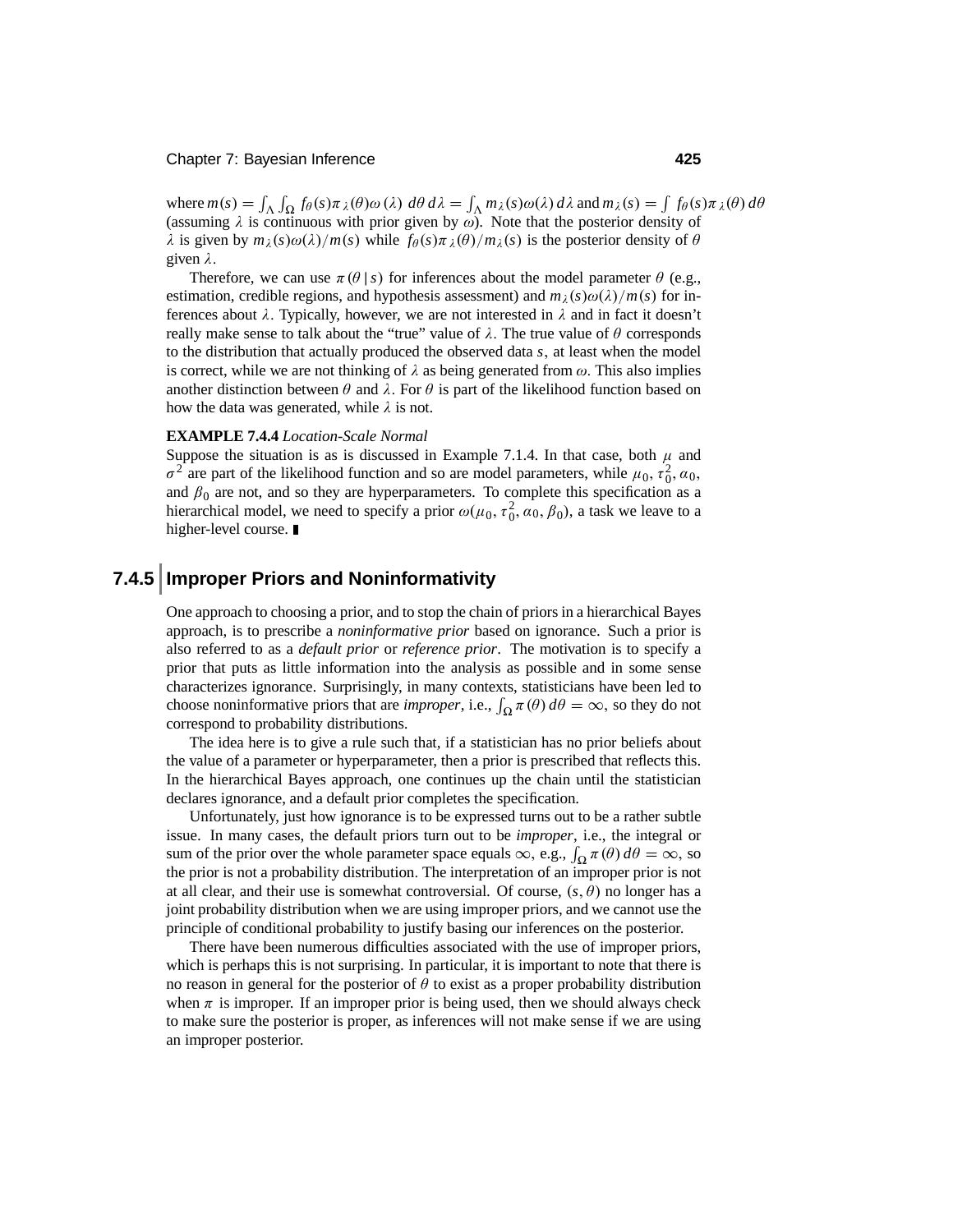When using an improper prior  $\pi$ , it is completely equivalent to instead use the prior *c*π for any  $c > 0$ , for the posterior under  $\pi$  is proper if and only if the posterior under  $c\pi$  is proper; then the posteriors are identical (see Exercise 7.4.6).

The following example illustrates the use of an improper prior.

### **EXAMPLE 7.4.5** *Location Normal Model with an Improper Prior*

Suppose that  $(x_1, \ldots, x_n)$  is a sample from an  $N(\mu, \sigma_0^2)$  distribution, where  $\mu \in \Omega$  $R^1$  is unknown and  $\sigma_0^2$  is known. Many arguments for default priors in this context lead to the choice  $\pi(\mu) = 1$ , which is clearly improper.

Proceeding as in Example 7.1.2, namely, pretending that this  $\pi$  is a proper probability density, we get that the posterior density of  $\mu$  is proportional to

$$
\exp\left(-\frac{n}{2\sigma_0^2}(\bar{x}-\mu)^2\right).
$$

This immediately implies that the posterior distribution of  $\mu$  is  $N(\bar{x}, \sigma_0^2/n)$ . Note that this is the same as the limiting posterior obtained in Example 7.1.2 as  $\tau_0 \to \infty$ , although the point of view is quite different.

One commonly used method of selecting a default prior is to use, when it is available, the prior given by  $I^{1/2}(\theta)$  when  $\theta \in R^1$  (and by  $(\det I(\theta))^{1/2}$  in the multidimensional case), where *I* is the Fisher information for the statistical model as defined in Section 6.5. This is referred to as *Jeffreys' prior*. Note that Jeffreys' prior is dependent on the model.

Jeffreys' prior has an important invariance property. From Challenge 6.5.19, we have that, under some regularity conditions, if we make a 1–1 transformation of the real-valued parameter  $\theta$  via  $\psi = \Psi(\theta)$ , then the Fisher information of  $\psi$  is given by

$$
I\left(\Psi^{-1}\left(\psi\right)\right)\left(\left(\Psi^{-1}\right)'\left(\psi\right)\right)^2.
$$

Therefore, the default Jeffreys' prior for  $\psi$  is

$$
I^{1/2}(\Psi^{-1}(\psi)) | (\Psi^{-1})'(\psi)|.
$$
 (7.4.1)

Now we see that, if we had started with the default prior  $I^{1/2}(\theta)$  for  $\theta$  and made the change of variable to  $\psi$ , then this prior transforms to (7.4.1) by Theorems 2.6.2 and 2.6.3. A similar result can be obtained when  $\theta$  is multidimensional.

Jeffreys' prior often turns out to be improper, as the next example illustrates.

### **EXAMPLE 7.4.6** *Location Normal (Example 7.4.5 continued)*

In this case, Jeffreys' prior is given by  $\pi(\theta) = \sqrt{n}/\sigma_0$ , which gives the same posterior as in Example 7.4.5. Note that Jeffreys' prior is effectively a constant and hence the prior of Example 7.4.5 is equivalent to Jeffreys' prior.

Research into rules for determining noninformative priors and the consequences of using such priors is an active area in statistics. While the impropriety seems counterintuitive, their usage often produces inferences with good properties.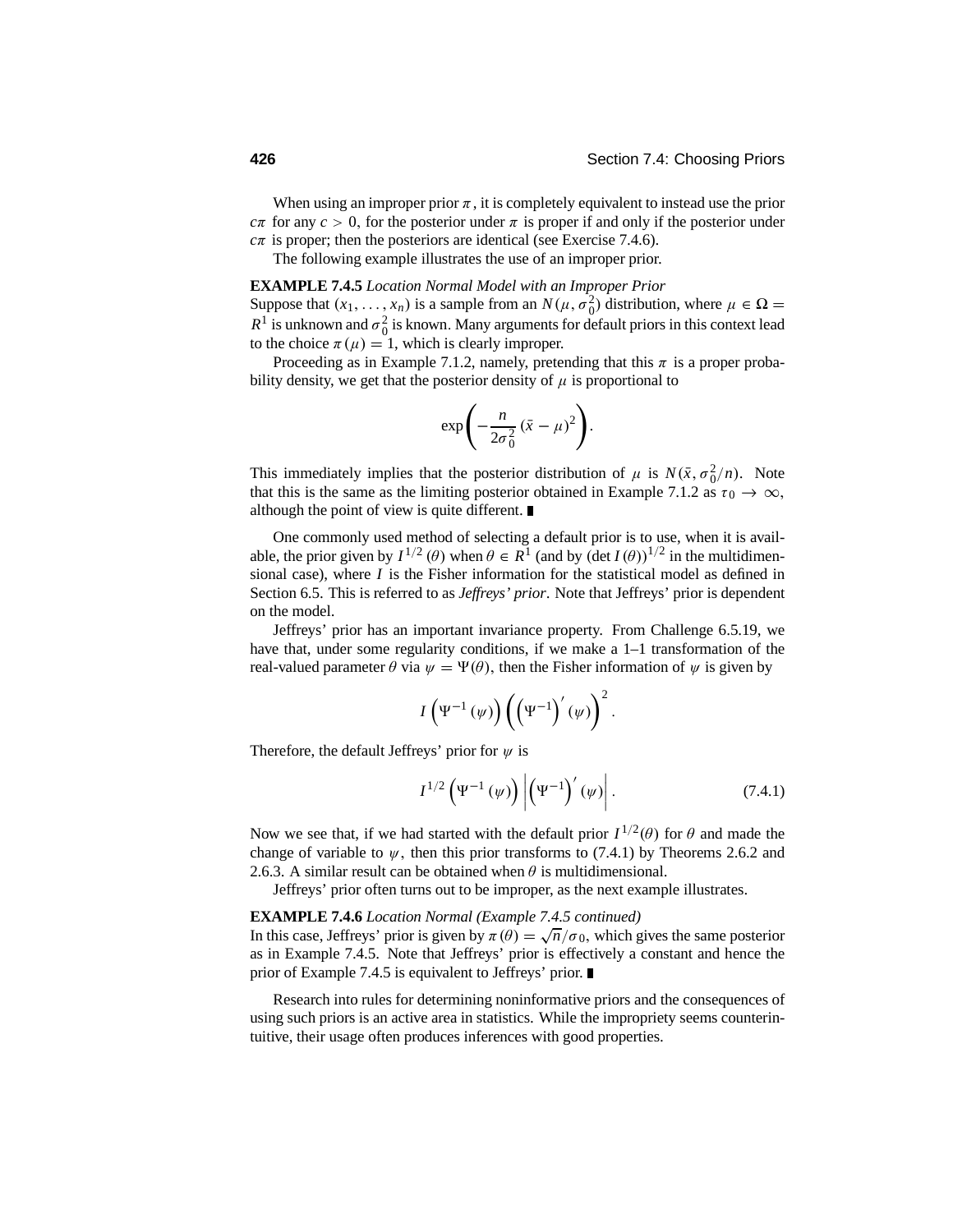### **Summary of Section 7.4**

- To implement Bayesian inference, the statistician must choose a prior as well as the sampling model for the data.
- These choices must be checked if the inferences obtained are supposed to have practical validity. This topic is discussed in Chapter 9.
- Various techniques have been devised to allow for automatic selection of a prior. These include empirical Bayes methods, hierarchical Bayes, and the use of noninformative priors to express ignorance.
- Noninformative priors are often improper. We must always check that an improper prior leads to a proper posterior.

### **EXERCISES**

**7.4.1** Prove that the family  ${\text{Gamma}(\alpha, \beta) : \alpha > 0, \beta > 0}$  is a conjugate family of priors with respect to sampling from the model given by Pareto $(\lambda)$  distributions with  $\lambda > 0$ .

**7.4.2** Prove that the family  $\{\pi_{\alpha,\beta}(\theta): \alpha > 1, \beta > 0\}$  of priors given by

$$
\pi_{\alpha,\beta}(\theta) = \frac{\theta^{-\alpha} I_{[\beta,\infty)}(\theta)}{(\alpha-1)\beta^{\alpha-1}}
$$

is a conjugate family of priors with respect to sampling from the model given by the Uniform[0,  $\theta$ ] distributions with  $\theta > 0$ . **7.4.3** Suppose that the statistical model is given by

|              | $p_{\theta}(1)$ | $p_{\theta}(2)$ | $p_{\theta}(3)$ | $p_{\theta}(4)$ |
|--------------|-----------------|-----------------|-----------------|-----------------|
| $\theta = a$ | 1/3             | 1/6             | 1/3             | 1/6             |
| $\theta = b$ | 1/2             | 174             | 1/8             | 1/8             |

and that we consider the family of priors given by

| $\pi_{\tau}(a)$ | $\pi_{\tau}(b)$ |
|-----------------|-----------------|
|                 |                 |
|                 |                 |

and we observe the sample  $x_1 = 1, x_2 = 1, x_2 = 3$ .

(a) If we use the maximum value of the prior predictive for the data to determine the value of  $\tau$ , and hence the prior, which prior is selected here?

(b) Determine the posterior of  $\theta$  based on the selected prior.

**7.4.4** For the situation described in Exercise 7.4.3, put a uniform prior on the hyperparameter  $\tau$  and determine the posterior of  $\theta$ . (Hint: Theorem of total probability.)

**7.4.5** For the model for proportions described in Example 7.1.1, determine the prior predictive density. If  $n = 10$  and  $n\bar{x} = 7$ , which of the priors given by  $(\alpha, \beta) = (1, 1)$ or  $(a, \beta) = (5, 5)$  would the prior predictive criterion select for further inferences about  $\theta$ ?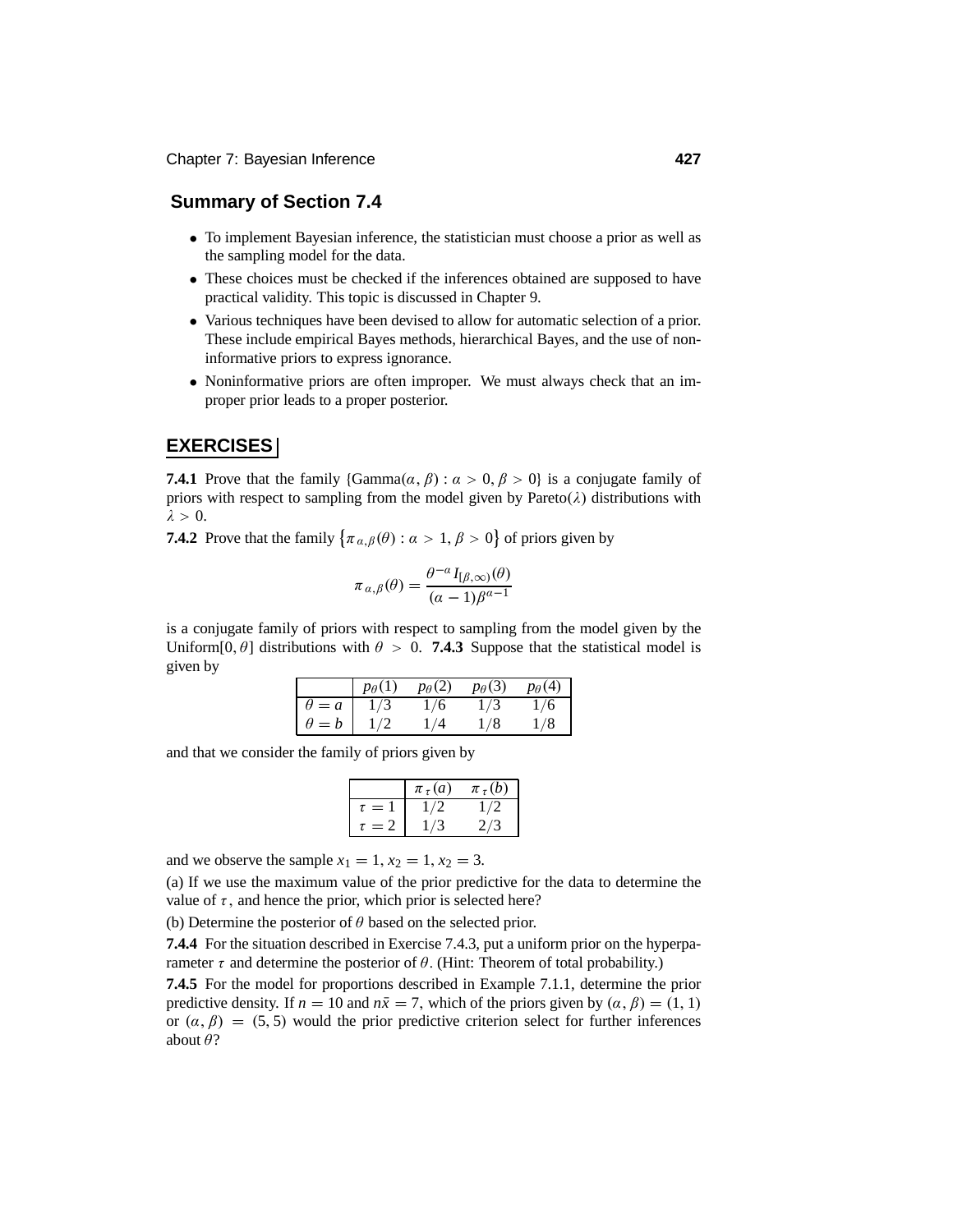**7.4.6** Prove that when using an improper prior  $\pi$ , the posterior under  $\pi$  is proper if and only if the posterior under  $c\pi$  is proper for  $c > 0$ , and then the posteriors are identical.

**7.4.7** Determine Jeffreys' prior for the Bernoulli $(\theta)$  model and determine the posterior distribution of  $\theta$  based on this prior.

**7.4.8** Suppose we are sampling from a Uniform  $[0, \theta]$ ,  $\theta > 0$  model and we want to use the improper prior  $\pi(\theta) \equiv 1$ .

(a) Does the posterior exist in this context?

(b) Does Jeffreys' prior exist in this context?

**7.4.9** Suppose a student wants to put a prior on the mean grade out of 100 that their class will obtain on the next statistics exam. The student feels that a normal prior centered at 66 is appropriate and that the interval (40, 92) should contain 99% of the marks. Fully identify the prior.

**7.4.10** A lab has conducted many measurements in the past on water samples from a particular source to determine the existence of a certain contaminant. From their records, it was determined that 50% of the samples had contamination less than 5.3 parts per million, while 95% had contamination less than 7.3 parts per million. If a normal prior is going to be used for a future analysis, what prior do these data determine?

**7.4.11** Suppose that a manufacturer wants to construct a 0.95-credible interval for the mean lifetime  $\theta$  of an item sold by the company. A consulting engineer is 99% certain that the mean lifetime is less than 50 months. If the prior on  $\theta$  is an Exponential( $\lambda$ ), then determine  $\lambda$  based on this information.

**7.4.12** Suppose the prior on a model parameter  $\mu$  is taken to be  $N(\mu_0, \sigma_0^2)$ , where  $\mu_0$ and  $\sigma_0^2$  are hyperparameters. The statistician is able to elicit a value for  $\mu_0$  but feels unable to do this for  $\sigma_0^2$ . Accordingly, the statistician puts a hyperprior on  $\sigma_0^2$  given by  $1/\sigma_0^2$  ~ Gamma $(\alpha_0, 1)$  for some value of  $\alpha_0$ . Determine the prior on  $\mu$ . (Hint: Write  $\mu = \mu_0 + \sigma_0 z$ , where  $z \sim N(0, 1)$ .)

### **COMPUTER EXERCISES**

**7.4.13** Consider the situation discussed in Exercise 7.4.5.

(a) If we observe  $n = 10$ ,  $n\bar{x} = 7$ , and we are using a symmetric prior, i.e.,  $\alpha = \beta$ , plot the prior predictive as a function of  $\alpha$  in the range (0, 20) (you will need a statistical package that provides evaluations of the gamma function for this). Does this graph clearly select a value for  $\alpha$ ?

(b) If we observe  $n = 10$ ,  $n\bar{x} = 9$ , plot the prior predictive as a function of  $\alpha$  in the range (0, 20). Compare this plot with that in part (a).

**7.4.14** Reproduce the plot given in Example 7.4.3 and verify that the maximum occurs near  $\lambda = 2.3$ .

### **PROBLEMS**

**7.4.15** Show that a distribution in the family  $\{N(\mu_0, \tau_0^2) : \mu_0 \in R^1, \tau_0^2 > 0\}$  is completely determined once we specify two quantiles of the distribution.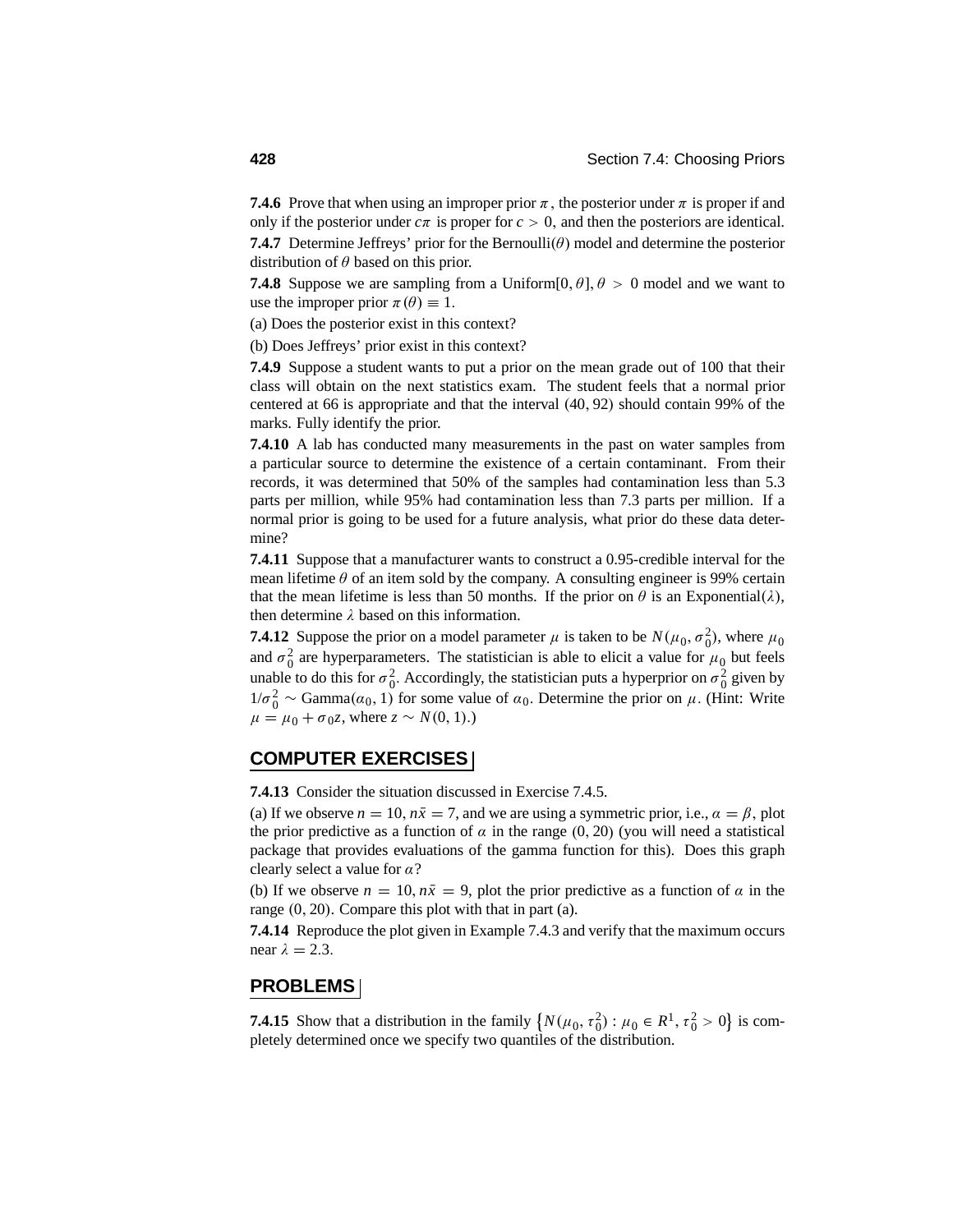Chapter 7: Bayesian Inference **429**

**7.4.16** (*Scale normal model*) Consider the family of  $N(\mu_0, \sigma^2)$  distributions, where  $\mu_0$  is known and  $\sigma^2 > 0$  is unknown. Determine Jeffreys' prior for this model.

**7.4.17** Suppose that for the location-scale normal model described in Example 7.1.4, we use the prior formed by the Jeffreys' prior for the location model (just a constant) times the Jeffreys' prior for the scale normal model. Determine the posterior distribution of  $(\mu, \sigma^2)$ .

**7.4.18** Consider the location normal model described in Example 7.1.2.

(a) Determine the prior predictive density *m*. (Hint: Write down the joint density of the sample and  $\mu$ . Use (7.1.2) to integrate out  $\mu$  and do not worry about getting *m* into a recognizable form.)

(b) How would you generate a value  $(X_1, \ldots, X_n)$  from this distribution?

(c) Are  $X_1, \ldots, X_n$  mutually independent? Justify your answer. (Hint: Write  $X_i =$  $\mu + \sigma_0 Z_i$ ,  $\mu = \mu_0 + \tau_0 Z$ , where  $Z, Z_1, \ldots, Z_n$  are i.i.d.  $N(0, 1)$ .)

**7.4.19** Consider Example 7.3.2, but this time use the prior  $\pi(\mu, \sigma^2) = 1/\sigma^2$ . Develop the Gibbs sampling algorithm for this situation. (Hint: Simply adjust each full conditional in Example 7.3.2 appropriately.)

### **COMPUTER PROBLEMS**

**7.4.20** Use the formulation described in Problem 7.4.17 and the data in the following table

| $\begin{array}{ rrrrrrrrrrrrrrrrrrrrrrrrrrrrrrrrrrrrrrrrrrrrrrrrrrrrrr} 2.6 & 4.2 & 3.1 & 5.2 & 3.7 & 3.8 & 5.6 & 1.8 & 5.3 & 4.0 \end{array}$ |  |  |  |  |  |
|------------------------------------------------------------------------------------------------------------------------------------------------|--|--|--|--|--|
| $\begin{bmatrix} 3.0 & 4.0 & 4.1 & 3.2 & 2.2 & 3.4 & 4.5 & 2.9 & 4.7 & 5.2 \end{bmatrix}$                                                      |  |  |  |  |  |

generate a sample of size  $N = 10^4$  from the posterior. Plot a density histogram estimate of the posterior density of  $\psi = \sigma / \mu$  based on this sample.

### **CHALLENGES**

**7.4.21** When  $\theta = (\theta_1, \theta_2)$ , the Fisher information matrix  $I(\theta_1, \theta_2)$  is defined in Problem 6.5.15. The Jeffreys' prior is then defined as  $(\det I(\theta_1, \theta_2))^{1/2}$ . Determine Jeffreys' prior for the location-scale normal model and compare this with the prior used in Problem 7.4.17.

### **DISCUSSION TOPICS**

**7.4.22** Using empirical Bayes methods to determine a prior violates the Bayesian principle that all unknowns should be assigned probability distributions. Comment on this. Is the hierarchical Bayesian approach a solution to this problem?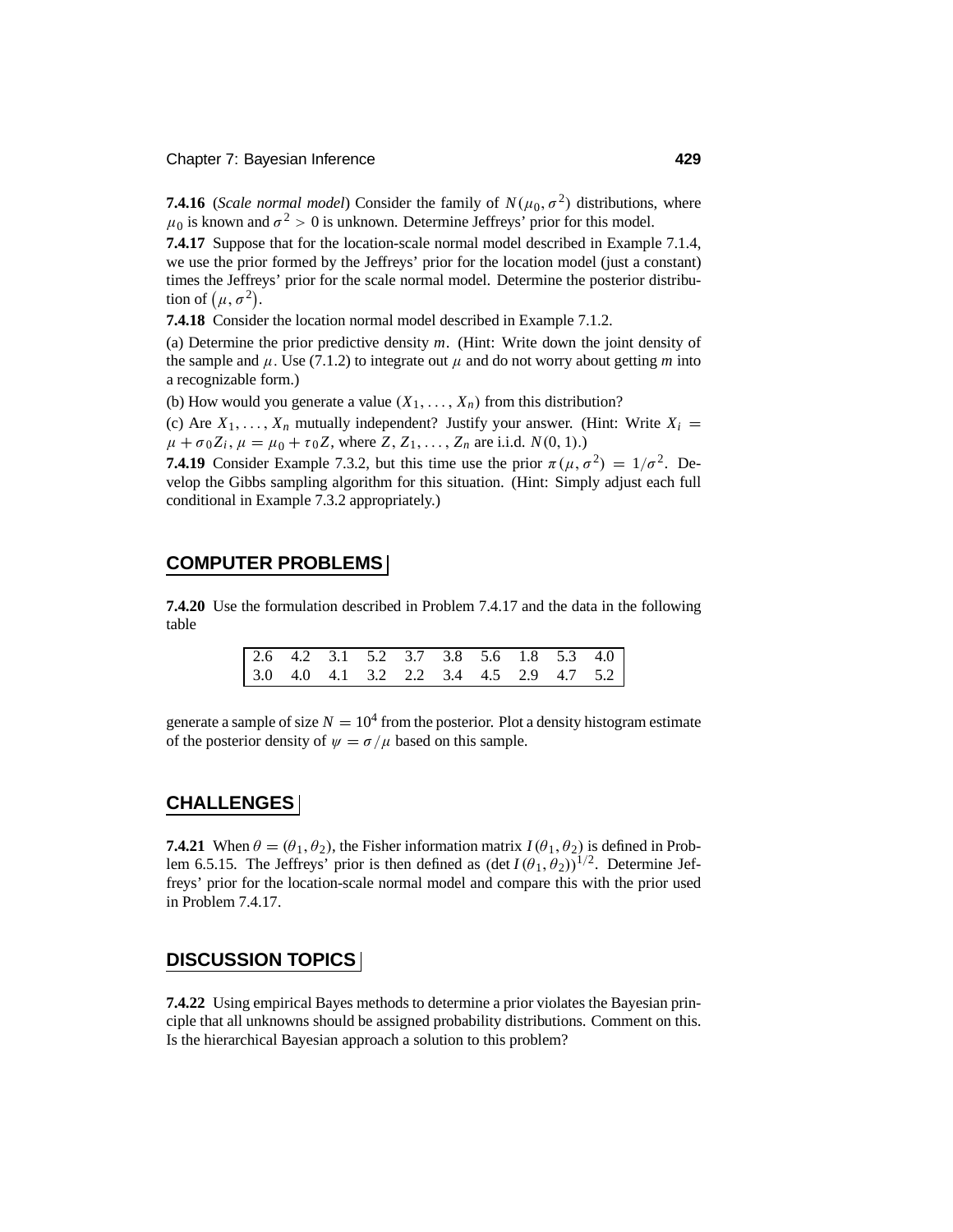## **7.5 Further Proofs (Advanced)**

### **7.5.1 Derivation of the Posterior Distribution for the Location-Scale Normal Model**

In Example 7.1.4, the likelihood function is given by

$$
L(\theta \mid x_1,\ldots,x_n) = \left(2\pi\,\sigma^2\right)^{-n/2} \exp\left(-\frac{n}{2\sigma^2}\left(\bar{x} - \mu\right)^2\right) \exp\left(-\frac{n-1}{2\sigma^2}s^2\right).
$$

The prior on  $(\mu, \sigma^2)$  is given by  $\mu | \sigma^2 \sim N(\mu_0, \tau_0^2 \sigma^2)$  and  $1/\sigma^2 \sim \text{Gamma}(\alpha_0, \beta_0)$ , where  $\mu_0$ ,  $\tau_0^2$ ,  $\alpha_0$  and  $\beta_0$  are fixed and known.

The posterior density of  $(\mu, \sigma^{-2})$  is then proportional to the likelihood times the joint prior. Therefore, retaining only those parts of the likelihood and the prior that depend on  $\mu$  and  $\sigma^2$ , the joint posterior density is proportional to

$$
\left\{\left(\frac{1}{\sigma^{2}}\right)^{n/2} \exp\left(-\frac{n}{2\sigma^{2}}\left(\bar{x} - \mu\right)^{2}\right) \exp\left(-\frac{n-1}{2\sigma^{2}}s^{2}\right)\right\} \times \n\left\{\left(\frac{1}{\sigma^{2}}\right)^{1/2} \exp\left(-\frac{1}{2\tau_{0}^{2}\sigma^{2}}\left(\mu - \mu_{0}\right)^{2}\right)\right\} \left\{\left(\frac{1}{\sigma^{2}}\right)^{\alpha_{0}-1} \exp\left(-\frac{\beta_{0}}{\sigma^{2}}\right)\right\} \n= \exp\left(-\frac{n}{2\sigma^{2}}\left(\bar{x} - \mu\right)^{2} - \frac{1}{2\tau_{0}^{2}\sigma^{2}}\left(\mu - \mu_{0}\right)^{2}\right)\left(\frac{1}{\sigma^{2}}\right)^{\alpha_{0}+n/2-1/2} \times \n\exp\left(-\left[\beta_{0} + \frac{n-1}{2}s^{2}\right] \frac{1}{\sigma^{2}}\right) \n= \exp\left(-\frac{1}{2\sigma^{2}}\left[\left(n + \frac{1}{\tau_{0}^{2}}\right)\mu^{2} - 2\left(n\bar{x} + \frac{\mu_{0}}{\tau_{0}^{2}}\right)\mu\right]\right) \times \n\left(\frac{1}{\sigma^{2}}\right)^{\alpha_{0}+n/2-1/2} \exp\left(-\left[\beta_{0} + \frac{n}{2}\bar{x}^{2} + \frac{1}{2\tau_{0}^{2}}\mu_{0}^{2} + \frac{n-1}{2}s^{2}\right] \frac{1}{\sigma^{2}}\right) \n= \left(\frac{1}{\sigma^{2}}\right)^{1/2} \exp\left(-\frac{1}{2\sigma^{2}}\left(n + \frac{1}{\tau_{0}^{2}}\right)\left[\mu - \left(n + \frac{1}{\tau_{0}^{2}}\right)^{-1}\left(\frac{\mu_{0}}{\tau_{0}^{2}} + n\bar{x}\right)\right]^{2}\right) \times \n\left(\frac{1}{\sigma^{2}}\right)^{\alpha_{0}+n/2-1} \exp\left(-\left[\frac{\beta_{0} + \frac{n}{2}\bar{x}^{2} + \frac{1}{2\tau_{0}^{2}}\mu_{0}^{2} + \frac{n-1}{2}s^{2}}{\tau_{0}^{2}+
$$

From this, we deduce that the posterior distribution of  $(\mu, \sigma^2)$  is given by

$$
\mu \mid \sigma^2, x \sim N\left(\mu_x, \left(n + \frac{1}{\tau_0^2}\right)^{-1} \sigma^2\right)
$$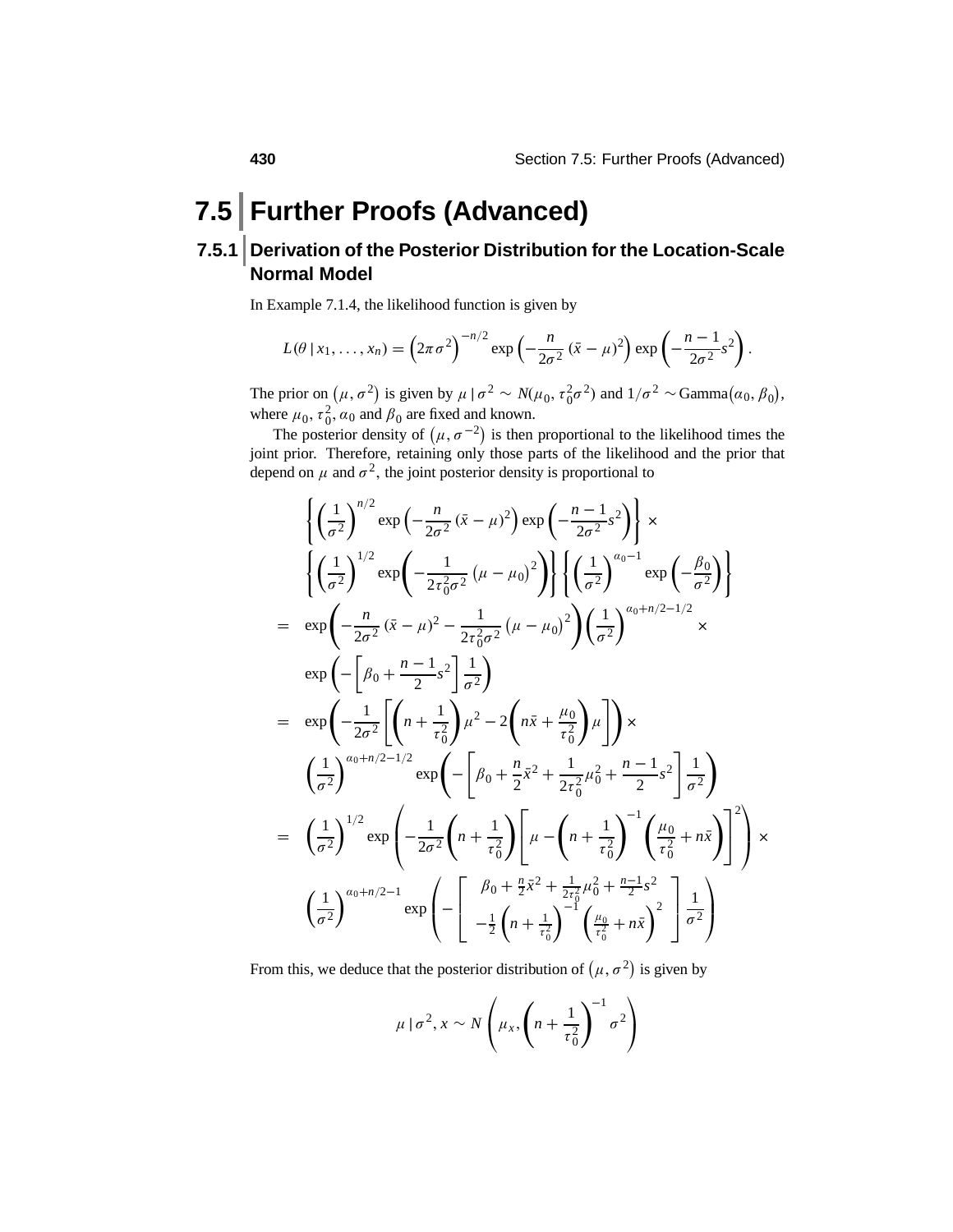### Chapter 7: Bayesian Inference **431**

and

$$
\frac{1}{\sigma^2} \mid x \sim \text{Gamma} \left( \alpha_0 + n/2, \beta_x \right)
$$

,

where

$$
\mu_x = \left(n + \frac{1}{\tau_0^2}\right)^{-1} \left(\frac{\mu_0}{\tau_0^2} + n\bar{x}\right)
$$

and

$$
\beta_x = \beta_0 + \frac{n}{2}\bar{x}^2 + \frac{\mu_0^2}{2\tau_0^2} + \frac{n-1}{2}s^2 - \frac{1}{2}\left(n + \frac{1}{\tau_0^2}\right)^{-1}\left(\frac{\mu_0}{\tau_0^2} + n\bar{x}\right)^2. \blacksquare
$$

## **7.5.2 Derivation of**  $J(\theta(\psi_0, \lambda))$  for the Location-Scale Normal

Here we have that

$$
\psi = \psi\left(\mu, \sigma^{-2}\right) = \frac{\sigma}{\mu} = \frac{1}{\mu} \left(\frac{1}{\sigma^2}\right)^{-1/2}
$$

and

$$
\lambda = \lambda \left( \mu, \sigma^{-2} \right) = \frac{1}{\sigma^2}.
$$

We have that

$$
\left| \det \begin{pmatrix} \frac{\partial \psi}{\partial \mu} & \frac{\partial \psi}{\partial \left( \frac{1}{\sigma^2} \right)} \\ \frac{\partial \lambda}{\partial \mu} & \frac{\partial \lambda}{\partial \left( \frac{1}{\sigma^2} \right)} \end{pmatrix} \right| = \left| \det \begin{pmatrix} -\mu^{-2} \left( \frac{1}{\sigma^2} \right)^{-1/2} & -\frac{1}{2} \mu^{-1} \left( \frac{1}{\sigma^2} \right)^{-3/2} \\ 0 & 1 \end{pmatrix} \right|
$$

$$
= \left| \det \begin{pmatrix} -\psi^2 \lambda^{1/2} & -\frac{1}{2} \psi \lambda^{-1} \\ 0 & 1 \end{pmatrix} \right| = \psi^2 \lambda^{1/2}
$$

and so

$$
J(\theta(\psi_0,\lambda))=\left(\psi^2\lambda^{1/2}\right)^{-1}.\blacksquare
$$